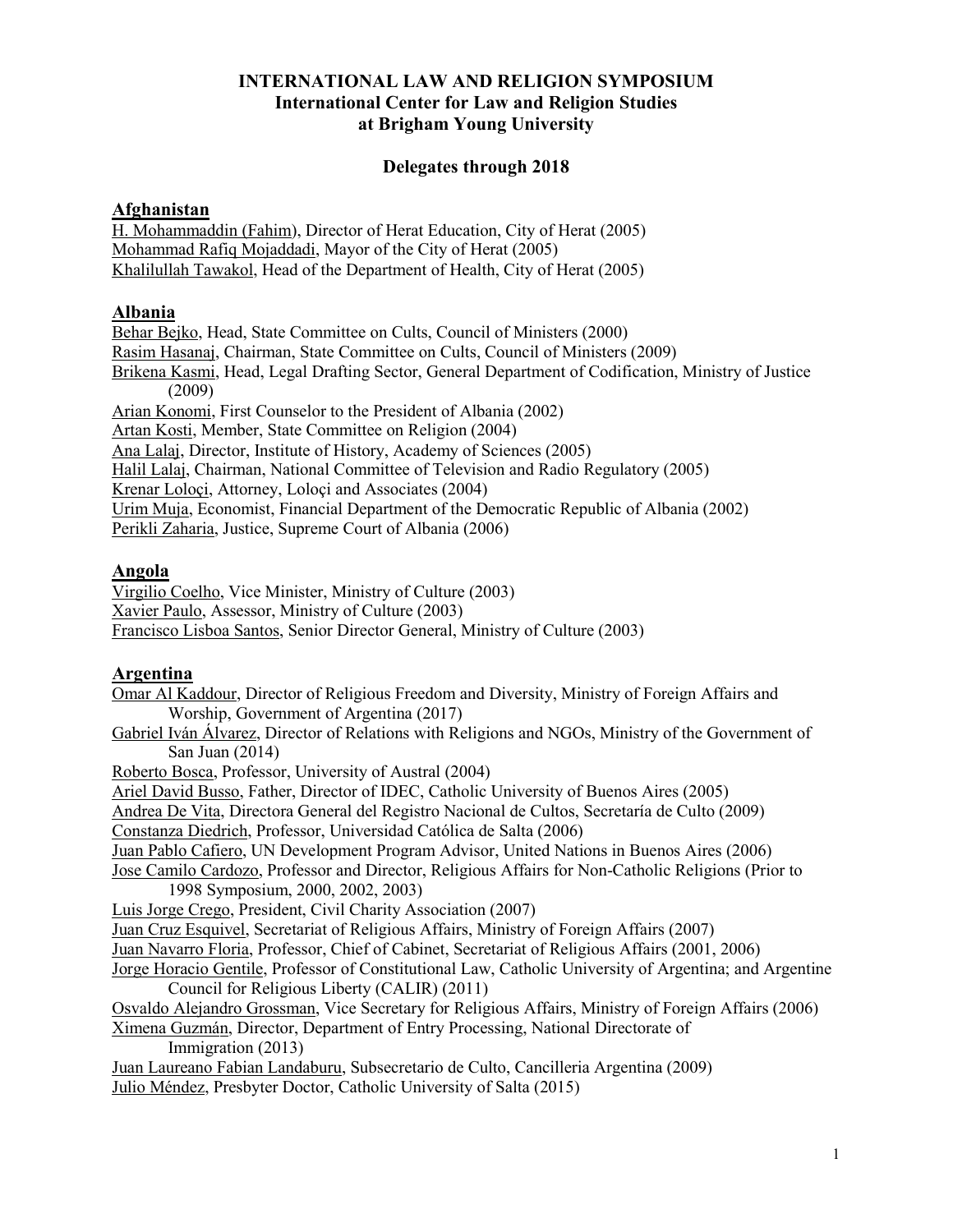Roberto Mazal Nuthes, Doctor of Law and Social Sciences (2002)

Juan G. Navarro Floria, Professor, Pontificia Universidad Catòlica Argentina (2017)

Norberto Padilla, Professor, Catholic University of Argentina, and University of Buenos Aires (2004)

Octavio Lo Prete, Professor, Secretary, University of Buenos Aires and Catholic University of Argentina; Argentine Council for Religious Liberty (CALIR) (2008)

Mario Ringler, President, Latin American Rabbinical Seminary (2007)

Alfonso Santiago, Director, School of Policy, Government, and International Relations, Universidad Austral (2015)

Raúl Jorge Scialabba, President, Argentine Council for Religious Liberty (CALIR) (2008)

Juan Martin Vives, Secretary of Student Management, Universidad Adventista del Plata (2013, 2017) Eduardo Zimmermann, Rector, St. Andrew's University (2006)

Alfredo Miguel Abriani, National Undersecretary for Worship, Ministry of Foreign Affairs and Worship of Argentina (2016)

David Alberto Frol, Vice President, Argentine Council for Religious Liberty (CALIR) (2018)

Gustavo Guillermé, Vice President, Judeo Christian Islamic Foundation of the Americas (2018)

Carlos Alberto Mahiques, Judge, Federal Court of Cassation (2018)

# **Armenia**

Vardan Astsatryan, Advisor, Department for National Minorities and Religious Affairs (2007)

- Stepan Danielyan, Chairman, Collaboration for Democracy Centre (2012)
- Elza Gevorgyan, Assistant Advisor to the Prime Minister for Religious Affairs, Government of Armenia (2004)

Hovhannes Hovhannisyan, Associate Professor, Faculty of Theology, Yerevan State University (2014)

Shavarsh Arturovich Khachatryan, Expert in International Law, Department of National, Minorities and Religious Affairs, Government of Armenia (2006)

Hranush Kharatyan, Director, Department of National Minorities and Religious Affairs, Government of Armenia (2005)

Razmik Markosyan, Advisor to the Prime Minister for Religious Affairs (2004)

Davit Mikaelyan, Chief Specialist, Division of National Minorities and Religious Affairs, Government Staff of the Republic of Armenia (2016)

Lazarus Soujyan, Minister, State Council of Religious Affairs, Government of Armenia (2008)

Sergey Vardanyan, Vice President, State Council of Religious Affairs (2000)

Vladimir Vardanyan, Head of Legal Advisory Service, Constitutional Court of the Republic of Armenia (2016)

# **Australia**

Ameer Ali, Professor, Murdoch University Centre for Muslim Studies (2008)

Paul Babie, Doctor, University of Adelaide Law School, Research Unit for the Study of Society, Law and Religion (2009, 2017)

Robert Balzola, President, New South Wales Religious Freedom Institute (2006)

Justice David Bleby, Supreme Court of South Australia (2006)

Michael Casey, Private Secretary, Catholic Archdiocese of Sydney (2014)

Peter Comensoli, Most Reverand, Archdiocese of Sydney (2014)

Carolyn Maree Evans, Professor, Centre for Comparative Constitutional Studies, Melbourne Law School (2005, 2006, 2010, 2012)

Neil Foster, Professor, Newcastle Law School (2014)

Rachael Kohn, Producer and Presenter of The Spirit of Things and The Ark on Radio National, ABC Radio National (2011)

Brian Lucas, General Secretary, Australian Catholic Bishops Conference (2015)

Denise Meyerson, Professor of Law, Macquarie University (2008)

Rocco Mimmo, Founder and Chairman, Ambrose Centre for Religious Liberty (2010)

Gabriël A. Moens, Professor of Law, T.C. Beirne School of Law, University of Queensland (2000, 2003)

Patrick N. Parkinson, Professor, University of Sydney School of Law (2004)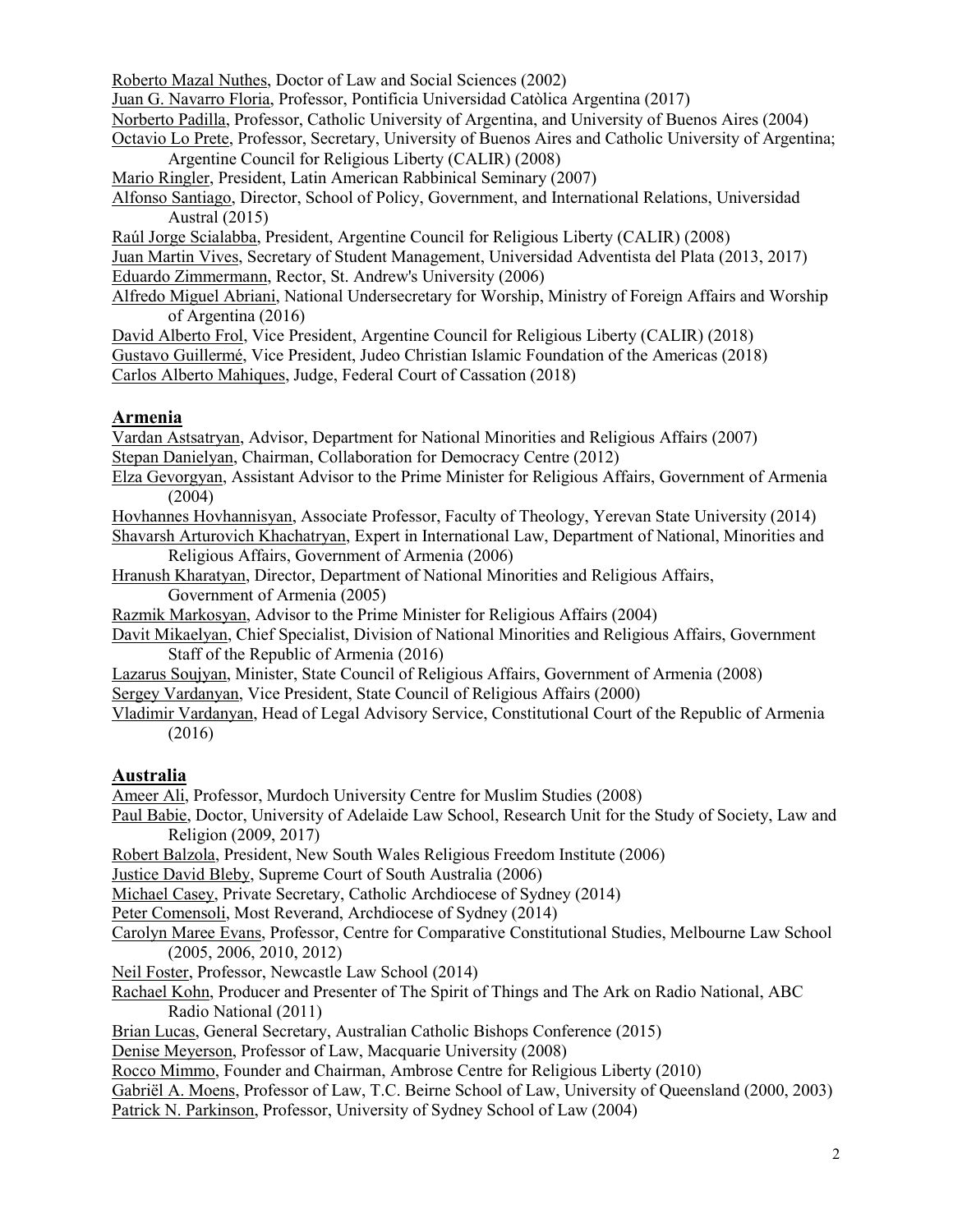Michael Quinlan, Dean, School of Law Sydney, The University of Notre Dame Australia (2015) Mark Rice, Master, District Court (2003)

Neville Rochow, Barrister/Board Member, University of Adelaide Research Unit for Society, Law, and Religion (2002, 2003, 2004, 2005, 2006, 2008, 2009, 2010, 2012, 2014, 2017)

Jeremy Raymond Stuparich, Public Policy Director, Australian Catholic Bishops Conference (2016) Paul M. Taylor, Barrister at Law (2005)

Keith Thompson, Associate Professor, School of Law, The University of Notre Dame Sydney, Australia (2017)

Stephen Wade, Shadow Minister for Health, Parliament of South Australia, Legislative Council (2014) Kieran Anthony Walton, Private Secretary to the Archbishop of Sydney (2016)

Tim Wilson, Australian Human Rights Commissioner (2015)

Ping Xiong, Lecturer, University of South Australia Law School (2012)

Augusto Cotta Zimmermann, Associate Dean and Senior Lecturer, Murdoch University (2012)

Nigel Zimmermann, Private Secretary to Most Rev. Peter Comensoli, Archdiocese of Sydney (2014)

Damian Wyld, Director, Australian Family Coalition (2018)

Mark Fowler, Partner, Prolegis Lawyers (2018)

# **Austria**

Willi Fuhrmann, Justice, European Court of Human Rights (1999)

Hans Gerald Hödl, Privatdozent Dr. Mag., Vice-Director of Study-Programme, University of Vienna, Institute for the Study of Religions (2008)

Wolfgang Wieshaider, Professor, University of Austria (2004)

Franz Winter, Religious Studies Scholar, University of Vienna, Federal Centre for Sect Issues (2010)

### **Azerbaijan**

Nasimi Aghayev, Consul General, Consulate General of the Republic of Azerbaijan (2018)

#### **Bahamas**

Veronica Owens, Parliamentary Secretary, Ministry of Education (2005)

#### **Bangladesh**

Kamal Hossain, Former Minister of Law, Former Minister of Foreign Affairs, Former Minister of Petroleum and Minerals, and one of the principal authors of the Constitution of Bangladesh (2010)

#### **Belarus**

Valeriy Mikhailovich Aleksandrov, Deputy Chairman, Permanent Committee on Legislation, National Assembly of the Republic of Belarus (2003) Alexandr Nikolaevich Bilyk, President, Governmental Committee of Religion and National Matters of the Republic of Belarus (1997) Mariya Milashevskaya, Teacher, International University MITSO (2016) Ivan Ivanovich Pashkevich, Vice-Counselor of the Head Administration of the President of the Republic of Belarus (1997) Valery Tsepkalo, Advisor to the President of Belarus (2005) Alexander Vashikevich, Belarusian Center for Constitutionalism and Comparative Legal Studies (2002, 2003)

Leonid Evgenievich Zemlyakov, Deputy Head of Divisions, Secretariat of the House of Representatives (2011)

#### **Belgium**

V. Rev. Archimandrite Father Aimilianos Bogiannou, Directory, Liaison Office of the Orthodox Church to the European Union, Ecumenical Patriarchate (2016)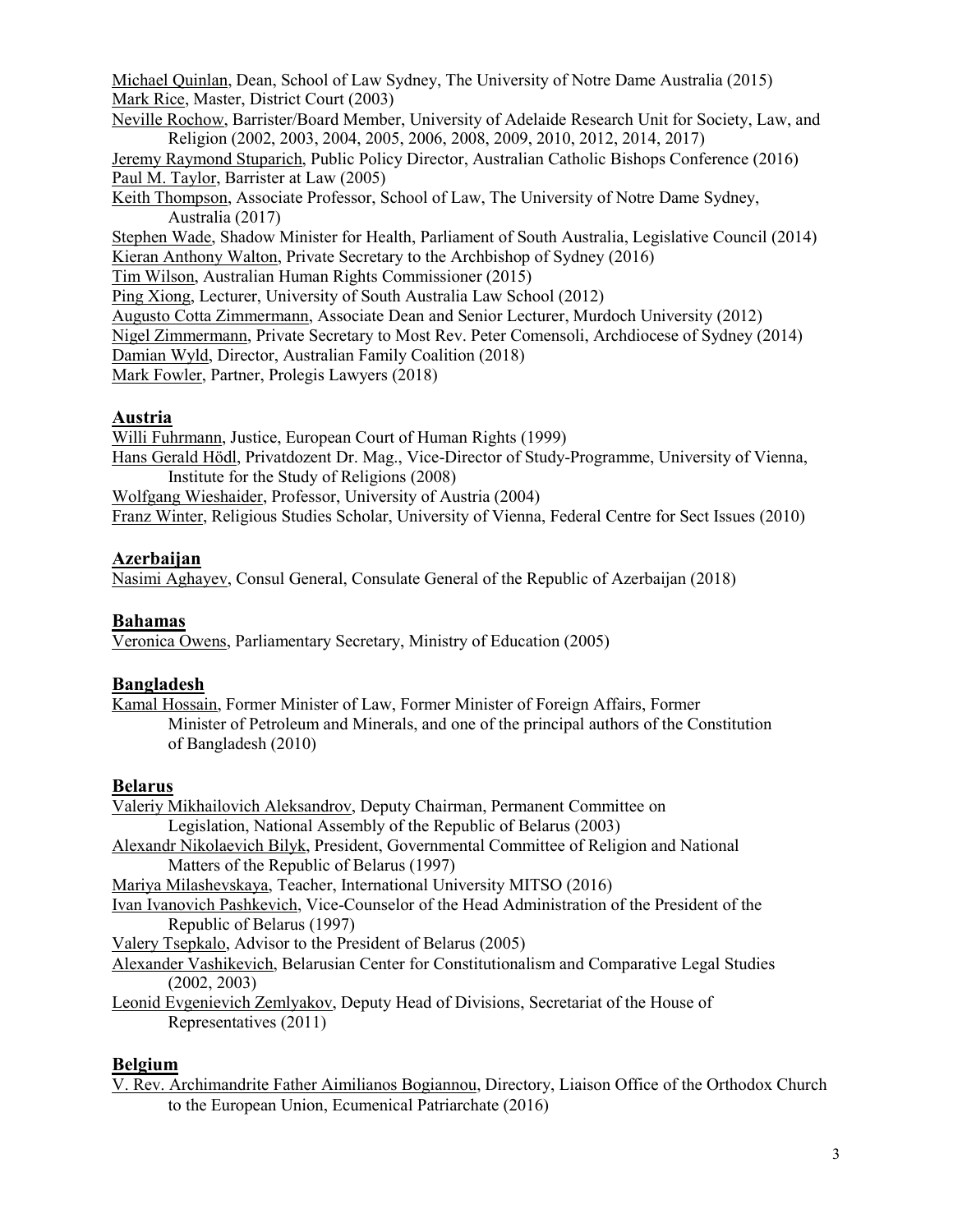Jean-Bernard Bolvin, Policy Officer, European External Action Service, European Commission (2014) Louis-Léon Christians, Professor, Université Catholique de Louvain (2005)

Patrick H. Daly, General Secretary, COMECE (2015)

- Adelbert Denaux, President, Information and Advice Center Concerning Harmful Sectarian Organizations (2001)
- Willy Fautré, Human Rights without Frontiers (1999)

Elizabeta Kitanović, Executive Secretary, Conference of European Churches (CEC) (2015)

Marie-Claire Simone France Ghislaine Foblets, Professor, Catholic University Leuven (2009)

- Guy Haarscher, Professor and President, Center of Legal Philosophy, Université Libre de Bruxelles (2001)
- Adriaan Overbeeke, Professor, University of Antwerp School of Law, Inter-University Center for Education Law (2005)
- Rik Torfs, Professor and Dean of the Faculty of Canon Law, Universite Catholique de Louvain (2006, 2012)

Khalid Hajji, Secretary General, European Council of Moroccan Ulema (2017)

Raphaël Warolin, Policy Officer, European External Action Service (EEAS) (2018)

Nathan Gill, Member, European Parliament (2018)

Ethan Wilkinson, Chief of Staff, European Parliament (2018)

# **Bolivia**

Julio Ramiro Jáuregui Alvarez, Director General de Culto, Ministerio de Relaciones Exteriores y Culto (2003)

Ninoska Lazarte, Councilwoman, Municipal Council of Cochabamba City (2012)

Carmiña Valda de Mayer, Director General of Religious Affairs (2011)

Jorge Ramiro Tapia Sainz, Diplomat, Ministry of Foreign Affairs (2016)

# **Bosnia and Herzegovina**

Slavka Alagic, Department Head, Ministry of Justice (2011) Fazila Music, Deputy Minister of Justice, Ministry of Justice (2011)

### **Botswana**

Muhammed Haron, Professor of Religious Studies, Univeristy of Botswana (2018)

# **Brazil**

| v. uzu                                                                                             |
|----------------------------------------------------------------------------------------------------|
| Jonas Moreno Almeida, Director of ANAJURE for Refugee Affairs and Humanitarian Aid, Member,        |
| Commission of Law & Religious Liberty, Bar Association of Brazil (2015)                            |
| Rodrigo Vitorino Souza Alves, Professors, Law Faculty, Federal University of Uberlandia; Director, |
| Brazilian Center of Studies in Law and Religion (2016)                                             |
| Daniela Araujo Espurio, MS, Cerqueira Leite Advogados Associados (2016, 2017)                      |
| David Teixeira Azevedo, Professor of Law, University of São Paulo (2011)                           |
| Luiz Alberto Barbosa, Reverend, National Council of Christian Churches of Brazil (2009)            |
| Aroldo Cavalcante, Attorney at Law, Barreto Cavalcante Advogados (2017, 2018)                      |
| Marcus Barbosa Guimaraes, Adviser, Comissau para Ecumenismo, National Conference of Catholic       |
| Bishops of Brazil (2016)                                                                           |
| Fávio Flores da Cunha Bierrenbach, Minister, Brazil Tribunal Superior (2002)                       |
| Luigi Braga, General Counsel, South American Division of the Seventh-day Adventist Church (2014)   |
| Helio Carnassale, Director, Public Affairs and Religious Liberty, South American Division of the   |
| Seventh-day Adventist Church (2016)                                                                |
| Aroldo Cavalcante, Attorney at Law, Barreto Cavalcante Advogados (2014, 2015, 2016, 2018)          |
| Carlos Alberto (Frei Betto) Libânio Christo, Catholic Church (Blackfriars Order–Dominicans) (2005) |
| Luiz Cesar Aschermann Correa, Professor of law, Catholic University Law School of São Paulo (1999, |
| 2000, 2001)                                                                                        |
| Moroni Morgado Mendes Costa, Attorney, David Teixeira de Azevedo e Advogados Associados (2011)     |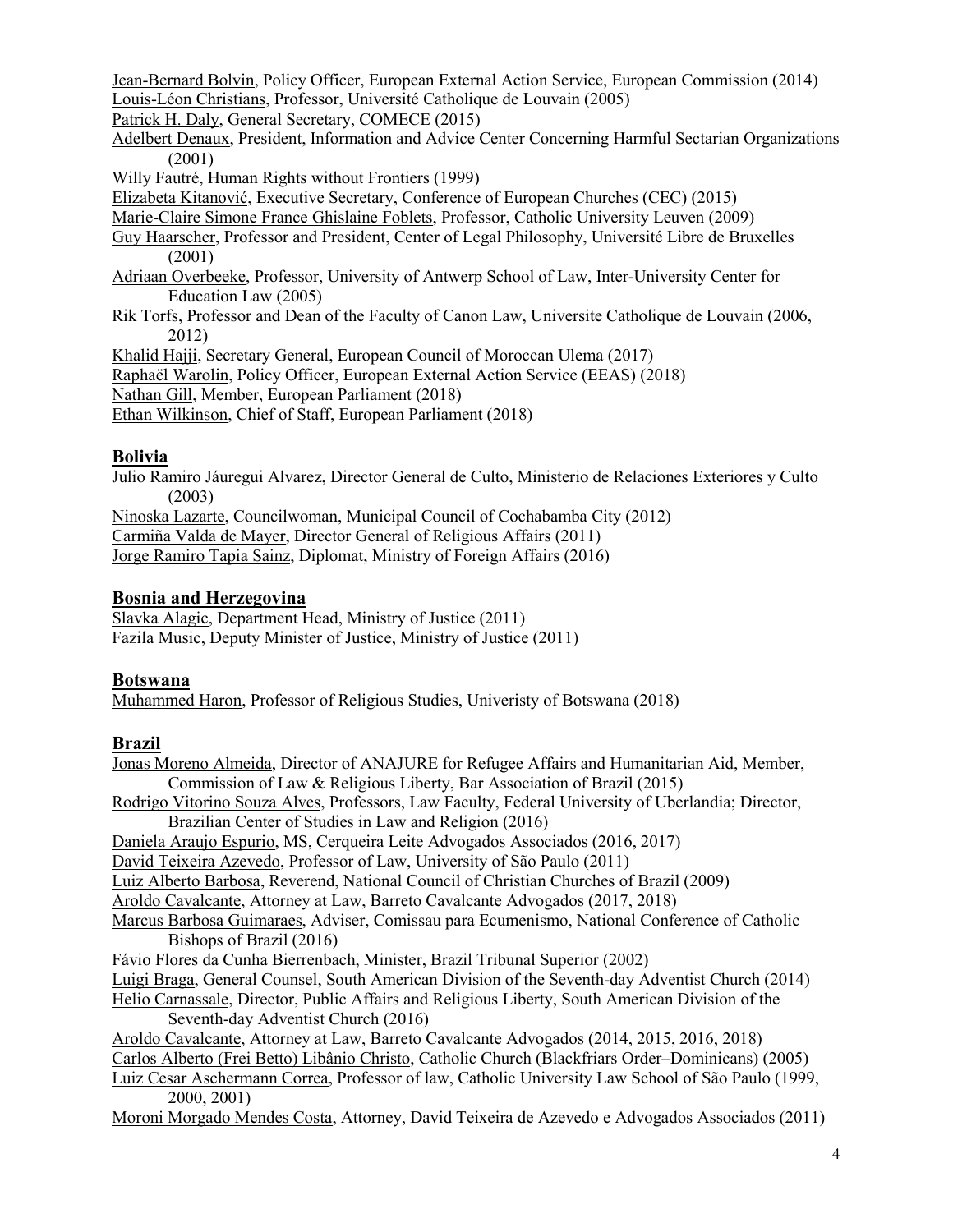Augusto Cury, Doctor of Psychiatry, Brazilian Foreign Ministry (2006)

Paulo Sérgio Domingues, Judge, Third Region Federal Regional Court in São Paulo (2006)

- Andre Franco Montoro Filho, President, ETCO-Brazilian Institute of Competitive Ethics (2009)
- Roseli Fischmann, Professor, São Paulo University (2002, 2004)
- Alexandre Brasil Carvalho De Fonseca, Associate Professor of Sociology, Federal University of Rio de Janeiro (2016)
- Gilberto Garcia, Professor of Law, Rio de Janeiro (2012)
- Acyr de Gerone, Lawyer, Brazil Bar Association, Religious Freedom Committee of the Bar Association of Paraná State of Brazil (2014)
- Oroslinda Taranto Goulart, Special Advisor to the Minister of Education, Ministry of Education (2008) Adam Kowalik, Professor, Catholic University (2006)
- Damaris Dias Moura Kuo, President, Religious Liberty Commission of the Brazilian Bar Association's São Paulo Division (2011)
- Ricardo Leite, President, Brazil Affiliate of the Religious Freedom & Business Foundation (2014) (2015) Cláudio Salvador Lembo, Professor, Mackenzie Presbyterian University (2007)
- Samuel Gomes Lima, President, Brazilian Association for Religious Freedom (2011)
- Roberto Arriada Lorea, Permanent Judge, Court of Domestic Violence and Family Violence Against Women in Porto Alegre, Rio Grande do Sul (2010)
- Jáder Freire de Macedo, Jr., Vice President, Law and Religious Liberty Commission of São Paulo (2013)
- Valerio de Oliveria Mazzuoli, Juris Doctor, Universidade Federal Mato Grosso (2010)
- Humberto Jacques de Medeiros, Regional Procurator, National Public Ministry (2008)
- Adolfo J. Melfi, Rector, University of São Paulo (2004)
- Valdetario Monteiro, Attorney at Law, Brazilian Bar Association (2017)

Marcelo Antonio Moscogliato, Federal Prosecutor, Regional Procurator, National Public Ministry (2008) Magno Alexandre Ferreira Moura, Prosecutor (2011)

- Rafael José Nadim de Lazari, Commission on Law and Religious Freedom, Brazilian Bar Association (2017)
- Hugo José Oliveira, Legal Advisor, National Bishops Conference of Brazil (2015)
- Vicente S. Pimentel, General Counsel, Brazilian Los Angeles Consulate, Representative of the Brazilian Foreign Ministry (2001)
- Odacyr Prigol, Attorney at Law, Prigol Advogados Associados (2014, 2015, 2016, 2017, 2018)
- Angelo Roncalli Ramos, Special Representative of the Minister of Justice (2000)
- Mozart Neves Ramos, Professor, Federal University of Pernambuco (2007)
- Oswaldo Deleuze Raymundo, Chief Public Defender (2001)
- Wanda Lúcia Soares Deleuze Raymundo, Judge, Member of the Committee of Public Defense (2001)
- Edson Rosa, Public Affairs and Religious Liberty Director, Seventh-day Adventist Church, South America (2013)
- Uziel Santana, President, ANAJURE (National Association of Evangelical Jurists) (2014)
- Ivanir Dos Santos, Professor, Center for Articulation of Marginalized Populations (2017)
- Luis Carlos Setim, Member of the Brazilian House of Representatives (2007)
- Jose Luiz Lopes da Silva, Judge, Military Supreme Court (2001)
- Jose Enaldo Rodrigues de Siqueira, Judge, Military Supreme Court (2001)
- Aldir G. Soriano, Professor, Universidade do Oeste Paulista Unoeste (2012)
- Elizabeth Süssekind, Director, Vargas Foundation (2002)
- Moroni Torgan, Member of Congress, Brazilian Government (2015)
- Edson Camargo Brandão, Secretary, Commission of Religious Freedom, FMU University (2018)
- Christiana Cavalcante, Public Prosecutor, Pernambuco State (2018)
- Edna V. Zilli, Attorney at Law and Director, Parliamentary Affairs, National Association of Evangelical Attorneys (ANAJURE) (2018)
- José Bizon, Ecclesiastical Advisor for Ecumenism and Interfaith Dialogue, Archdiocese of São Paulo; Director, House of Reconciliation (2018)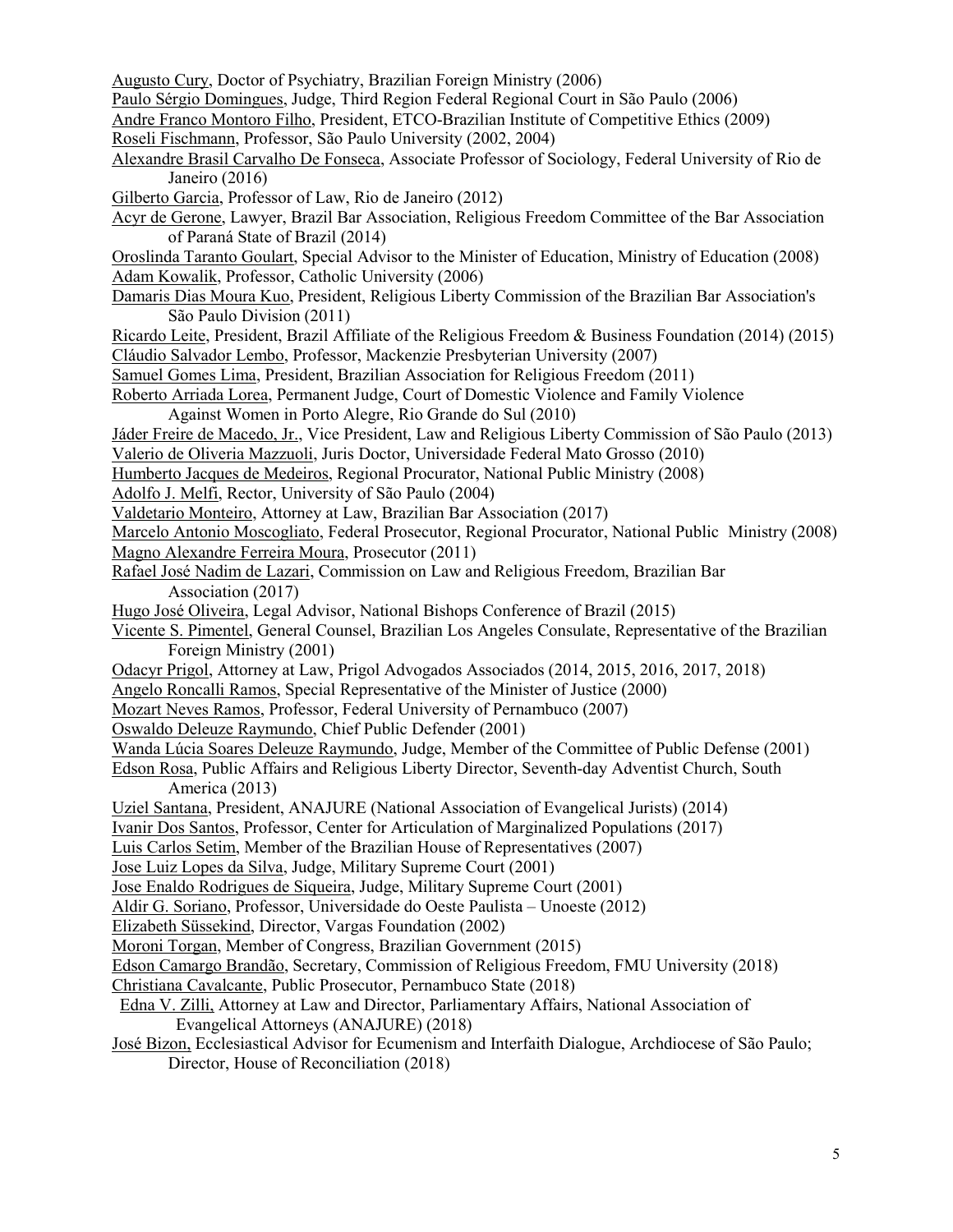# **Bulgaria**

Dimitar Chukarsky, Chief of the Cabinet, Ministry of Agriculture, Forestry, and Agrarian Reform (1997) Dimitar Gotchev, Justice, Constitutional Court (2001) Atanas Krusteff, Attorney at Law (2000) Ivan Kurtev, Deputy Chairman, Bulgarian National Assembly (1999) Emil Markov, Chairman, Sofia City Court (2003) Christo Matanov, Former Director, Committee of Denominations, Council of Ministers (1998) Stefan Maznev, Member, Human Rights and Denominations Committee, Bulgarian Parliament (1998) Lyubomir Mladenof, Director of Denominations, Ministry of Education and Science (1999) Gary Stephens, Bulgaria Sofia Mission (Prior to 1998 Symposium) Ivan Sungarski, Chairman, Human Rights and Denomination Committee; Member of Parliament (2009) Evgeni Tanchev, Professor of Constitutional Law, Sofia University (2010) Stefan N. Tchernokolev, Concordia Legal (1998)

### **Cambodia**

Say Amnann, Advisor and Secretary to the President, National Assembly (2015) Min Chan Dy Neth, Advisor and Cabinet Director, Ministry of Cults and Religion (2015) Savoeun Chea, Minister of Cults and Religion, Ministry of Cults and Religious Affairs (2002) Chhath Choeum, Deputy Director of Cabinet (2002) Un Dary, General Director, Department of Religious Foreign Affairs, Ministry of Cults and Religious Affairs (2006, 2007, 2009) Min Khin, Minister, Ministry of Cults and Religions (2009) Roth Reun, Assistant to the Minister, Ministry of Cults and Religious Affairs (2002) Mar Samborana, Attorney at Law, Sciaroni & Associates (2005) Von Sao, Under-Secretary of State, Ministry of Cults and Religious Affairs (2002) Penh Senghour, Advisor to the Senior Minister, Ministry of Cults and Religious Affairs (2006) Keo Sotheary, Director General of Administration and Finance, Ministry of Cults and Religion (2015) Eam That, Secretary and Assistant to the Under-Secretary (2002) Nguon Thuon, Advisor to the Royal Government of Cambodia, Ministry of Cults and Religious Affairs

(2009)

Jahnvibol Tip, Attorney at Law (2003)

Youdavann Yim, Director, Department of Foreign Religious Affairs, Ministry of Cults and Religious Affairs (2003)

Luoth Yin, Under-Secretary, Ministry of Cults and Religious Affairs (2006)

Ing Kantha Phavi, Minister of Women's Affairs, Cambodia (2016)

Thai Sieng Trac, Vice Governor, Phnom Penh, Cambodia (2016)

Vibolrith Him, Director General, Religious Affairs Department, Ministry of Cults and Religions (2018) Aunny Ieng, Former Deputy Governor of Phnom Penh, Capital City of Phnom Penh (2018)

### **Canada**

Lori Gail Beaman, Professor of Religious Studies, University of Ottawa (2010)

Andrew Bennett, Senior Research Fellow, Religious Freedom Research Project, Berkley Center for Religion, Peace and World Affairs, Georgetown University, United States; Senior Fellow and Chair, Cabinet of Canadians, Cardus Law; Former Ambassador of Religious Freedom (2017)

Iain T. Benson, Senior Associate Counsel, Miller Thompson LLP; Faculty of Law, University of the Free State, Bloemfontein, South Africa (2010)

John Joseph Borrows, Canada Research Chair in Indigenous Law, University of Victoria Law School (2016)

Janet Epp Buckingham, Associate Professor of Political Studies and History; Director, Laurentian Leadership Centre (2013)

Barry Bussey, Director, Legal Affairs, Canadian Council of Christian Charities (2015)

John Carpay, President, Justice Centre for Constitutional Freedoms (2017)

Daniel Cere, Professor, School of Religious Studies, McGill University (2017)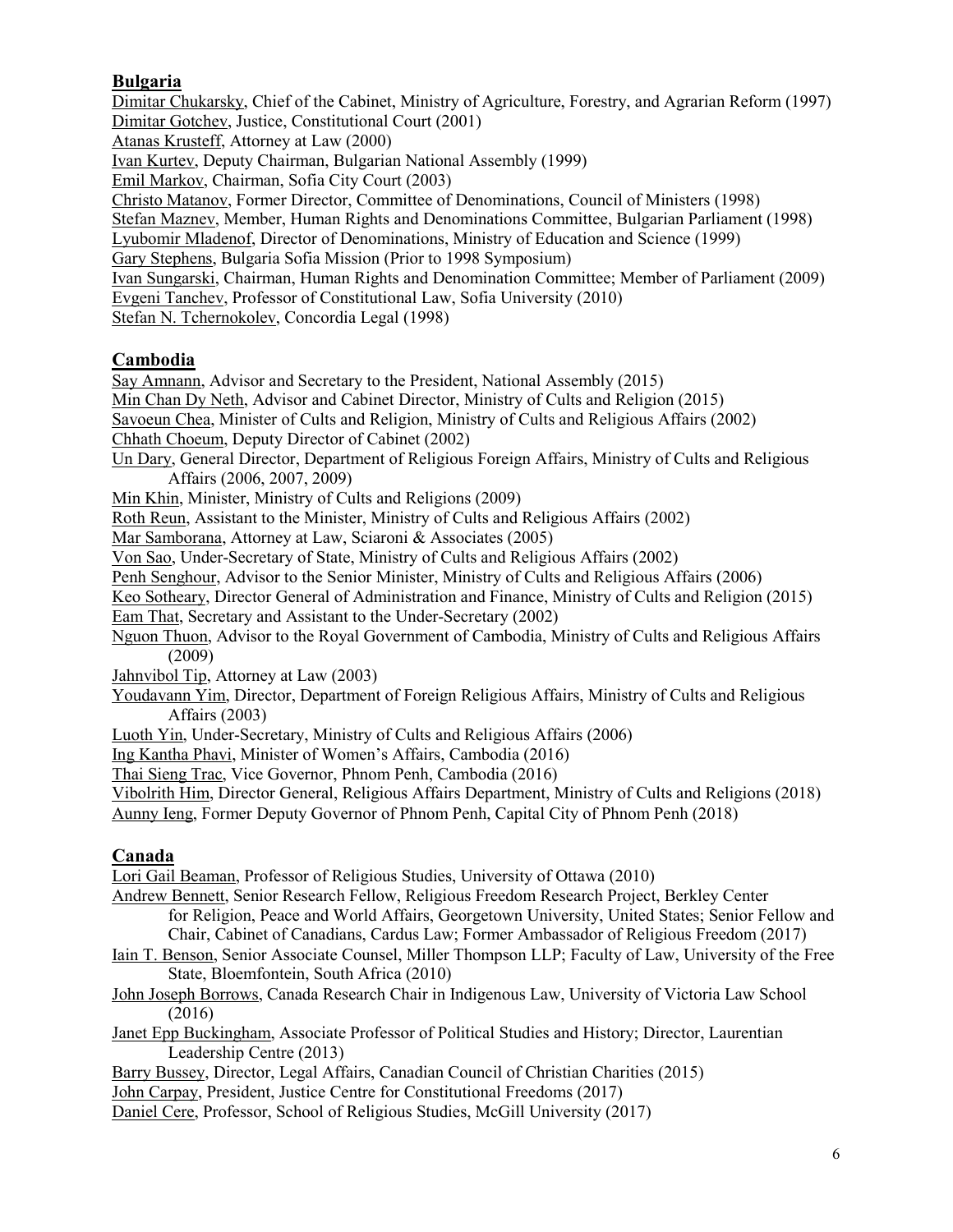James Christie, Professor of Dialogue Theology; Director, Ridd Institute for Religion & Global Policy, University of Winnipeg (2014)

Gerald Filson, Director of Public Affairs, Baha'i Community of Canada (2016)

Diana Ginn, Professor, Schulich School of Law, Dalhousie University (2017)

Palbinder Kaur Shergill, General Legal Counsel, World Sikh Organization of Canada (2015)

Victor M. Muniz-Fraticelli, Associate Professor of Law and Political Science, Department of

Political Science and Faculty of Law, McGill University (2017)

- Anna Su, Assistant Professor, University of Toronto (2015)
- John F. Young, Professor, University of Northern British Columbia (2007, 2009)

Dwight Newman, Professor, University of Saskatchewan (2018)

Giuliana Natale, Director, Office of Human Rights, Freedoms and Inclusion (2018)

Solange Lefebvre, Professor, Institute of Religious Studies, University of Montreal (2018)

### **Cape Verde**

Jorge Manuel Santos Sousa Brito, Professor, University Jean Piaget of Cape Verde (2010) Ligia Dias Foseca, First Lady, Office of the President of Cape Verde (2012) Marisa Helena do Nascimento Morais, Ministério da Administração Interna (2011)

### **Chile**

José Saúl Bravo, Advisor, Office of the Secretary General of the Presidency, National Office of Religious Affairs (2008)

Ana Maria Celis Brunet, Professor of Law, Pontoficia Universidad Católica de Chile (2004, 2009) Guillermo Carey, Attorney at Law (2003, 2016)

Hernán Larraín Fernandez, Senator, Chile Senate (2011)

- Gonzalo Guerrero, Chief of Staff to the Undersecretary General of the Presidency; Director, Religious Affairs Office Director (2013)
- Henríquez Tomás C., Founder and Former CEO, Comunidad y Justicia (2015)
- Carmen Aida Dominguez Hidalgo, Directora Centro UC Familia/Profesora Derecho Civil, Pontificia Universidad Catolica de Chile (2009)
- Fernando Mauricio Lagos, Advisor, Registry of Public Religious Legal Entities, Ministry of Justice (2002)

Humberto Lagos-Schuffemeger, Ministry of the Interior (2004)

Carlos Javier Aguilar Muñoz, Attorney at Law, Ministry of Justice (2007)

María Pimstein, Professor, Pontoficia Universidad Católica de Chile (2007)

Jorge Precht, Professor of Public Law, Pontoficia Universidad Católica de Chile (2008)

Juan Alberto Rabah, Attorney at Law, Evangelical Organizations of Chile

Héctor Mario Ramírez, Professor of Private International Law, Pontoficia Universidad Católica de Chile (2005)

Jorge Del Picó Rubio, Advisor, Ministry of Justice (2001)

### **China**

Kim-Kwong Chan, Executive Secretary, Hong Kong Christian Council (2003)

Huan Zhong Chen, Attorney at Law (2002)

- Ming Chen, Deputy Researcher, Institute of World Religions, Chinese Academy of Social Sciences (2004)
- Hongmeng Cheng, Postdoctoral Fellow, School of International Relations and Public Affairs, Fudan University (2015)

Chen Jianming, Professor, Institute of Religious Studies, Sichuan University (2016)

Xue Chunmei, State Administrator, State Administration for Religious Affairs (2003)

Qiu Fengxia, Researcher, Research Center, State Administration for Religious Affairs (2014)

Shining Gao, Researcher, Institute of World Religions, Chinese Academy of Social Sciences (2004)

Li Hanying, Assistant, State Administration for Religious Affairs (2004)

Wei Hong, Professor of Law, China National School of Administration (2008)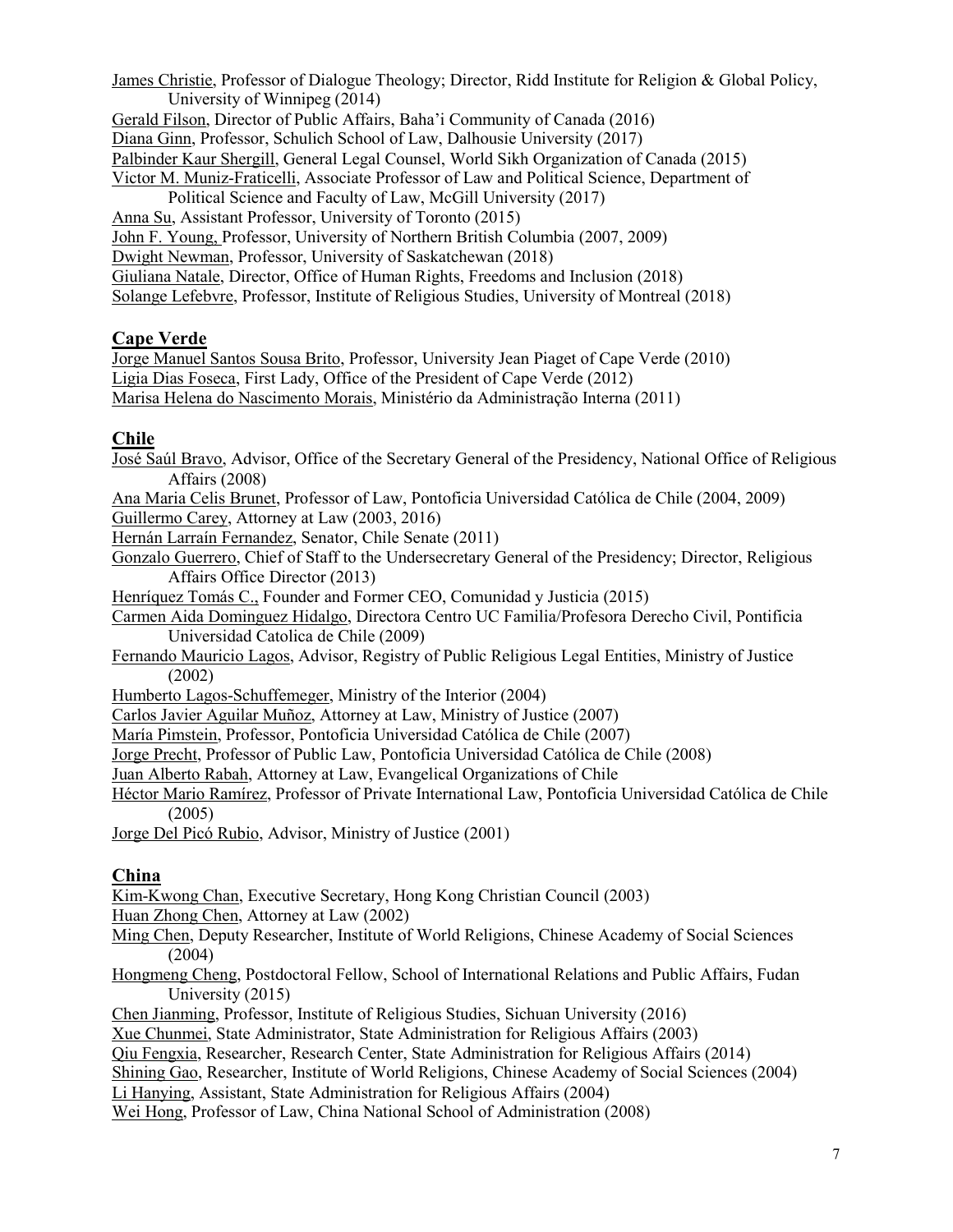Ze Jin, Deputy Director, Institute of World Religions, Chinese Academy of Social Sciences (2004) Jin Jinping, Deputy Director, Peking University Law School (2011)

Russell Leu, Professor and Associate Dean, Beijing Foreign Studies University School of Law (2014) Peng Liu, Director, Pu Shi Institute for Social Sciences (2009, 2012)

- Yunfeng Lu, Associate Professor, Sociology Department, Peking University (2011)
- Sha Mei, Assistant Professor, Religion and Art Research Office of the Institute of Religions, Chinese Academy of Social Sciences (2005)
- Wan Meng, Dean and Professor, Beijing Foreign Studies University School of Law (2014)
- Zhang Nu, Vice Chief, 4<sup>th</sup> Department, State Administration for Religious Affairs (2007)
- Long Jing Ru, Deputy Division Chief, Division of Laws and Regulations, State Administration for Religious Affairs (2000)
- Li Songfeng, Junior Professor of Law, University of Politics and Law, Beijing (2016)
- Shen Cai Wang, Officer of Foreign Affairs Department, State Administration for Religious Affairs (2006)
- Yanming Wang, Divisional Director of the 4<sup>th</sup> Department, State Administration for Religious Affairs (2006)
- Qi Wei, Deputy Divisional Director of the 4<sup>th</sup> Department, State Administration for Religious Affairs (2006)
- Zhuo Xinping, Director, Professor, Institute of World Religions, Chinese Academy of Social Sciences (2008)
- Pei Yong, Director, Policy Research Division, State Administration for Religious Affairs (2003, 2004)
- Qiu Yonghui, Professor, Institute of World Religions, Chinese Academy of Social Sciences (2004) Chuanhui Zeng, Professor, Institute of World Religions (2010)
- Lirong Zhang, Deputy Division Chief, Institute of World Religions, Chinese Academy of Social Sciences (2004)
- Qianfan Zhang, Professor, Vice President, Chinese Constitutional Law Association (2010)
- Yaping Zhang, Deputy Researcher, Institute of World Religions, Chinese Academy of Social Sciences (2004)
- Guangming Zhao, Assistant Researcher, Institute of World Religions, Chinese Academy of Social Sciences (2004)
- Zhou Wen Zhong, Minister, Deputy Chief of Mission, Embassy of the People's Republic of China (1997) Yousong Chen, Member, International Christian Veteran Peace Corps (2018)
- Qian Qin, Associate Professor, Fudan University: Center for American Studies (2018)

#### **Colombia**

Javier Moncayo Arenas, Assistant Director, Department of Religious Freedom and Cults (2001)

- María Patricia Ariza-Velasco, Fourth Deputy Attorney before the Council of State, Procuraduría General de las República de Colombia (2012, 2013)
- Beatriz Lorena Rios Cuellar, Religious Affairs Adviser, Ministry of Interior (2016, 2017)

Luis Humberto Gómez Gallo, Senator, Colombian Congress (2006)

Abelardo Ramírez Gasca, Assistant Director, Colombia Diplomatic Academy (2002)

Guillermo Francisco Reyes González, Vice Minister of Justice, Ministry of the Interior (2007)

Rubén Dario Calderón Jaramillo, Legal Director General, Ministry of Interior (2001)

- Melba Martínez López, Doctor, Director General, Consular Affairs and Colombian Communities in the Exterior (2000)
- Alejandro Ordoñez Maldonado, Attorney General of the Republic of Colombia (2013)

Viviane Morales, Doctor, Congress of the Republic of Colombia (1997)

Charles William Schultz Navarro, Legal Advisor to the President of Colombia (2011)

Vicente Prieto, Professor, Universidad de la Sabana (2010)

- José Dario Salazar-Cruz, Senator, Republic of Colombia (2012)
- Sergio González Sandoval, Lawyer/Professor, Military University of New Granada and the Free University of Colombia (2008)
- Mardory Llanos Cortes, Deputy Director for Freedom of Religion and Conscience, Office of Human Rights (2018)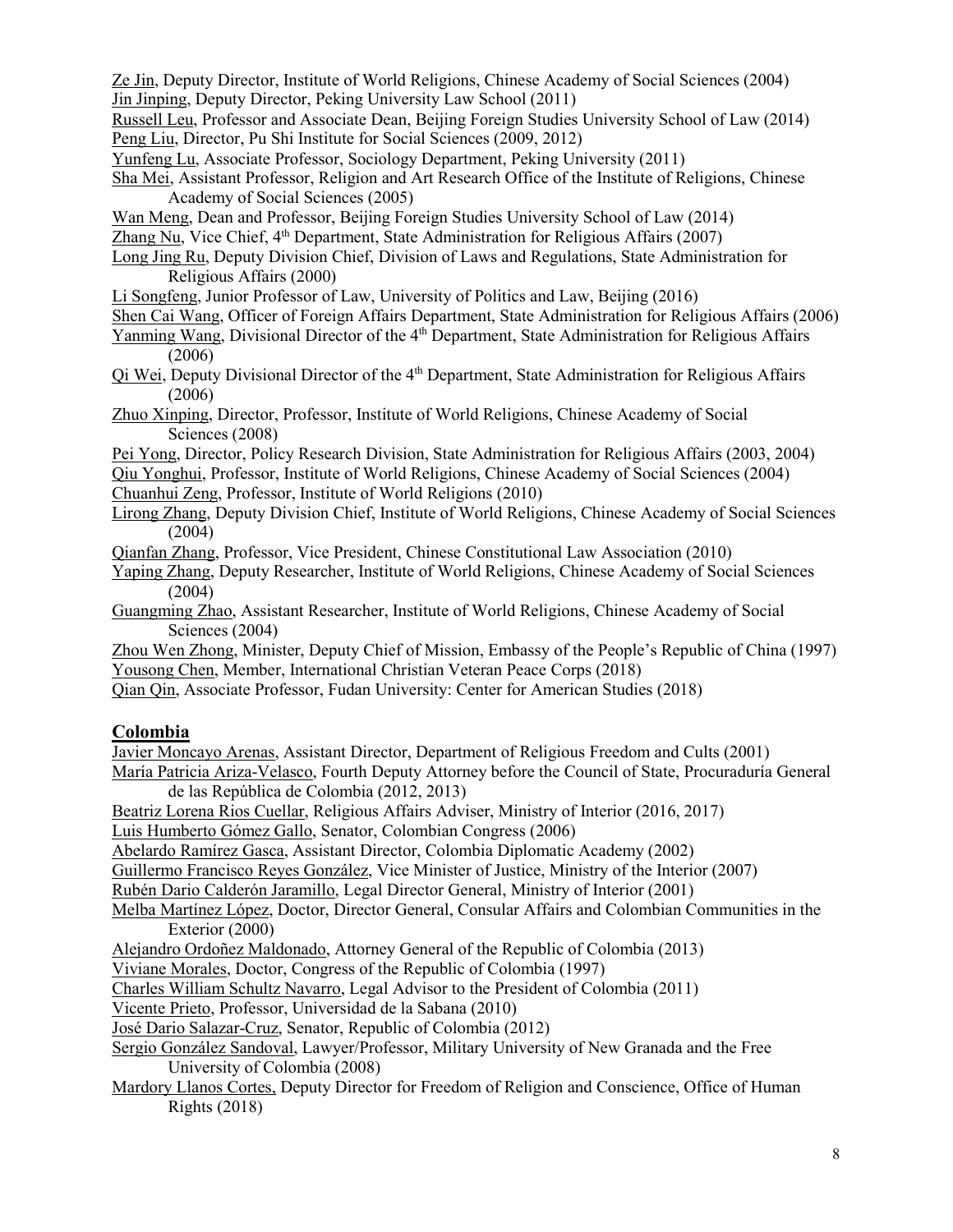### **Congo, Democratic Republic of**

Andre Makengo Kisala Mazyambo, Professor, University of Kinshasa (2014) Mbokeli Monsempo, Secretary General, Ministry of Planning, Government of the Democratic Republic of Congo (2006) Alphonse Obouande, Director, Immigration Department (2007) Katshung Joseph Yav, Professor, Yav & Associates (2014)

#### **Costa Rica**

Fabricio Alvarado, Member of Congress, Legislative Assembly of Costa Rica (2015) Mónica Catalán, Advisor, Legislative Assembly of Costa Rica (2015) Maria Elena Núñez Chavez, Representative to the Congress of Costa Rica (2004) Daisy Guerrero, Advisor, Legislative Assembly of Costa Rica (2015) Vicente Lines, Attorney at Law, Arias and Muñoz (2011) Luis Fernando Mendoza Jiménez, Counsel, Legislative Assembly of Costa Rica (2015) Pedro Jose Beirute Rodriguez, Licenciado, Director of Prodefensa de la Familia (2005) Ovidio Pacheco Salazar, President, Legislative Assembly (2011) Silvia Sánchez, Member of Congress, Legislative Assembly of Costa Rica (2015) César Zúñiga, Advisor, Legislative Assembly of Costa Rica (2015) Ivonne Acuña Cabrera, Diputada, Asamblea Legislativa de Costa Rica (2018)

### **Côte d'Ivoire**

Francoise Angeline Delphine Kaudjhis-Offoumou, Advocate/Coordonnatrice DDIR, Eglise Catholique de Cote d'Ivoire (2017) Kouyate Zoumana, Director, Department for the Promotion of Religious Freedom and

Secularity, General Direction of Religious Affairs (2017)

Cisse Djiguiba, Imam, The Mosque of Plateau, Abidjan (2018)

#### **Croatia**

Vanja-Ivan Savic, Assistant Professor, University of Zagreb Faculty of Law (2014, 2017) Šime Jerčić, Director, Governmetn Office of the Commission for Relations with Religious Communities (2018)

#### **Cuba**

Enrique Alemán Gutiérrez, President, Cuban Platform for Interreligious Dialogue (2018)

#### **Czech Republic**

Pavla Bendová, Director, Department of Churches, Ministry of Culture (2007) Danial Dumermann, Consul General for the Czech Republic, Consulate of the Czech Republic to the United States (2009) Lenka Houdková, Master of Laws, Ministry of Culture (2004) Jakub Kříž, Vice Director, Department of Churches, Ministry of Culture (2007) Jana Řepová, RN Doctor, Director, Department of Churches, Ministry of Culture (2000, 2001) Hana Veselá, Manager, Church Registration Section, Ministry of Culture (2003) Pavel Zeman, Director, Department of Churches, Ministry of Culture (1997)

#### **Denmark**

Lisbet Christoffersen, Professor, University of Copenhagen (2006) Merete Bilde, Policy Advisor, European External Action Service (2017) Michael Suhr, Special Representative for Religious Freedom or Belief, Ministry of Foreign Affairs (2018)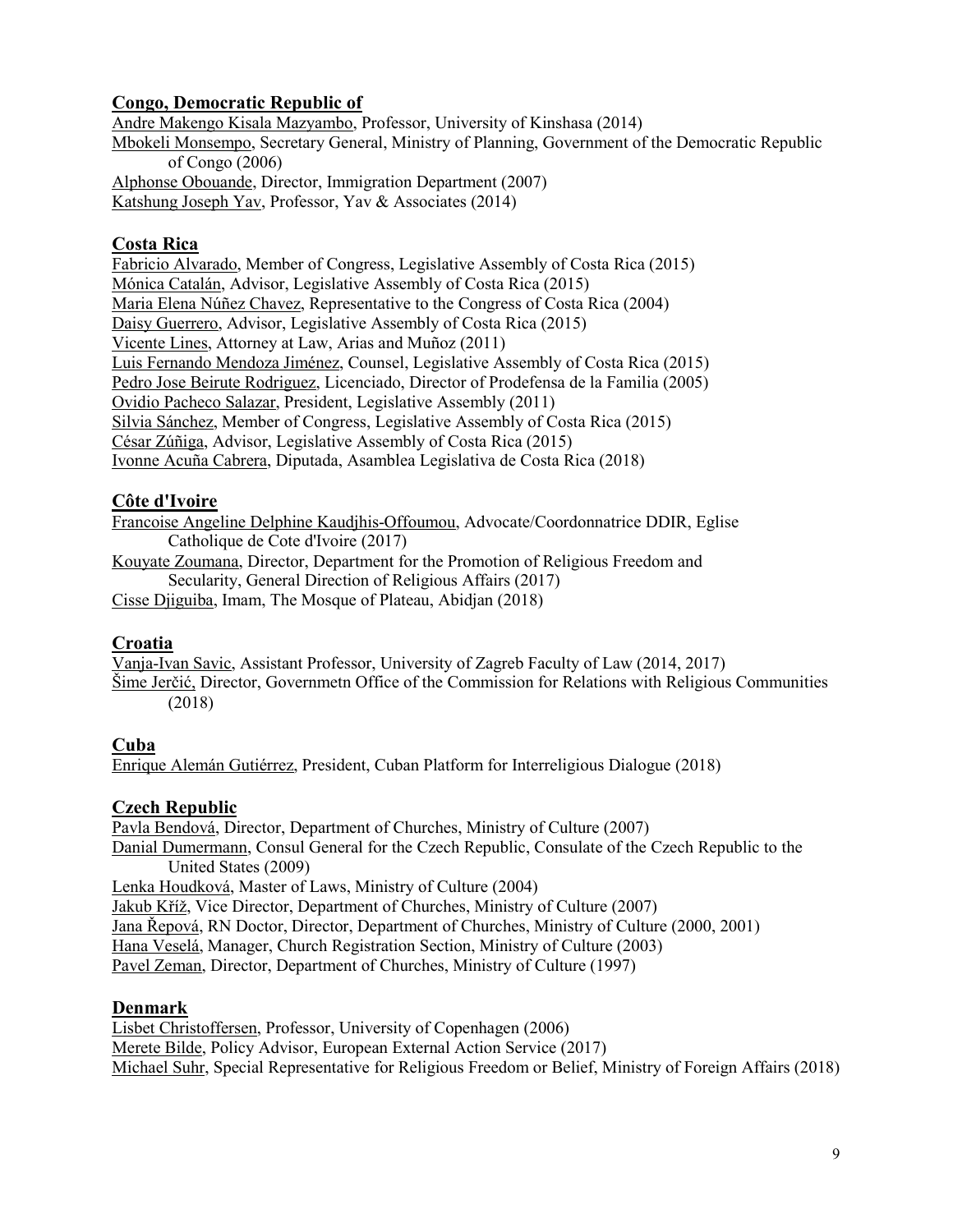### **Democratic Republic of Congo**

Kyungu Nkulu Guillaume, Chief of Staff, Ministry of Justice (2015)

#### **Dominican Republic**

Eugenio Cedeño Areché, Deputy, National Congress, Chamber of Deputies; President, Human Rights Commission (2011)

Samuel Arias Arzeno, Judge, Second Chamber Civil and Commercial, Court of Appeals of the National District (2006)

Euri Cabral, Comentarista, El Sol de la Manana (2016)

Juan Jose Morales Cisneros, Deputy, National Congress, Chamber of Deputies (2011)

Ramón De La Cruz Baldera, Rector, Pontificia Universidad Catolica Madre y Maestra (PUCMM) (2015)

Miguel Enrique Núñez Durán, President, Dominican Association for Religious Freedom (2013)

Milton Ray Guevara, President, Constitutional Tribunal of the Dominican Republic (2013)

Victor Orlando Bisonó Haza, Deputy, National Congress, Chamber of Deputies (2011)

Juan Francisco Puello Herrera, Dean of the Law School, Universidad Nacional Pedro Henriquez Urena (2005)

Juan Manuel Guerrero de Jesús, Presiding Judge of the First Chamber, National District of the Labor Court of Appeals (2005)

Mariano Germán Mejia Jimenez, President, Supreme Court of Justice (2014, 2015)

Elvis Medina, Bishop, Iglesia de Dios (2012)

Fidel Lorenzo Merán, Minister, Dominican Council of Evangelical Unity (2012)

José Rafael Vargas Pantaleón, Senator, National Congress, Senate of the Dominican Republic (2011)

Francisco Cruz Pascual, Administration General Secretary, Dominican Republic Senate (2008)

Rafael B. Paz, Senior Pastor, Iglesia Cristiana Palabras de Vida (2016)

Carlos Peña, Congressman, National Congress of the Dominican Republic (2009)

- Nelson De Jesus Arroyo Perdomo, Diputado de la República por la Provicia San Pedro de Macoris, PRD, Cámara de Diputados de la Republica Dominicana (2009)
- Victor Masalles, Monseñor, Bishop of Bani, Roman Catholic Church (2017)

Milciades Marino Franjul Pimentel, Deputy, National Congress, Chamber of Deputies (2011)

Arelis Ricourt, Judge, Civil and Commercial Chamber of the Appeals Court of La Vega (2005)

Rosendo Arsenio Borges Rodriguez, Deputy, National Congress, Chamber of Deputies (2011)

Pelegrín Horacio Castillo Seman, Member of the House of Representatives (2010)

Julio Anibal Suárez, Judge, Supreme Court (2008)

José Ángel González, Director of the Center for Research and Studies of Religion, Pontificia Universidad Católica Madre y Maestra (2018)

Maximo Ramon Euripides Cabral Jimenez, Commentator, Program "The Sun of Tomorrow"; President, Station ZOL 106.5 FM and Señales TV (2018)

#### **Ecuador**

Mario Chicuiza, Coordinator and Analyst for Human Rights and Religion, Ministry of Justice, Human Rights and Religion (2011)

Jorge Gutiérrez, Attorney at Law (2000)

Felipe Adriano Abril Mogrovejo, Under Secretary of Political Coordination, Ministry of Government, Religion and Police (2008)

Raúl Gómez Ordeñana, Doctor, Delegate, National Congress of Ecuador (2000)

#### **Egypt**

Mohamed Abdelaal, Assistant Professor of Constitutional and Administrative Law, Alexandria University Faculty of Law (2013)

Yehia El Gamal, Attorney at Law (2000)

Tayseir Mandour, Professor, High Islamic Council, Committee of Dialogue and Islamic Relations (2003, 2009)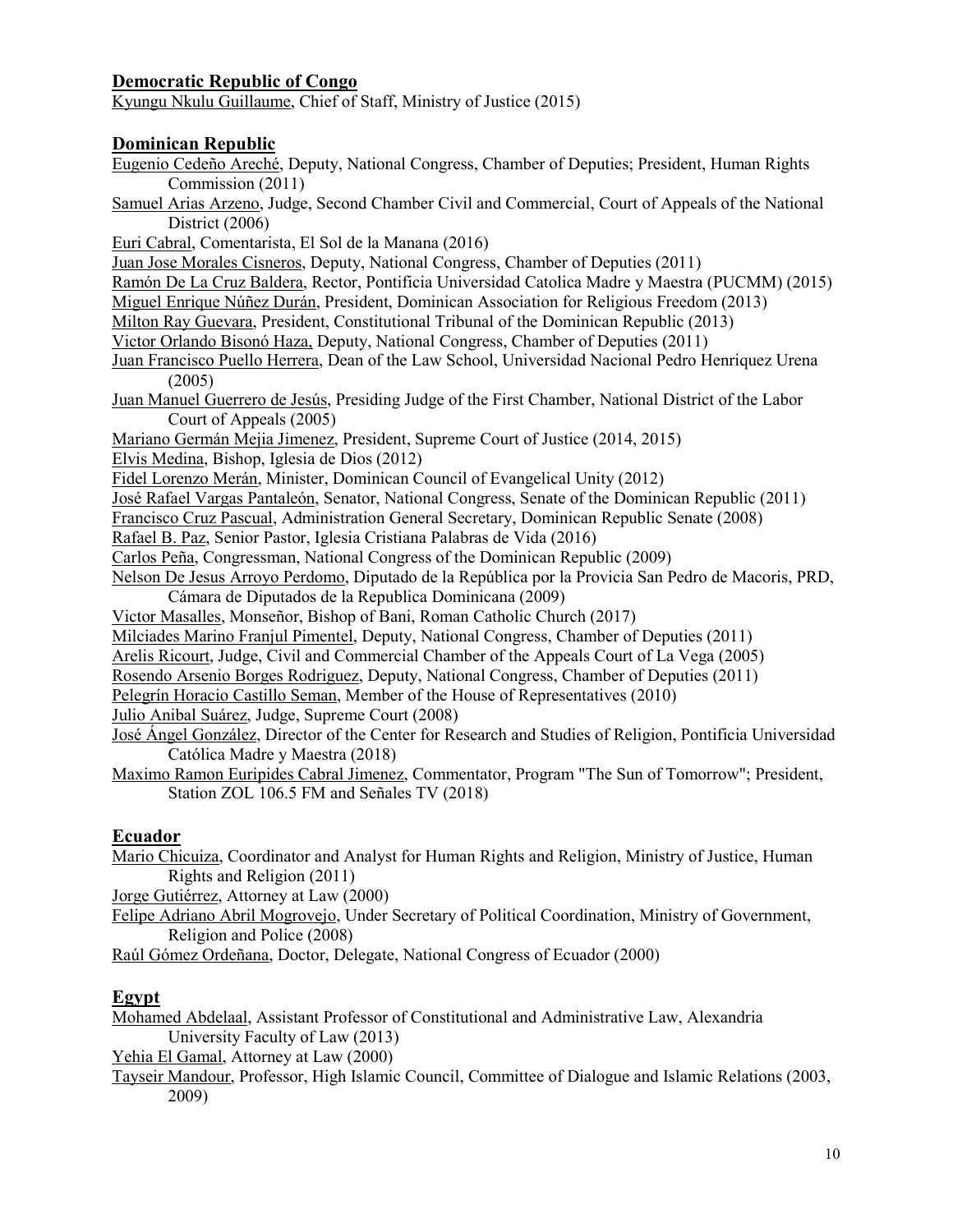### **El Salvador**

Alfonso Pineda, Attorney at Law, Pineda Claude and Associates (2009) Raquel Caballero de Guevara, Attorney General for the Defense of Human Rights (2017) Florentín Meléndez Padilla, First Magistrate, Supreme Court of Justice of El Salvadoror (2018) George Arthur, Director, National Police Headquarters (2018)

#### **Estonia**

Marten Kokk, Judge; Director, Human Rights Section, Legal Department of the Ministry of Foreign Affairs (1998)

Ringo Ringvee, Department of Religious Affairs, Ministry of Internal Affairs (2000)

#### **Ethiopia**

Yonas B. Adinew, Head, Addis Ababa University School of Law (2017) Tsegay Berhe, National Security Affairs Advisor to the Prime Minister (2013) Zenebe Beyene, Director, Office of External Relations, Partnerships, and Communications, Addis Ababa University (2016) Johannes Chane, Former High Court and Supreme Court Judge Solomon Fikre Lemma, Dean, College of Law and Governance Studies, Addis Ababa University (2016) Kebede Gebre-Mariam, Attorney at Law (2003) Ali Sulaiman Mohammed, Vice Minister, Ministry of Justice (2003) Reta A. Nega, Legal Affairs General Directorate, Ministry of Foreign Affairs (2002) Woubeshet Senegiorgis, Attorney at Law (2010) Shiferaw Teklemariam, Minister of Federal Affairs, Ministry of Federal Affairs (2013)

#### **Fiji Islands**

Sitiveni L. Rabuka, The Honorable Major-General, Prime Minister of Fiji (1997) Shaista Shameem, Director, Fiji Human Rights Commission; Prime Minister of Fiji (2002) Akuila Dreudreu Yabaki, Reverend; Executive Director, Citizens' Constitutional Forum; Chairman, NGO Coalition on Human Rights in Fiji (2004)

#### **France**

Jean Baubérot, Professor and President, National Ministry of Educational Research and Technology, Practical School of High Studies (2002) Blandine Chelini-Pont, Director, Institut de Droit et d'Histoire Religieux (2004) Dominique Decherf, Consul General, Consulate General of France (2003) Alain Garay, Avocat a la Cour de Paris (2004) M. Grégor Puppinck, Director, European Centre for Law and Justice (2011) Jacques Robert, Professor; Senior Member, French Constitutional Council (2002) Rene Roudaut, Counselor of Religious Affairs, Ministry for Foreign Affairs Françoise Tulkens, Former Permanent Judge and Vice President, European Court of Human Rights, European Court of Human Rights (2013) Jean-Paul Willaime, Research Director, I'École Pratique des Hautes Études, Department of Religious Studies, Sorbonne, Paris (2014)

### **Georgia**

Giorgi Alasania, Leading Specialist, Legal Affairs Committee, Parliament of Georgia (2006) Natia Khantadze, Founding Dean, School of Law, Free University of Tbilisi (2016) Ann Nadareishvili, Senior Prosecutor, Office of the Prosecutor General of Georgia (2005) Marine Solomonishvili, President, LEA International Foundation and Georgian-Jewish Information Center (2012) Khatuna Tsintsadze, Executive Director, The Union "Century 21" (2006)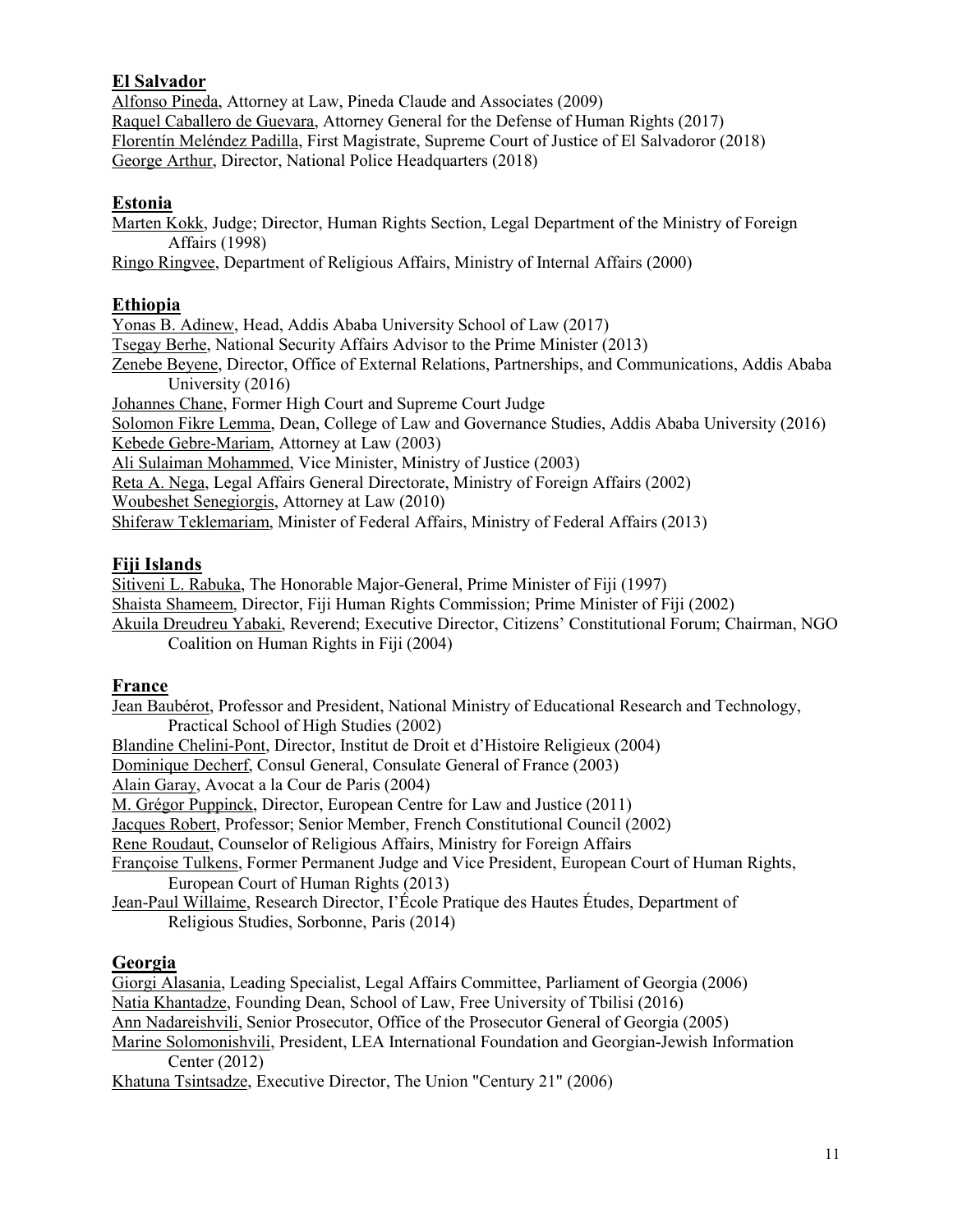Davit Zedelashivili, Assistant Professor, Head Researcher, National Institute for Human Rights, Free University of Tbilisi (2016)

#### **Germany**

Heiner Bielefeldt, UN Special Rapporteur on Freedom of Religion or Belief; Professor of Human Rights and Human Rights Policy, University of Erlangen Nurnberg (2016) Axel von Campenhausen, Professor and President, Institute for Church Law (2003) Marco Frenschkowski, Prof. Dr., University of Leipzig (2013) David M. Kirkham, Associate Dean, George C. Marshall European Center for Security Studies (2006) Richard Puza, Professor, University of Tübingen (2004) Steffen Rink, Religious Scientist, Lectures University of Marburg, Religious Studies Media and Information Service (REMID) (2008) Gerhard Robbers, Professor, Faculty of Law, University of Trier (2000, 2012) Mathias Rohe, Professor/Doctor, University Erlangen-Nuremberg (2009) Sven W. Speer, Chairman, Forum Open Religious Policy (2012) Juergen Warnke, Rechtsanwalt (1998)

#### **Ghana**

Samuel Kwame Adibu Asiedu, Justice, Fast Track Court, Ministry of Justice (2010) O. Akrofi, Retired Reverend, Doctor Justice, Anglican (Episcopal) Bishop of Accra and Chairman of the Christian Council of Ghana (2000) Adelaide Pinaman Anno-Kumi, Deputy Director of Finance, Ministry of the Interior (2005) Freddie Worsemao Armah Blay, First Deputy Speaker, Parliament of Ghana (2004) Samuel Awuah-Nyamekye, Lecturer, Department of Religious Studies, University of Cape Coast (2005) Joseph Baidoe-Ansah, Ghana Committee on Human and Peoples' Rights (1998) Samuel Kofi Date-Bah, Justice, Supreme Court of Ghana (2013) Elom K. Dovlo, Professor, University of Ghana (2004) Edward Goh, Attorney at Law (2010) Ebo Hawkson, Deputy Chairman, National Committee on Culture (1999) Nii Josiah-Aryeh, Doctor, University of Ghana Faculty of Law (2009) John Gray Gadofome Kartey, Deputy Director of Immigration, Ministry of the Interior (2005) Edward Korbly Doe Adjaho, Speaker of the 6th Parliament, Parliament of Ghana (2015) Nii Ashie Kotey, Professor, University of Ghana School of Law (2004) Nii Adote Obuor, Chief of Sempe, Ghana Traditional Council (2004) Jemima Oware, Chief State Attorney, The Registrar General's Department (2006) Emmanuel Kwabena Quansah, Professor of Law and Dean, School of Research and Graduate Studies, Mountcrest University College (2012) Edward Kofi Quashigah, Dean of Law, University of Ghana (1998, 2009)

#### **Greece**

Effie Fokas, Research Fellow, Hellenic Foundation for European and Foreign Policy (ELIAMEP), London School of Economics (2014) Konstatinos G. Kontogiannis, General Director for Religious Affairs (1997) Nikos Maghioros, Assistant Professor of Canon and Ecclesiastical Law, Aristotle University of Thessaloniki (2008) George J. Mavros, Human Rights Attorney (1997) Charalambos K. Papastathis, Professor, Aristotle University School of Law (2010)

#### **Guam**

Father Francis Xavier Hezel, Jesuit Priest, Santa Barbara Parish (2016) Robert Underwood, President, University of Guam (2017)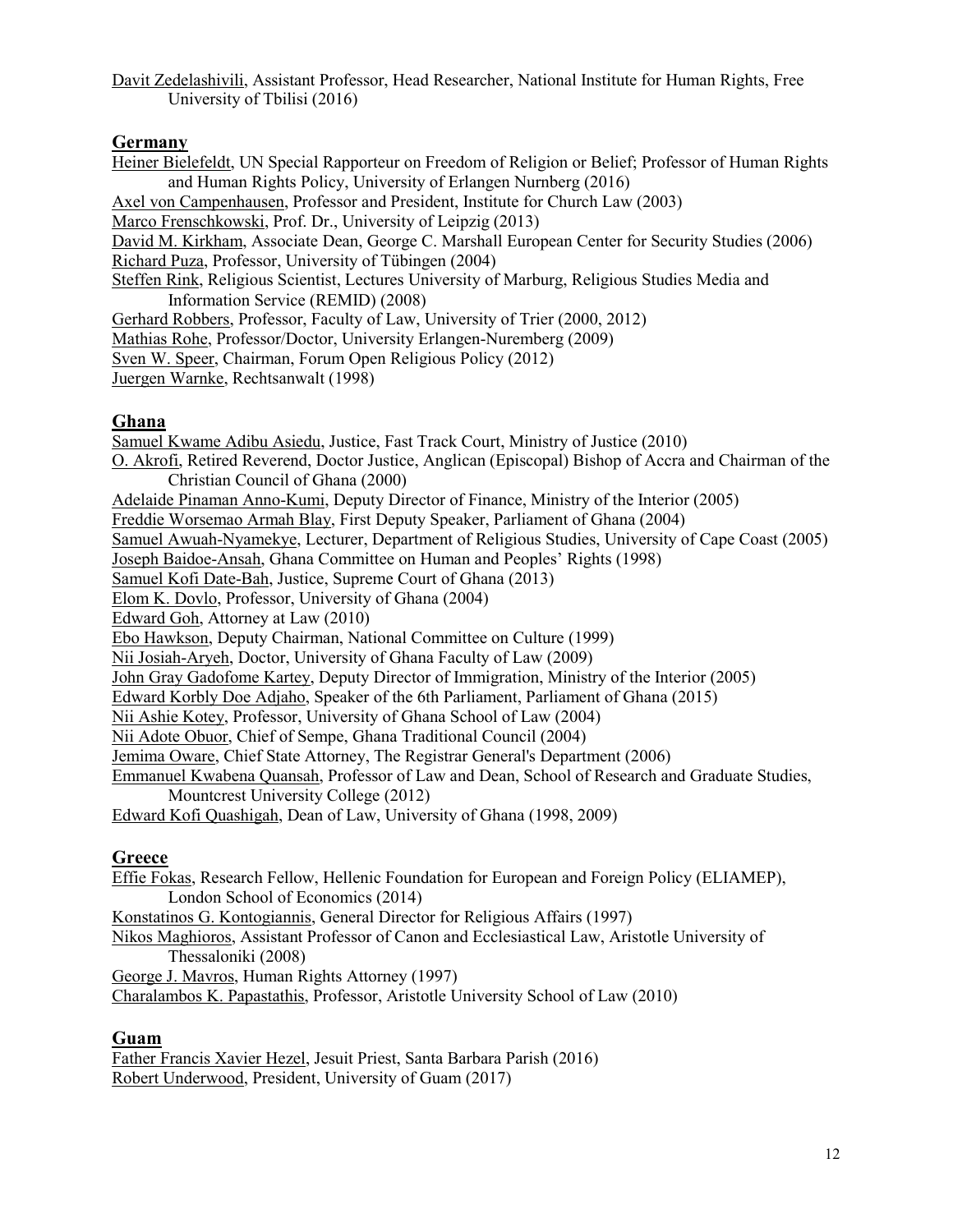## **Guatemala**

Jose Antonio Alvarado Correa, Member of the Parlamento Centroamericano (2017) José Alberto Reyes Calderón, Doctor, Vice-Minister of the Interior (2000) Carlos Camey, General Secretary, Universidad de San Carlos de Guatemala (2015) Carlos Alvarado Cerezo, Rector, Universidad de San Carlos de Guatemala (2015) Hugo Leonel Ruano Chacon, Sociologist, Universidad Panamericana (2009) Oswaldo Enríquez Contreras, Assistant to the Attorney General (2009) Socorro Quezada Fernández, Assistant to the Attorney General for Human Rights (2009) Selvin Garcia, Congressman, National Congress of Guatemala (2014) Guillermo Waldemar Méndez López, Professor, Universidad Francisco Marroquín (2007) Cesar Osmundo Vasquez Miranda, President, Evangelical Alliance of Guatemala (2016) Sergio Morales, Doctor, Procuraduria Derechos Humanos de Guatemala (2009) Mario Alberto Molina Palma, Reverend, Adjunct Secretary, Episcopal Conference (2000) Rene Luis Pellecer, Institute of Political Studies and International Relations, Universidad Francisco Marroquín (2001) Gabriel Orellana Rojas, Professor/Attorney at Law, Gabriel Orellana Rojas & Associados (2008) Carlos Sabino, Professor, Universidad Francisco Marroquin (2012) Juan Alfonso Fuentes Soria, Former Vice President of Guatemala; Secretary General, Central American University High Council (2016) Armando de la Torre, Dean, Universidad Francisco Marroquin (2006) Luis Pedro del Valle, Partner, Arias & Muñoz (2013) Mario David Antonio García Velásquez, Director-Conductor, Legal and Political Analyst Program "Hablando Claro," Emisoras Unidas (2010) Carlos Raúl Raul Morales Moscoso, Advisor, International Organizations (2018)

### **Guyana**

Juan Edghill, Bishop/Chairman, Ethic Relations Commission (2009) Clarence Antony Nigel Hughes, Attorney at Law, Hughes, Fields & Stoby (2013) Volda Ann Lawrence, Parliamentarian Administrator, People's National Congress Reform (2006) Ronald P. McGarrell, Pastor, Family Federation for World Peace and Unification (2010) Carl Singh, Chancellor of the Judiciary, Court of Appeals (2017) Raphael Trotman, Speaker, National Assembly of Guyana (2014)

### **Haiti**

Jean Wilfrid Bertrand, General Director, National Archives of Haiti (2008) Bernard Gousse, Dean, University of Quisqueya (2017) Christian de Lespinasse, Lawyer, Cabinet de Lespinasse (2016) Evens Souffrant, Director General, Ministry of Cults, Ministry of Religion (2018)

### **Honduras**

Petrona Lizeth Aguilar Gonzalez, Vice Minister of Religion, Government of the Republic of Honduras (2011)

Carlos Alberto Portillo Gradiz, Minister of Religion, Government of the Republic of Honduras (2011) Miguel Angel Benitez Ramos, Advisor, Ministry of Religion, Government of the Republic of Honduras (2011)

Mario Alfredo Pinel Rosales, Member, National Congress of the Republic of Honduras (2013) Leonidas Rosa Suazo, Director, Bufete Rosa y Asociados (2010)

### **Hungary**

Tamás Lukacs, former Member of Parliament and Chair of the Committee for Human Rights, Minorities, Civil and Religious Affairs; current President, Hungarian Independent Police Complaints Board (2014)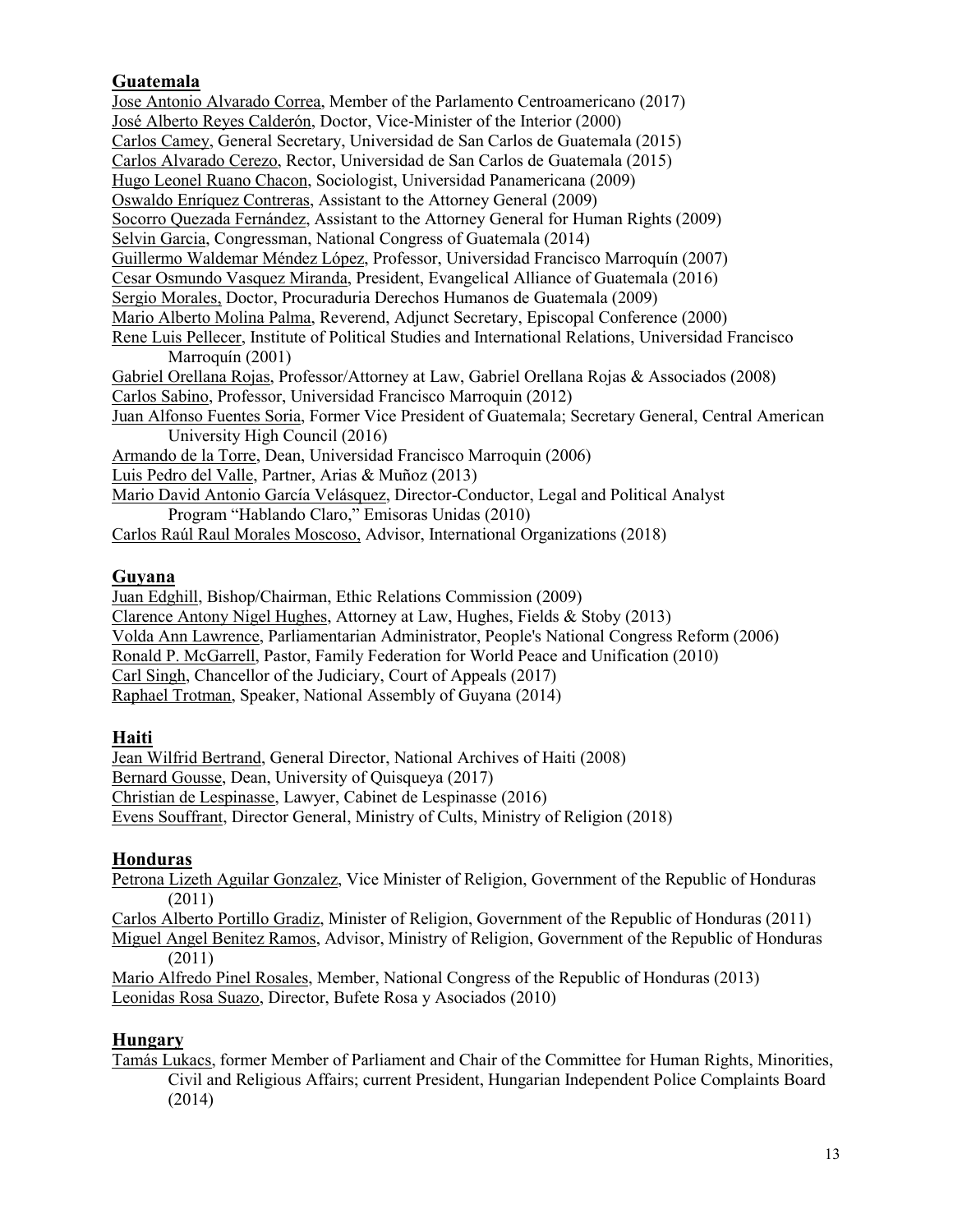Istvan Meszaros, Vice President, St. Paul Academy of Theology (2003) Balázs Schanda, Deputy Director, Department of Religious Affairs (2001) Renáta Uitz, Professor of Comparative Constitutional Law, Central European University (2013)

#### **India**

Aziz Mushabber Ahmadi, Former Chief Justice of India, Supreme Court of India (2009) Venkatesan Ashok, Consul General of India, Indian Consulate to the United States (2015) R. Kishore Babu, Director, Efficiency and Research, Railroad Board (2008) Rajeev Bhargava, Senior Fellow and Former Director, Institute of Indian Thought, Centre for the Study of Developing Societies (2016) D.M. Dharmadhikari, Justice, Chairperson, M.P. Human Rights Commission (2005) Rajeev Dhavan, Senior Advocate, Supreme Court of India (2011) Vikram Dutt, Consultant and Board Member, Udayan Care (2004) Lira Goswami, Senior Counsel, Associated Law Advisors (2006) J. Krishna Kishore, Officer on Special Duty to the Union Minister of Urban Development Sanjiv Kumar, Deputy Commissioner, Indian Administrative Service (2004) Syed Saif Mahmood, Advocate, Supreme Court of India; Senior Partner, Amicus Juris Law Firm (2008) Tahir Mahmood, Professor, Founder-Chairman, Amity Institute of Advanced Legal Studies (2005, 2006, 2010) Srinivasa Rao Medarametla, Officer, Ministry of Home Affairs (2003) Ravi Kanth Medithi, Chairman and Managing Director, National Handicapped Finance and Development Corporation, Government of India (2007) Faizan Mustafa, Vice-Chancellor, NALSAR University of Law (2015) Neerja, Executive Director, Haryana Institute of Public Administration (2004) S.K. Pachauri, Director, Amity Institute of Good Governance (2012) Philip Mannukuzhumpil Raju, Advocate, Supreme Court of India Immediate Past Member, Law Commission of India, Government of India (2007) V.S. Giri Reddy, Media Coordinator, All-India Congress Committee (2008) Poltak Siahaan, Director General, Christian Services, Ulama (NU) (2003) Kotehal J. Srinivasa, Consul General, Indian Consulate (2014) Raja Sekhar Vundru, Deputy Secretary, Ministry of Social Justice and Empowerment (2003) Satwant Khanalia, First Secretary (Political & Senate Liaison), Embassy of India, Washington, D.C.

(2018)

### **Indonesia**

Muhammad Rifa'i Abduh, Director, Center for Religious and Socio-Cultural Diversity, State Islamic University of Sunan Kalijaga (2007)

Irawan Abidin, Ambassador, Chairman, International Arts and Educational Festival (2011)

Noryamin Aini, Professor, State Islamic University of Syarif Hidayattulah (2007)

Renata Arianingtyas, Program Officer for Pluralism, Tifa Foundation (2007)

Syamsul Arifin, Professor, University of Muhammadiyah Malang (2011)

Thomas Florentuis Edison, Directorate General, Christian Community Guidance, Department of Religious Affairs, Republic of Indonesia (2008)

Arief Furchan, Secretary, Directorate General of Islamic Institutions, Ministry of Religious Affairs (2001) Mokhammad Najih Bin Hanafi, Lecturer, Faculty of Law, University Muhammadiyah Malang (2016) Budi Hartawan Soeharto, Secretary of Directorate General of Labor Inspection and Occupational

Safety and Health, Ministry of Manpower of the Republic of Indonesia (2017)

Saur Hasugian, Secretary Directorate General, Guidance of Christian Community, Department of Religious Affairs (2007)

Faisal Ismail, Secretary General, Ministry of Religious Affairs (2005)

Asep Saepuddin Jahar, Professor, Director of Research, Center for the Study of Islam and Society, State Islamic University of Syarif Hidayattulah Jakarta (2007)

Khozin, Lecturer, University Muhammadiyah Malang (2016)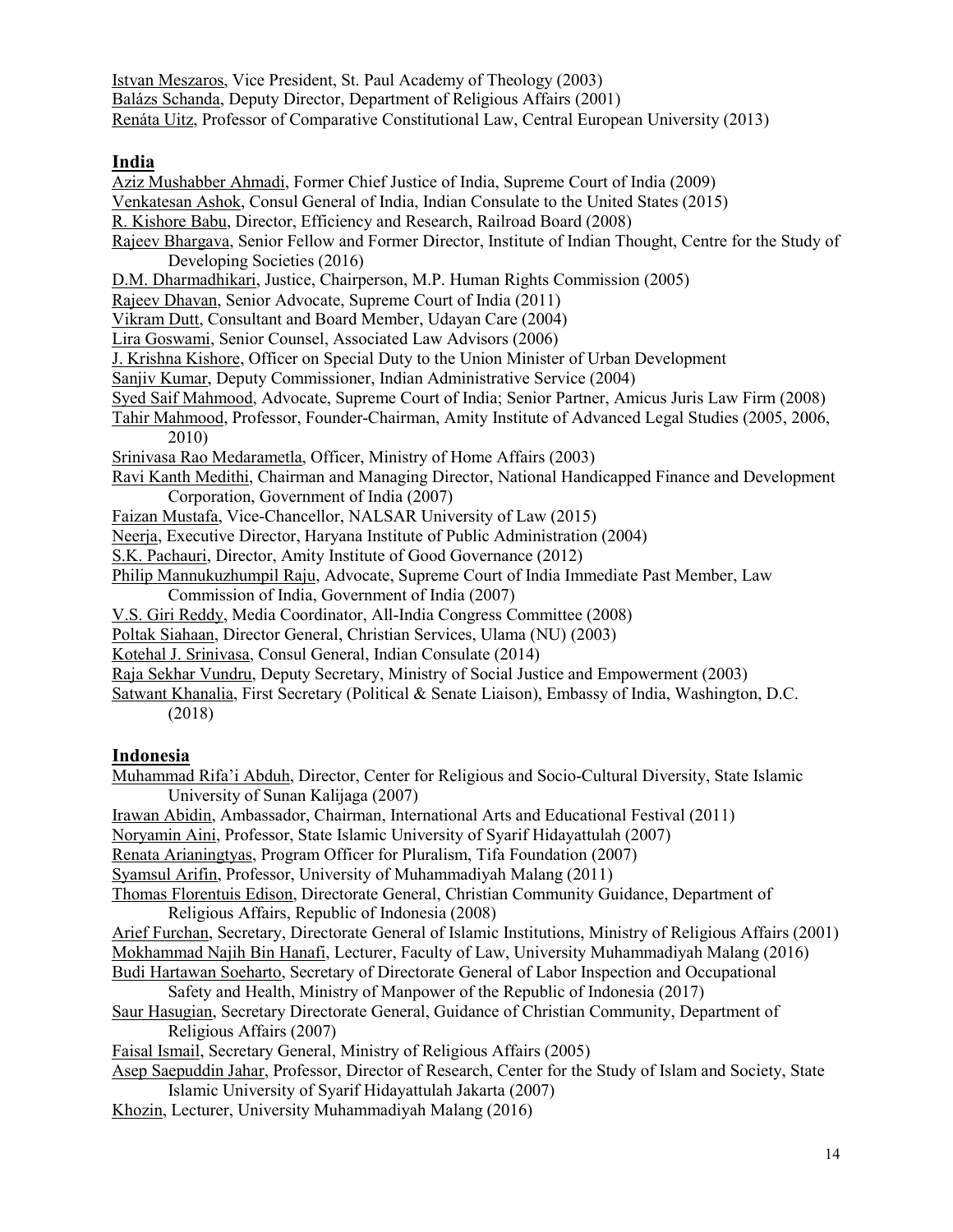Jason Lase, Director, Christian Affairs, Ministry of Religious Affairs (2003) Sozisochi Lase, Ministry of Religious Affairs (2003)

Ridwan Lubis, Head of the Center for Religious Affairs, Department of Religious Affairs (2006) Syafiq A. Mughni, Professor of Islamic Civilization at IAIN Sunan Ampel Surabaya;

Consultant for Board of Interfaith Harmony, Regional Government of East Java (2010) Siti Musdah Mulia, Expert Staff, Ministry of Religious Affairs (2001)

Edison Oktoberlin Pasaribu, Director of Christian Affairs, Ministry of Religious Affairs (2009)

Mahaarum Kusuma Pertiwi, Lecturer, Universitas Gadjah Mada Faculty of Law (2014)

Wisnu Pramono, Directorate General of Manpower Domestic Placement, Ministry of Manpower and Transmigration (2005, 2017)

Cekli Setya Pratiwi, Lecturer, Universitas Muhammadiyah Malang Faculty of Law (2012, 2017, 2018) Parlindungan Purba, Member of the House of Representatives, Republic of Indonesia, Indonesian Parliament (2008)

Faith Delos Reyes, Research and Project Coordinator, Human Rights Resource Centre, University of Indonesia (2015)

H. Marsudi Syuhud Sahudi, General Secretary of Nahdlatul Ulama, National Board of Nahdlatul (2011) Hj. Chodidjah HM Saleh, Deputy Chairman, Commission on Religion (2002)

Taufikurrachman Saleh, Chairman Commission VI: Religion, Education and Culture, House of Representatives of Indonesia (2005)

Said Aqil Siroj, General Chairman of Nahdlatul Ulama, National Board of Nahdlatul Ulam (NU) (2011) Agus Sholeh, Head of Foreign Relations, Ministry of Religion (2015)

Muhammad Amin Suma, Dean of Faculty of Syaria and Law, State Islamic University of Syarif Hidayatullah (2007)

Sidik Sunaryo, Lecturer and Former Dean, Faculty of Law, University Muhammadiyah Malang (2016) Simon Petrus Suripatty, Directorate General of Christian Affairs, Ministry of Religious Affairs (2005) Tongat, Faculty of Law, University Muhammadiyah Malang (2016)

### **Iran**

Amhad Iravani, Dean, Philosophy School, Mofid University (2000)

#### **Iraq**

Abdullah Hermiz Jajo Al-nufali, President, Iraqi Christian and Non-Muslim Endowment (2009) Khalid Jamal Alber Talya, Director General of Christian Affairs, Ministry of Endowments and Religious Affairs (2016)

### **Ireland**

Anastasia Crickley, Chairperson, European Union Fundamental Rights Agency; Head; Department of Applied Sciences, National University of Ireland (2009)

Fearghas Ó Beara, Adviser to the Vice President and Secretary General of the European Parliament (2017)

#### **Israel**

Joseph E. David, Professor of Law and Religion, University of Oxford, United Kingdom; and Sapir Academic College, Israel (2014)

Natan Lerner, Professor, Tel Aviv University School of Law (1999)

Asher Maoz, Dean, Peres Academic Center Law School (2013)

#### **Italy**

Pasquale Annicchino, Research Fellow, Robert Schuman Centre for Advanced Studies, European University Institute (2014) (2015)

José T. Martín de Agar, Professor of Canon Law, Pontificia Università della Santa Croce (2012) Claudio Mario Betti, Assistant to the President, Community of Sant'Egidio (2013)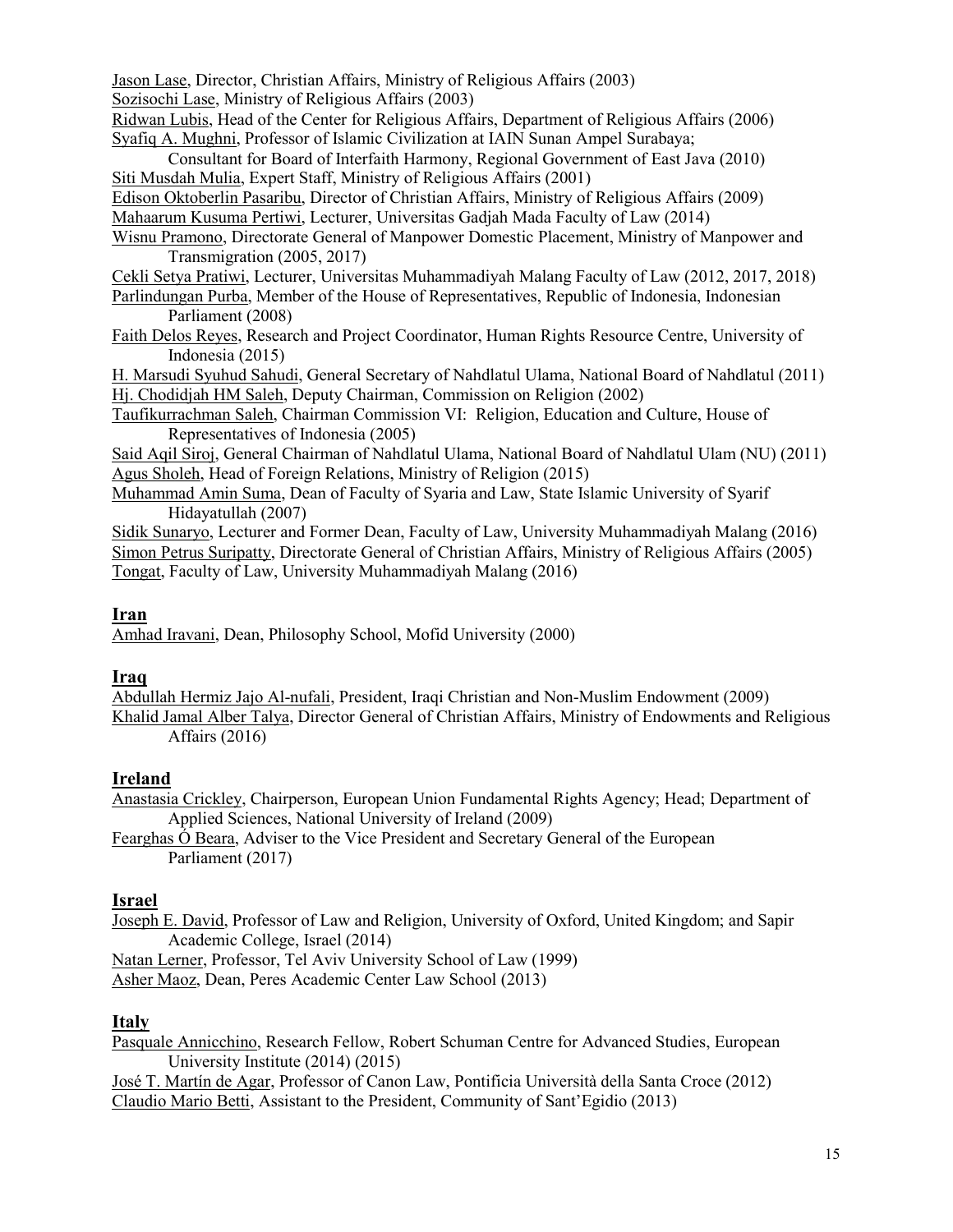Alessandro Ferrari, Associate Professor, Department of Law and Economics of Films and Persons, University of Insubria (2014) Silvio Ferrari, Professor, Faculty of Law, University of Milan (2003, 2012, 2014, 2015) P. Evaldo Xavier Gomes, PhD Fr, Carmelite Order (2008) Elena Ervas, PhD Student, Universita Ca' Foscari (2016) Luigi Lacquaniti, Member of Parliament (2017) Anna Nardini, Director General, Presidency of the Council of Ministers (2013) Andrea Pin, Lecturer in Comparative Law, University of Padua (2013, 2014) Marco Ventura, Professor, University of Siena Law School (2004, 2015)

#### **Ivory Coast**

Oré G. Jacques, Special Counselor to the President of the Republic of Ivory Coast (2004) Yao Kouadio, Chief of Staff, Ministry of the Interior (2013)

### **Japan**

Takenori Aoyama, Professor, Nihon University School of Law (2005) Makoto Arai, Prof. Dr., Chairman, Religious Juridical Persons Council, Government of Japan; and Professor, Chuo University Faculty of Law (2014) Makoto Ida, Professor, Keio University Law School (2013) Moriyasu Ito, Priest, Meiji Jingu Shrine (2005) Aki Kitazawa, Professor of Private International Law, Keio University (2016) Hiroaki Kobayashi, Professor, Nihon University (2004) Setsu Kobayashi, Professor, Director, Keio University School of Law, Legal Research and Training Center (2006, 2008) Tasuku Matsuo, Attorney at Law, Matsuo and Kosugi (2012) Keiko Yamagishi Nakanishi, Professor, Chukyo University School of Law (2007) Makoto Oishi, Professor, Kyoto University School of Law (2005) Itsuo Sonobe, Former Justice, Supreme Court of Japan (2004) Hajime Tajika, Associate Professor, Faculty of Law, Okayama University (2009) Eiichiro Takahata, Professor, Nihon University (2006, 2018) Shigenobu Tamura, Senior Research Officer, Policy Research Council of the Liberal Democratic Party (2007)

### **Jordan**

Nashat Mohammad Abd AlRahman Akhras, Judge, Court of First Instance (2006) Abdul Salam Al-Abbadi, Professor, Minister of Awqaf and Islamic Affairs (2010) Thaer Al-Adwan, General Director, The Judicial Institute of Jordan (2017) Yahya Al-Btoush, Grand Mufti, Jordanian Armed Forces (2015) Abdallah Noufan Al Soud Al-Adwan, Secretary General of the Cabinet, Prime Ministry (2011) Mohammad Sameh S.M. Al Dweik, Judge, Court of Appeals (2005) Mohammad Suleiman Hamed Al Khawaldeh, Judge, Court of First Instance (2005) Ra'ad Odai Subhi Al-Kilani, Attorney at Law, Kilani Law Firm (2011) Mohammed Al-Nasser, Judge, Judicial Council of Jordan (2011) Hazem Ali Ibrahim Al Nsour, Attorney at Law (2010) Faisal Al-Rfou', Former Minister of Culture (2000) Kamal Abdel Karim Ahmad Al Rimawi, Judge, Court of First Instance (2006) Khalifeh Khaled Musa Al-Suleiman, Chief of the High Administrative Court of Jordan (2017) Naser Khlaif Ali Al-Tal, Judge, Court of Appeals (2005) Hisham Awad Salem Al Tarawneh, Judge, Court of First Instance (2006) Fayyad M. Alqudah, Dean, Faculty of Law, University of Jordan Law School (2017) Rana R. Arna'out, Magistrate Court Judge, Judicial Council, Madaba Court of First Instance (2013) Ibrahim K. Dabbour, Greek Orthodox Patriariate, Faith and Dialogue Committee of the Middle East Council of Churches (2004, 2006, 2007)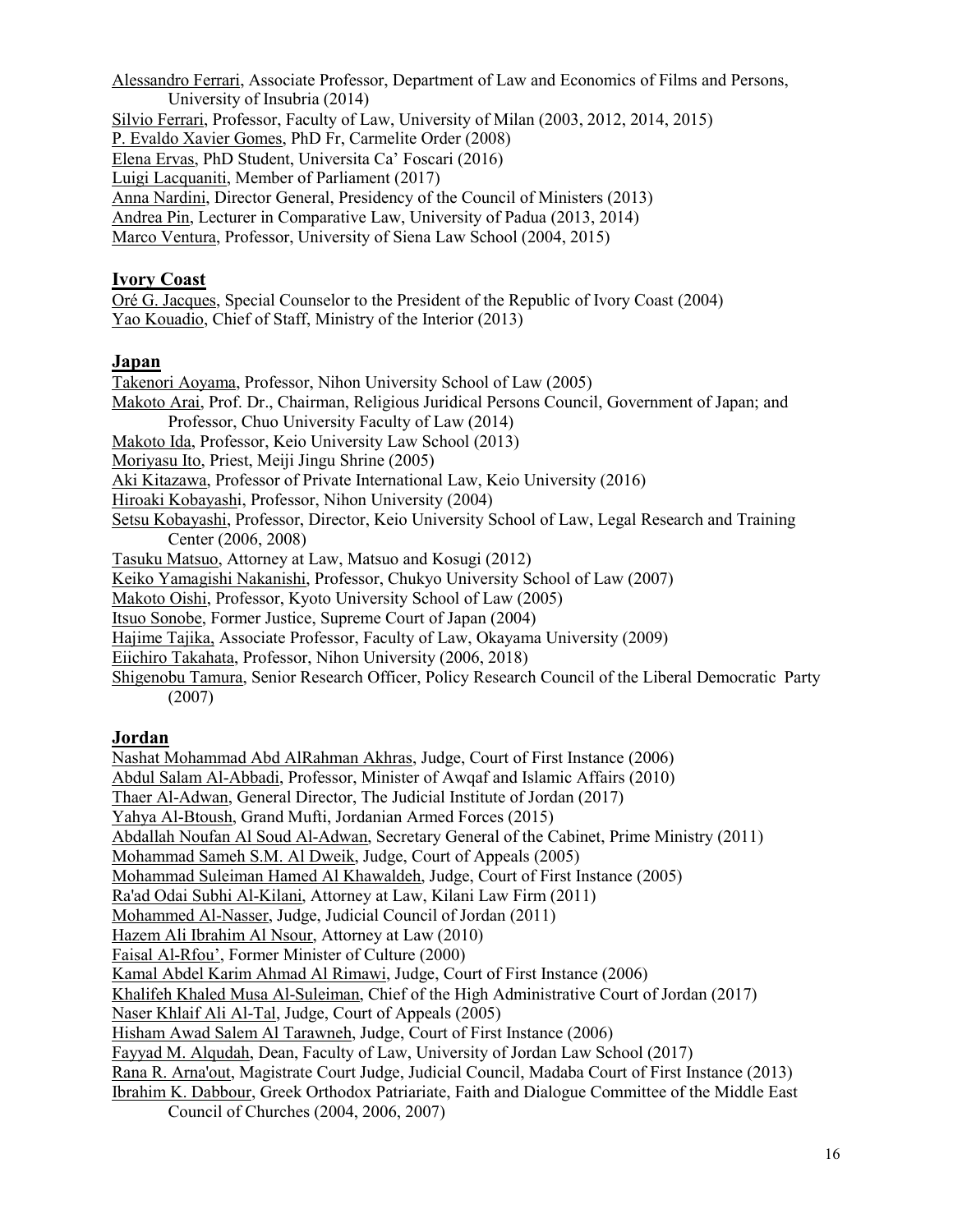Nabil Haddad, Founder and Director, Jordanian Interfaith Coexistence Research Center (2015, 2017) Jamal H.D. Haroon, Judge, Court of First Instance (2006) Faisal Madallah Hijazin, Attorney at Law (2009) Butros Michel Janho, Father, Greek Orthodox Church (2009) Ahmed Yahi Ahmed Jaradeh, Judge, Court of First Instance (2006) Hanna Kildani, Secretary General, Jordanian Christian Council of Churches (2012) Fayiz Sa'id Ahmd Malahmeh, Judge, Court of First Instance (2005) Abdul Karim M. Pharaon, Judge, Court of Cassation (2004, 2006) Abdul Fatah Salah, Minister, Ministry of Awqaf and Islamic Affairs (2008) Abdul Hamid Ahmad Al-Sa'ad Salameh, Judge, Court of Appeals (2006) Maher Yousef Nemer Sayed, Ministry of the Judiciary (2005)

### **Kazakhstan**

Aidar Abuov, Director, International Center of Cultures and Religions, Ministry of Justice of the Republic of Kazakhstan (2009)

Artur Igorevich Artemyev, Professor, Kazakhstan University of International Relations and World Languages (2007)

Vladimir A. Ivanov, Director, Religious Committee of Almaty City (2002)

Roman Podoprigora, Visiting Professor, University of Indiana Law School (1998)

Irina Tsepkova, Associate Professor of Politology, Kazakh Academy of Transport and Communications of M. Tynyshpaev, Kazakh National Medical University (2009)

**Kenya**

Isaac Kiplimo, Reverend, Pentacostal Assemblies of God (1998) David Sitienei, Pastor, Peace and Mercy Church of Africa (1998) Joseph Towett, Programme Director, Kenya Rural Initiative Projects (1998) Joel Okindoh, Organizing Secretary, All Africa Religious Liberty Conference (AARLC) (2018)

#### **Kiribati**

David Lambourne, Solicitor General, Office of the Attorney General (2008) Teburoro Tito, Member of Parliament, former President of Kiribati (2003)

#### **Kosovo**

Valon Murtezaj, Professor, Institut d'Économie Scientifique et de Gestion (IESEG); Former Advisor, Office of the Prime Minister of Kosovo (2011)

### **Kyrgyz Republic**

Baktybek Jekshenov, Deputy Head, Social Affairs Department, Office of the Prime Minister (2001) Murataliev M. Manapbekovich, Leading Specialist, State Commission on Religious Affairs (2006) Kanatbek S. Murzahalilov, Chief Expert, State Commission on Religious Affairs (2004) Mukimzhan Murzakulov, Leading Specialist, State Commission on Religious Affairs (2006) Sharsheke Usenovich Usenov, Advisor, State Commission on Religious Affairs (2004)

### **Lao People's Democratic Republic**

Singhavong Ammone, Director General, Ministry of Foreign Affairs, MASS Organization Department (2003)

Phonethasine Bounthavy, Deputy Director, Buddhist Division, Department of Religious Affairs, the Lao Front for National Construction (2009)

Seneamatmontry Chanthavong, Cabinet Chief, Lao Front for National Construction (2006)

Vannabouth Khaophone, Deputy Director General, Department of Religious Affairs, Lao Front for National Construction (2006)

Khamyad Lathsadavong, Director of Religious Division, Lao Front for National Construction (2013)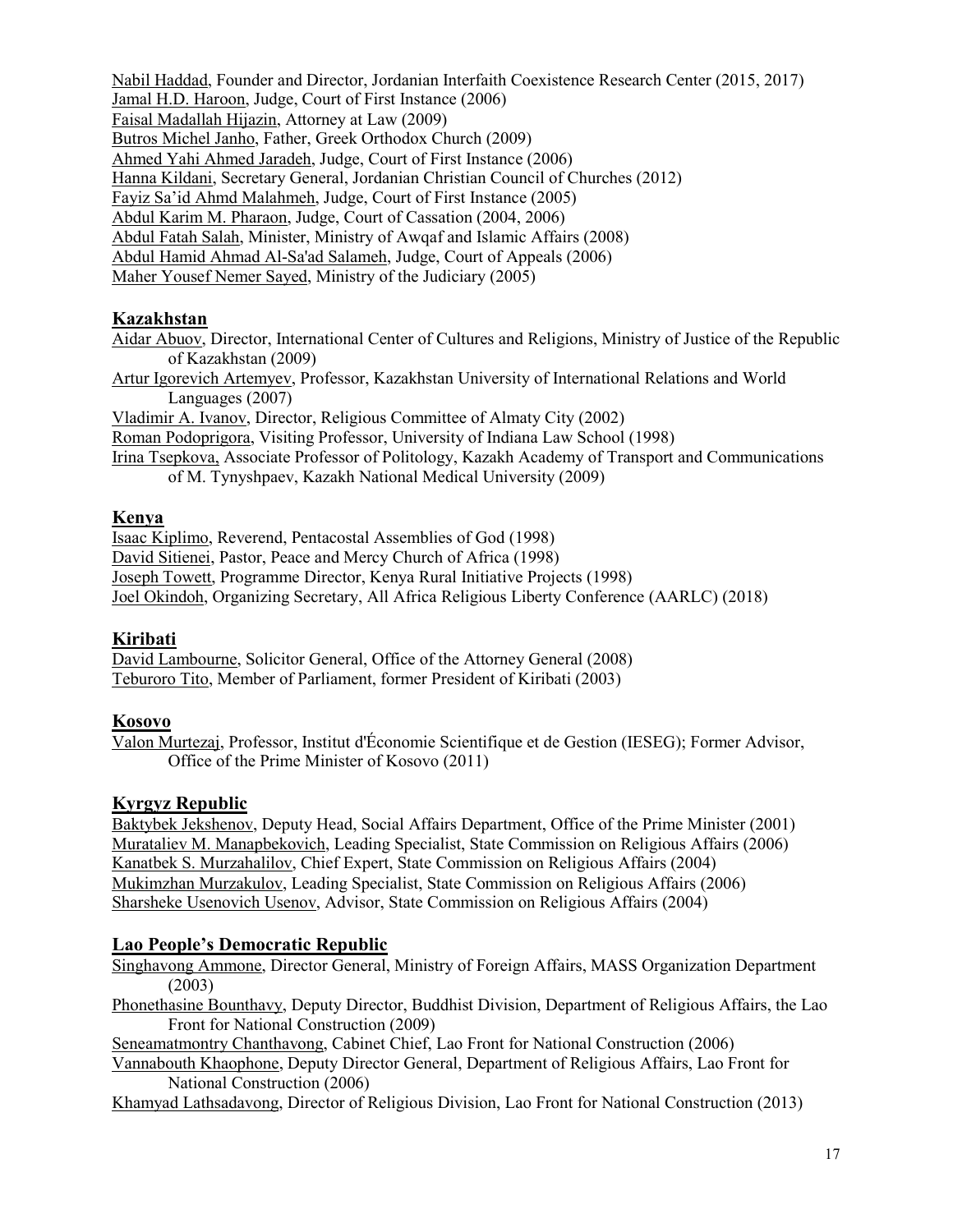Bounna Phathoummavong, Director General, Department of Home Affairs of Vientiane Capital (2013) Langsy Phouangkeo, Director General, International Relations of Mass Organizations Department,

Committee for External Relations of the Party Central Committee (2009)

Phougneun Phoumivong, Division Head, Ministry of Religious Affairs (2005)

Phothirath Quneheuane, President, Lao Front for National Construction (2012)

Ly Kousa Sayaxang, Permanent Acting President, Lao Front for National Construction of Vientiane Capital City (2014)

Bounpheng Saykanya, Director of Human Rights Division, Department of Treaties and Law, Ministry of Foreign Affairs (2005)

Boutsady Siphilom, Deputy Director, Vientiane Capital Home Affairs (2014)

Phanouvong Sosonephith, Director of Home Affairs, Department of Ethnic and Religious Affairs, Ministry of Home Affairs (2012)

Khampheuy Vannasopha, Director General, Lao Front for National Construction, Department of Religious Affairs (2003)

Houmphan Xayasith, Staff, Ethnic and Religious Affairs Department (2013)

#### **Lao People's Democratic Republic**

Bobby Keokhamdy, Chief of Division Administration of the Personnel and Protocol Department, Department of Foreign Affairs of Vientiane Capital (2017)

Someleck Vongsa, Deputy Director of Home Affairs Department, Vientian Capital (2017) Phouvong Vongkhamsao, Chief of the Cabinet, Vientiane Capital Administration Office (2017)

### **Latvia**

Liga Biksiniece, Head of the Discrimination Prevention Department, Latvian National Human Rights Office (2006)

Olga Zeile, Director, Board of Religious Affairs (2005)

#### **Lebanon**

Pere Abdo Abou Kassm, Father, Director, Centre Catholique d'Information (2005) Hadi Rached, Attorney at Law, Abouhamad and Partners (2005) Michel André Touma, Assistant Editor-in-Chief, L'Orient-Le Jour (2013)

#### **Liberia**

Jallah Allen Barbu, Chairperson, Constitution and Justice Division, Law Reform Commission (2012) David A.B. Jallah, Professor, Louis Arthur Grimes School of Law, University of Liberia (2003) Wissam Raji, Associate Professor and Chair, American University of Beirut (2016) Mansfield Fulton W. Yancey, Jr., Former Associate Justice of the Supreme Court (2000)

### **Lithuania**

Arnoldas Matijosius, Assistant to Justice Jarasiunas of the Constitutional Court of Lithuania (2000) Ruta Ziliukaite, Chief Official, Section of Registers, Ministry of Justice (2001)

#### **Macedonia**

Zorica Angelovska-Kovacevik, Section Head, Commission for Relations with Religious Communities and Groups (2001, 2013)

Giorgi Naumov, President, Commission for Relations with Religious Communities and Groups (2001)

#### **Madagascar**

James Richard Randriamandrato, Cabinet Director, Ministry of Foreign Affairs (2011) Herinony Chandoutis Raoera, Professor, University of Madagascar (2002) Nirina B. Razafindraibe, Director for Social Development, Ministry of Population (2003)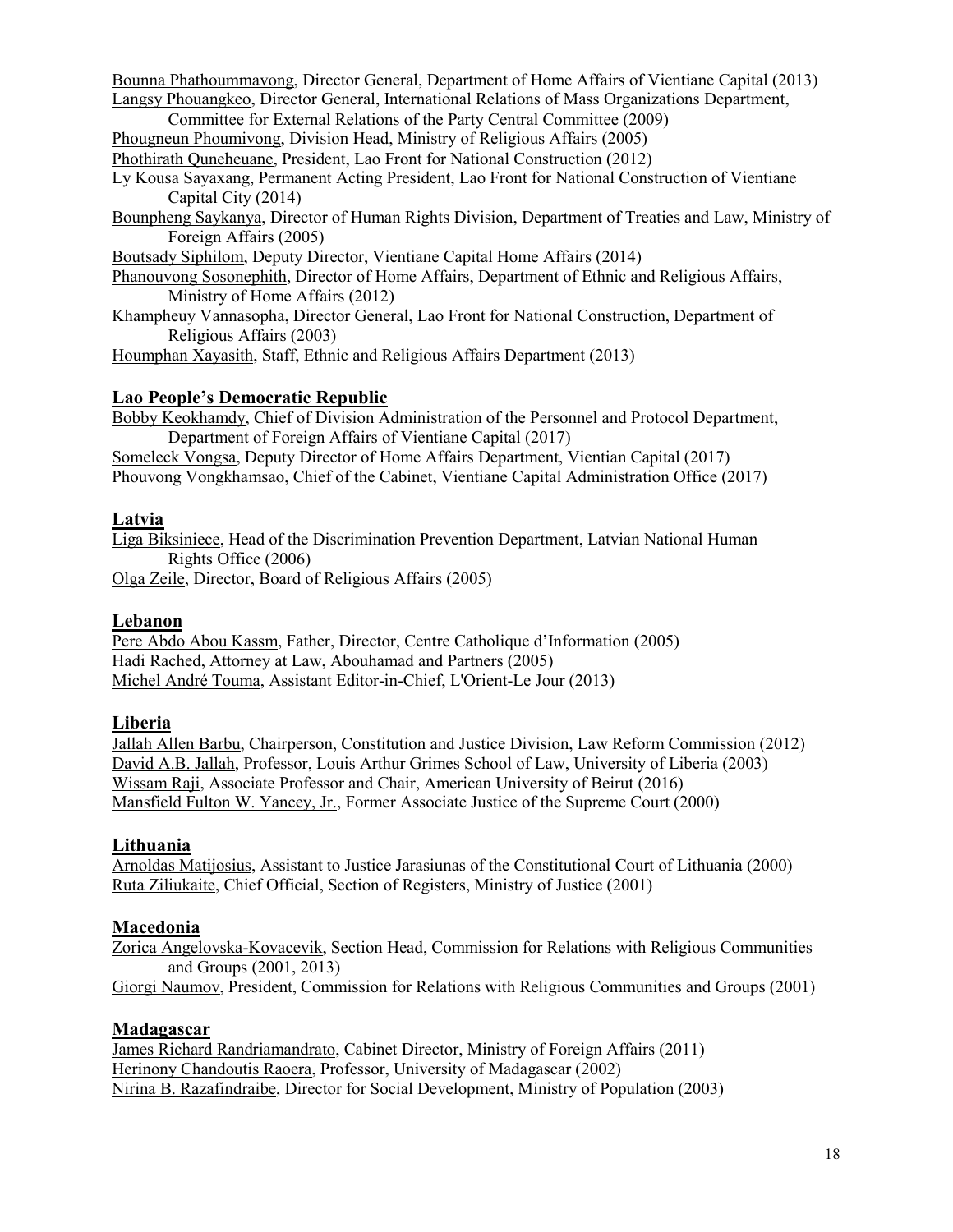# **Malawi**

Pat Banda, Reverend, Religious Affairs Coordinator, Office of the President and Cabinet (2002)

## **Malaysia**

Mohamed Azam Mohamed Adil, Associate Professor, International Institute of Advanced Islamic Studies (2016)

Zaki Azmi, Chief Justice (Retired) of Malaysia (2011)

Andrew Chin Hock Khoo, Co-Chair, Human Rights Council, Bar Council of Malaysia (2013)

Tun Hamid bin Omar, former Chief Justice, Supreme Court of Malaysia (2002)

Thomas Philips, Reverend, Malaysian Consultative Council of Buddhism, Christianity, Hinduism, Sikhism and Taoism (2011)

Henry Sandanam, Reverend, Association of Social Services and Community Development of Gombak District (2014)

Hermen Shastri, General Secretary, Council of Inter-Religious Harmony (2013)

Y. Dato' Sri Mustafar Bin Haji Ali, Director General, Immigration Department of Malaysia (2018)

# **Marshall Islands**

Carl Ingram, Chief Justice, High Court (2006)

### **Mauritius**

Ivan L. Collendavelloo, Member of Parliament (2002)

### **Mexico**

Oscar Eduardo Ramírez Aguilar, President, Board of Directors, Congress of the State of Chiapas (2016) Elizabeth Brenda Mandujano Alanuza, Director, General Directorate of Religious Associations (2010) Sabino Oliveros Angeles, Coordinador de Asesores del Subsecretario de Poblacion, Migracion y Asuntos

Religiosos, Secretaria de Gobernacion (2006) Modesto Martin Jimenez Arango, Subdirector de Normas y Sanciones, Secretaria de Gobernacion (2005) Luis Escobar Aubert, General Director of Religious Affairs Eliseo Rosales Avalos, Director General, Federal Heritage Administration (INDAABIN) (2013) Paola Carmona, Legal Counsel, Foundation of the Parliamentary Group for the National Action Party of the House of Representatives (2013) Julio Cesar Gonzalez Castillo, Conciencia Nacional por la Libertad Religiosa (2016) Juan Jacobo Perez Cornelio, Attorney, Advisor on Evangelical Affairs for President-Elect Vicente Fox (2000, 2018) Norma Duran, Attorney, Legal Advisor on Religious Matters, Ministry of the Interior (2008) Alvaro Castro Estrada, Doctor, Director General, Division of Religious Associations (2001, 2003) Jorge Lee Galindo, Director General, Lee and Associates Law Practice (2014) Luis Bustos Garcia, Director de Asuntos Religiosos, Government of the State of Veracruz (2003) Eduardo Gerardo Rodríguez Garnica, Subdirector de Enlace de la Dirección General de Asociaciones Religiosas de la Secretaría de Gobernación, Ministry of the Interior (2006) Jorge Adame Goddard, Professor, Institute for Legal Research, Universidad Nacional Autónoma de México (2010) Manuel Ignacio Acosta Gutiérrez, Mayor of Hermosillo (2017) Efrén Chávez Hernández, Professor, Law Research Institute, National Autonomous University of Mexico (UNAM) (2013) Eugenio Trasloheros Hernández, Ph.D, Institute of Historical Investigations, National Antonymous University of Mexico (2008) Ricardo Hernandez-Forcada, Professor, Area Subdirector, Mexican National Commission of Human Rights (2001) Maria Martha Pacheco Hinojosa, Asesora de la Subsecretaria de Asuntos Religiosos (1998) Jeffrey Max Jones, Member, National Action Party of Mexico (2015)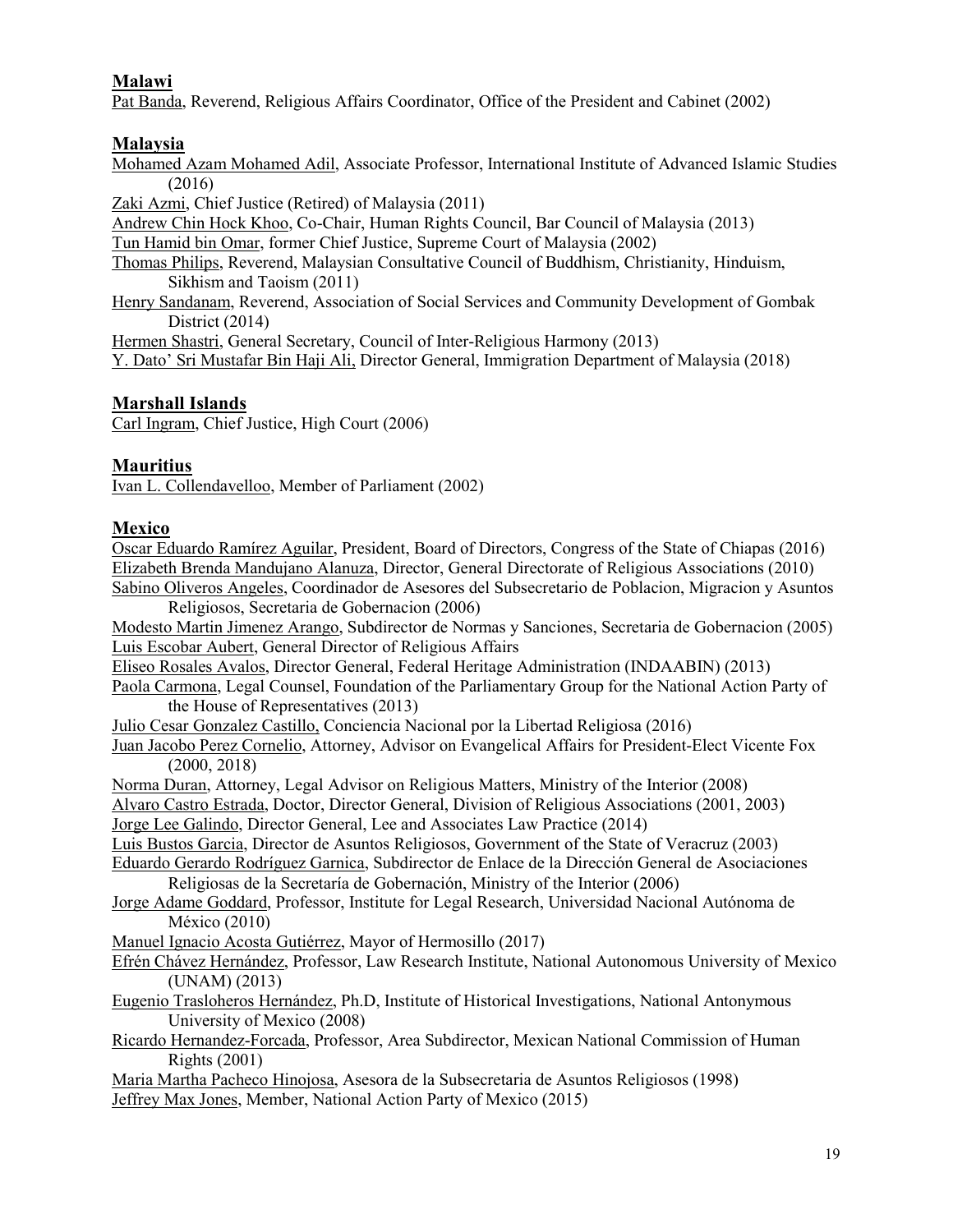Javier Corral Jurado, Diputado, Congreso de la Unión de México (2009)

- Arturo Diaz Leon, Coordinator of Advisors of the Secretariat of Population, Migration, and Religious Affairs (2011)
- Gregorio Treviño Lozano, Director, Religious Affairs of the Government of the State of Nuevo Léon (2016)
- Eduardo Macias-Santos, Director of Religious Affairs, State of Nuevo Leon (2004)

Abraham Madero Marquez, Director of Ministers of Religion, General Direction of Religious Associations (2011)

- Salvador Beltrán del Río Madrid, Director General for Religious Affairs, Secretaría de Gobernación (2007, 2008)
- Norma Patricia Maldonado, Lic. en Derecho y Ciencas Sociales, Legal Department of the Direction of Religious Associations (2006)
- Leobardo Tenorio-Malof, Attoney, Professional Legal Alliance (2016
- Vicente Segú Marcos, Director, Incluyendo México AC (2014)
- Carlos de la Torre Martínez, Professor, National Autonomous University of Mexico (2004)
- Maria Concepcion Medina-Gonzalez, Advisor to the Undersecretary of Religious Affairs (2007)
- Humberto Lira Mora, Attorney, Subsecretary of Religious Affairs, Secretary of Administration (2000)
- José María Morales Medina, Sub-Secretary, Division of Religious Matters of the Government of the State of Chiapas (2002, 2003)
- Jesús Alcántara Méndez, Religious Affairs Counsel, Secretaría de Gobernación (2012)
- José Murat, Governor of the State of Oaxaca, State Government of Oaxaca (2003)
- Luis Fernando Morales Núñez, Director General of Administration of Federal Real Estate Assets, INDAABIN (2015)
- Genaro Jaimez Olivares, Attorney, Special Advisor to the Subsecretary of Religious Affairs (1999, 2000) Salvador Ordaz, Attorney, President of the Mexican Liberal Front and Senator of the Republic of Mexico
- (2000)
- Paulo Tort Ortego, Director General De Asociaciones Religiosas, Secretaria de Gobernacion (2009) Alberto Patiño Reyes, Religious Liberty Scholar, UNAM (2009, 2014)
- Javier Fernández Perroni, Director General, Division of Religious Associations (2002)
- José de la Luz López Pescador, Attorney, Lopez Pescador & Associates (2015)
- José Ricardo López Pescador, Former Congressman; Director of the National Trust Fund for Communal Land (FIFONAFE), Government of Mexico (2013)
- Máximo Moscoso Pintado, Religious Affairs Coordinator of the State of Tabasco, Secretaría de Gobernación (2012)
- Constantino Méndez Ponce, Coordinator of Religious Affairs, State of San Louis Potosí (2007)
- Sandra Lucia Segura Rangel, Director of Delegations, Commission for the Regularization of Land Tenure (2010)
- Omeheria López Reyna, Presidenta de la Comisión de Derechos Humanos de la Cámara de Diputados (2007)
- César Jáuregui Robles, Attorney, Lozano Gracia & Associates (2015)
- Jonathan Rose, Mexican Interreligious Council, Mexico (1999)
- Francisca Saavedra, Reporter, *Televiso* (2000)
- Raúl González Schmal, Master in Law, Universidad Iberoamericana (2006)
- Javier Saldaña Serrano, National Researcher of Premier Level (Doctor of Laws), National Council of Science and Technology and Autonomous National University of Mexico (2012)
- Pedro Segovia, Office of Government Affairs, Hidalgo State (2004)
- Jose Luis Soberanes, National Ombudsman, National Commission on Human Rights (2004)
- Sergio Cuevas Urrea, Vice President, Conciencia Nacional por la Libertad Religiosa (2016)
- Fanny Sleman Valdéz, Attorney, Chief of the Information Analysis Section of the Religious Affairs Department (1998)
- Carlos Arturo Penagos Vargas, Member of Congress of the State of Chiapas, Mexico (2016
- Diana Barrera Vázquez, Subdirectora de Atención a Asociaciones Religosas, Religious Associations of the Secretaría de Gobernación (2006)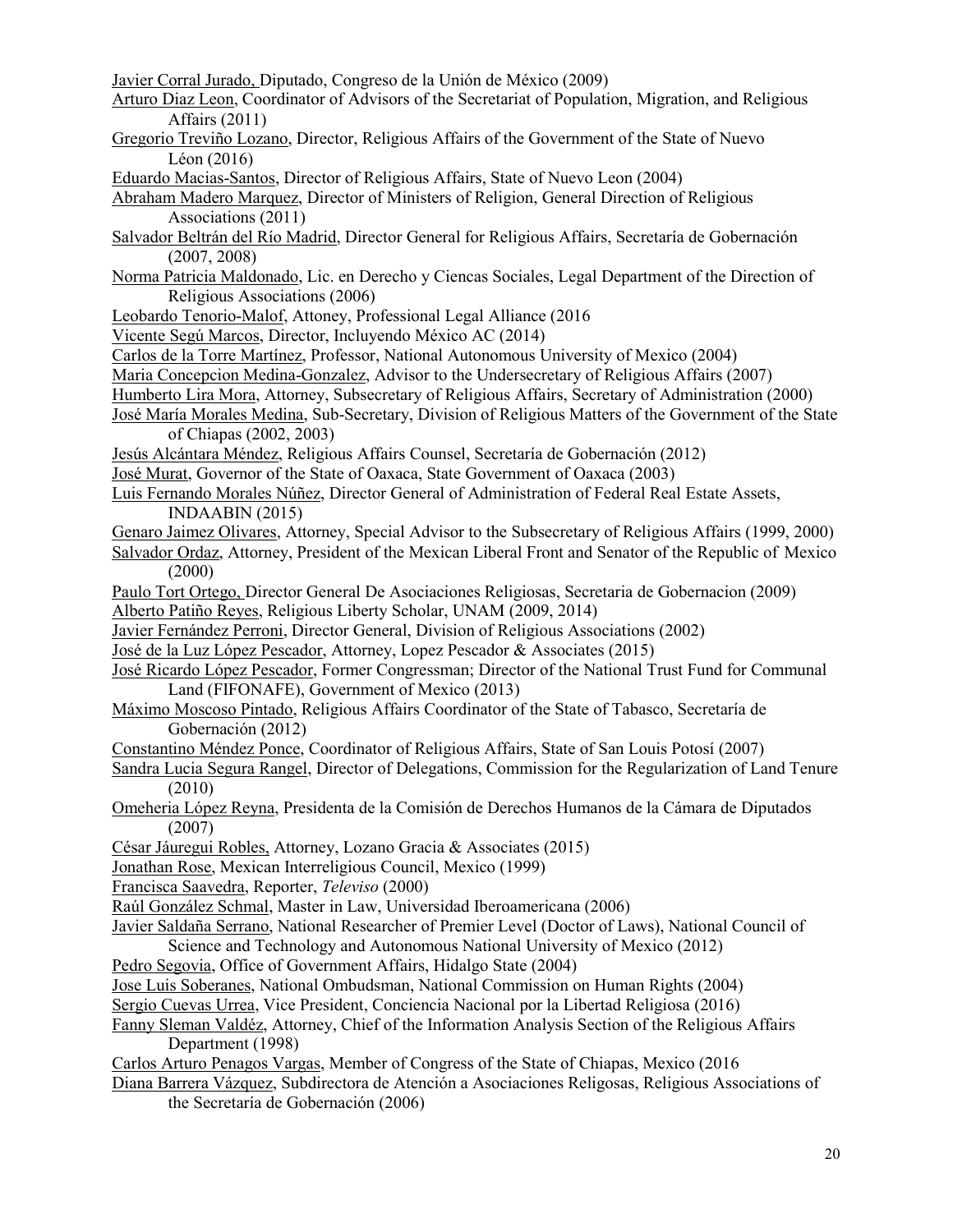Beatriz de la Vega, Attorney, Director of Inter-institutional Affairs, Ministry of the Interior José Maria Gómez Villaseñor, National Department of Properties Used by Religious Associations (Ph.D,

Institute of Historical Investigations, National Antonymous University of Mexico (2008) Victor Sánchez Zebadúa, Subsecretary of Religious Affairs, Government of the State of Chaipas (2014) Alejandro Martin García, Professor, Autonomous University of Chiapas (2018) Cristian Badillo, Director General, Conciencia Nacional por la Libertad Religiosa (2018)

### **Micronesia**

Shelten Neth, State Senator, Pohnpei State, Federated States of Micronesia (FSM) (2015) Gardenia Aisek, Senator, Congress of the Federated States of Micronesia (2018)

#### **Moldova**

Serghei Iatco, Director, State Department on Religious Affairs (2004) Valentina Y. Nazaria, Counselor, State Department on Religious Affairs (2004) Alexander Turcan, Attorney at Law, Turcan and Turcan (2005) Nina Uritu, Advisor, Moldovan Helsinki Committee for Human Rights (2004)

#### **Mongolia**

Mongol Altankhuyag, Prosecutor General (2001) Tsend Amarsaikhan, Justice, Supreme Court of Mongolia (2001) Tunjin Badamjunai, General Manager, Ulaanbaatar City (2003) Dariimaa Baljinnyam, Director, Foreign Employment Division (2002) Uranchimeg Batdelger, Specialist, Office of Foreign Labor Force Movement Division, General Office of Labor and Social Welfare Services (2017) Avirmed Batsaikhan, Lawyer, General Intelligence Agency of Mongolia (2005) Amarjargal Bat-Ochir, Officer, Coordinating Council for Crime Prevention of Ulaanbaatar, Khural City Government (2013) Tsedev Buyanbadrakn, Director, Office of Immigration, Naturalization and Foreign Citizens (2002) Bukhchuluun Enkhbold, Secretary, City Council of Ulaanbaatar (2013) Jamsran Enhknasan, Director, Administrative Department, National Legal Center (2004) Bayasgalan Gungaa, Secretary of State for the Minister of Justice and Home Affairs (2000) Choinorov Sunrevtsoodol Khukhdandar, Director, Ministry of Labor (2014) Shelten Neth, State Senator, Pohnpei State, Federated States of Micronesia (FSM) (2015) Myatavdorj Munkhbat, Vice-Director, Immigration Agency of Mongolia (2013) Sukhbaatar Natsagdorj, Director, Financial Planning Division, General Office of Labor and Social Welfare Services (2017) Darijav Naranbaatar, Deputy Director, Immigration of Mongolia (2014) Jargalsaikhan Ohirkhuu, Officer to the Social Policy, Office of the President of Mongolia (2007) Enkhjargal Oyunbadam, Member, Religious Issues Council, Office of the President of Mongolia (2010) Sukhbaatar Shirchin, Deputy Minister, Ministry of Justice and Home Affairs of Mongolia (2006) Samdan Tsedendamba, Secretary, Council on Religious Affairs, Office of the President of Mongolia (2004) Bilget Tudev, Chairman, Ulaanbaatar City Khural of Representatives (2003) Dorjdamba Zumberellkham, Director, Civil Services Commission (2009) Ganbat Ganzaya, Senior Specialist, Foreign Labor Force Movement Division, The General Office of Labor and Social Welfare (2018)

#### **Morocco**

Amal Idrissi, Professor, Hassan I University School of Law (2005)

#### **Mozambique**

Carlos Cauio, Senior Advisor, Office of the President (2003)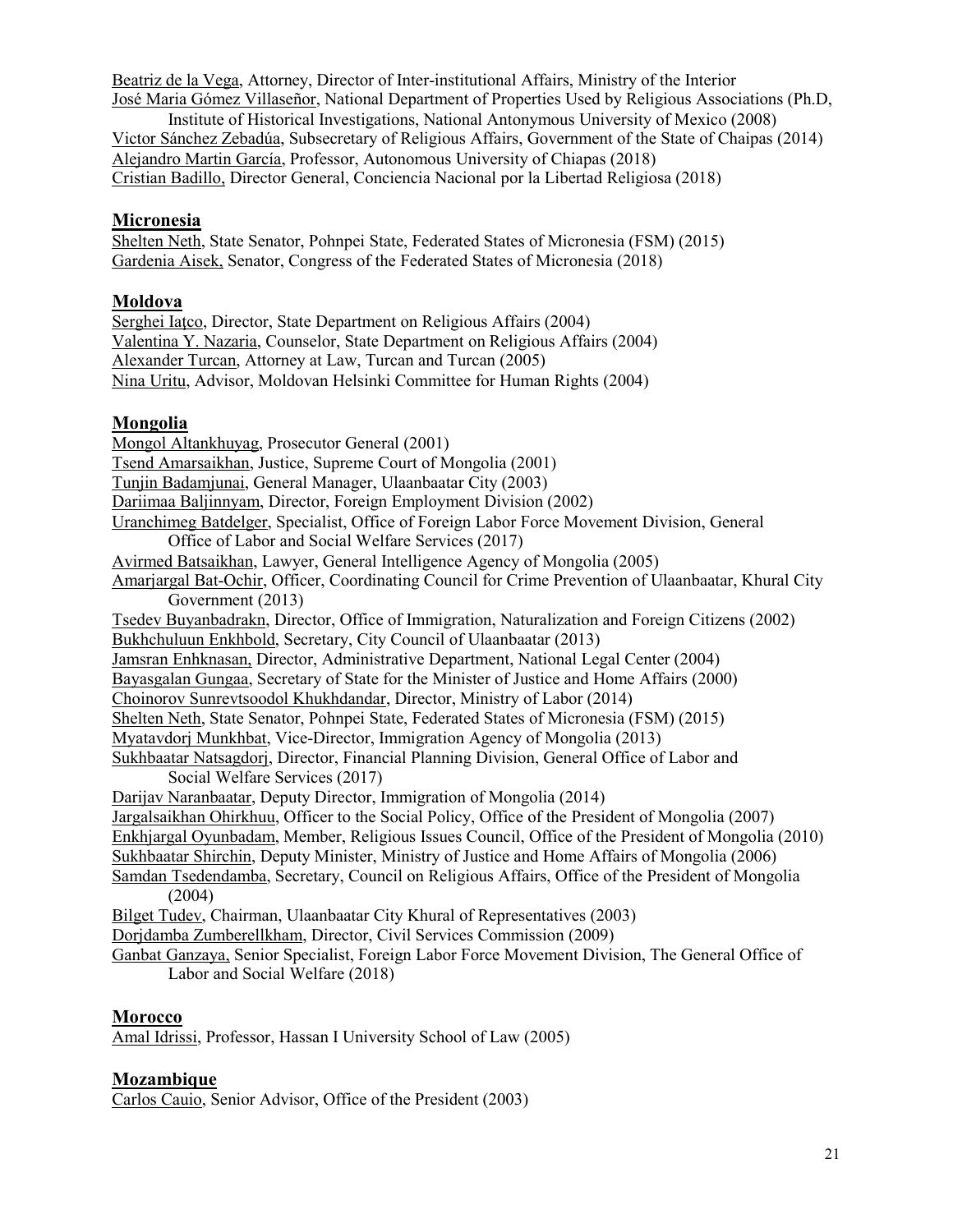Simaō Cananeu Chachuaio, Chief of the Central Department, Ministry of Justice (2005) Job Chambal, Deputy Minister of Justice (2000)

#### **Myanmar (Burma)**

Sutacara Lankara, Professor, Sitagu International Buddhist Academy (2017) Thein Than Oo, General Secretary, Independent Lawyers' Association of Myanmar, Myanmar Lawyers Network (2017) Mahn Palmerston, Reverend, Myanmar Council of Churches (2016) Ashin Thondara, Prorector, Sitagu International Buddhist Academy (SIBA) (2016) Ashin Ukkamsa, Lecturer, Sitagu International Buddhist Academy (2017) Ashin Visuta, Lecturer in Charge of Foreign Affairs, Sitagu International Buddhist Academy (SIBA) (2016)

#### **Namibia**

Nico Horn, Faculty of Law, University of Namibia (2011) Paul Isaak, Professor, Department of Religion and Theology, University of Namibia (2005)

#### **Nepal**

Rakesh Hamal, Board Member, Industrial Enterprise Development Institute, Ministry of Industry of the Government of Nepal (2009, 2013) Sujata Koirala, Cabinet Minister, Nepali Congress (2008)

Amber Prasad Pant, Professor, Dean, Faculty of Law, Tribhuvan University (2010)

Prakash Man Singh, Constituent Assembly/Parliament Member, Nepali Congress Party/Constituent Party (2009)

Kanak Bikram Thapa, Former Dean, Faculty of Law, Tribhuvan University (2009)

### **Netherlands**

Hans-Martien ten Napel, Professor, Leiden Law School, Institute of Public Law (2017) Bahia Tahzib-Lie, Human Rights Advisor, Ministry of Foreign Affairs (1999) Jeroen Daniel Temperman, Professor, Erasmus University Rotterdam (2010) Sophie van Bijsterveld, Professor of Law, Tilburg University (1999, 2012, 2017) Ann Power-Forde, Presiding Judge, Constitutional Court, Kosovo Specialist Chambers (2018)

#### **New Zealand**

Rex Ahdar, Professor, University of Otago School of Law (2005) Joris de Bres, Race Relations Commissioner, New Zealand Human Rights Commission (2011) Chester James Borrows, Deputy Speaker, House of Representatives, New Zealand Parliament (2016) Catherine Jones, Chair, New Zealand Catholic Bishops Committee for Interfaith Relations (2015) R. Grant Hammond, Justice, Court of Appeals of New Zealand (2005) Pamela Jeffries, Chief Commissioner of Human Rights (1999) Paul M. Morris, Professor, Victoria University of Wellington (2007) Rajen Prasad, Dr., Race Relations Conciliator, Office of the Race Relations Conciliator (1998) Anthony Penrose Randerson, Justice, Court of Appeals of New Zealand (2011) Paul T. Rishworth, Professor, University of Auckland School of Law (2004) J. Bruce Robertson, Justice, President, New Zealand Law Commission; Senior Puisne Judge of the High Court of New Zealand (2003)

Thomas Sutcliffe, Barrister, Thackeray Chambers (2008)

#### **Nicaragua**

Brenda Ninoska Martínez Aragón, Attorney at Law, Taboada & Asociados (2012) Mario Valle Dávila, Member of Congress (2010) Dora Maria Meza de Valle, Rector, University of Managua (2011)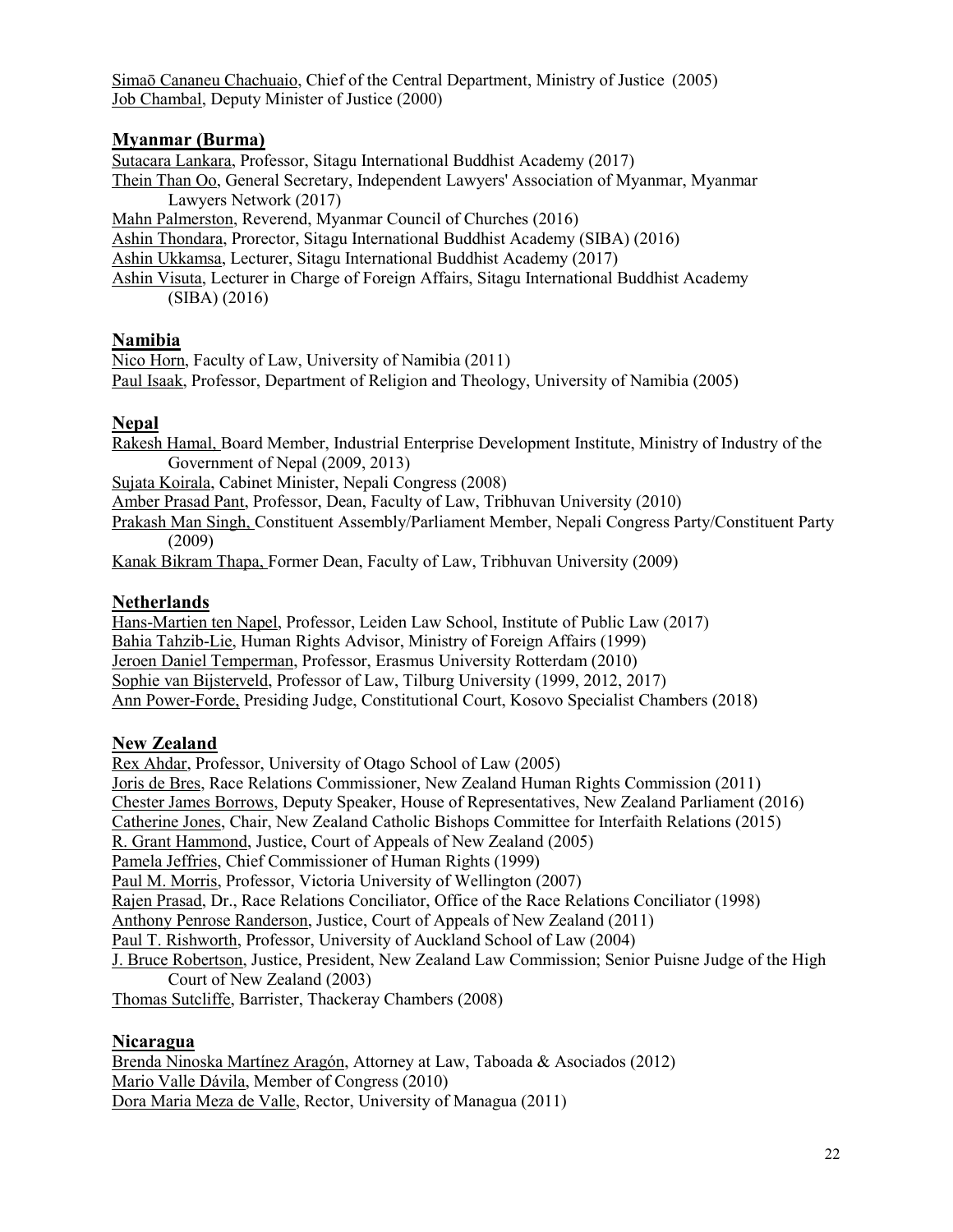Silvio Mora Mora, Ambassador of Nicaragua in Guatemala (2017)

### **Nigeria**

Abdur-Rahman Ahmad, Sheik, Ansar-ud-Deen Society of Africa (2015) Adesumbo Bola Ajibola, Professor, Crescent University, Abeokuta and Islamic Mission for Africa (2010) Akinmade Ajibola, Attorney at Law (2010) Oluremi Olabimpe Akinsoji, Assistant Director, Federal Ministry of Interior (2008) Abiola Akiyode-Afolabi, Faculty of Law, University of Lagos (2017) Oladunjoye O. Alabi, Federal Ministry of Internal Affairs (2011) Ayodele Victoria Atsenuwa, Professor, Department of Public Law, University of Lagos (2016) S.M.A. Belgore, Justice, Supreme Court of Nigeria (2004) Murtala Aderemi Bidmos, Professor, University of Lagos (2015) Femi Falana, Hallmarks of Labour Foundation (HLR) (2014) Alhassan M. Fawu, Director, Federal Ministry of Internal Affairs (2011) Sulyman Kawu, Chief Judge, Kwara State Judiciary (2016) Matthew Hassan Kukah, Reverend Father, Vicar General, Kaduna Catholic Archdiocese (2010) Akinola Ibidapo-Obe, Professor and Dean, Faculty of Law, University of Lagos (2014, 2016) Helen Moronkeji Ogunwumiju, Justice, Nigeria Court of Appeals (2015) Chijioke C. Ohuruogu, Professor and Dean of the Faculty of Law, Baze University (2017) Matthews A. Ojo, Professor, Department of Religious Studies, Obafemi Awolowo University (2004) Is-haq Oloyede, Coordinator/Executive Secretary, Nigeria Inter-Religious Council, Vice-Chancellor, Nigeria Inter-Religious Council, University of Ilorin (2011) Lamido Sanusi, Head, Risk Management Sector, United Bank for Africa (2004) Rose C. Uzoma, Assistant Comptroller General, Nigeria Immigration Service (2003)

### **Norway**

Tøre Lindholm, Associate Professor, Norwegian Centre for Human Rights, University of Oslo (1999, 2006, 2007, 2009, 2010, 2011, 2012, 2013, 2014, 2015, 2016, 2017, 2018) Carsten Smith, Chief Justice, Supreme Court of Norway (2008)

Lucie Smith, Professor, University of Oslo (2008)

Gunnar Stalsett, Moderator, European Council of Religious Leaders; International President, World Council of Religions for Peace (2015)

### **Pakistan**

Shaheen Sardar Ali, Professor, Minister of Health, Population, Welfare and Women's Development, Northwest Frontier Province (2001) Zahoor Ahmed Buledi, Provincial Assembly Member, Balochistan (2010) Athar Hassan Gorchani, Provincial Assembly Member, Punjab (2010) Farooq Hassan, Dr., Barrister at Law (2001) Tassaduq Hussain Jillani, Judge, Supreme Court of Pakistan (2005, 2016) M. Farrukh Irfan Khan, Attorney at Law (2002) Muhammad Taimur Khan, Provincial Assembly Member, Khyber Pakhtunkhwa (2010) Taffazul H. Rizvi, Advocate, Supreme Court of Pakistan (2008) Heer Soho, Provincial Assembly Member, Sindh (2010)

### **Panama**

Jacob Garzón, Attorney, Administrative Director of Immigration and Naturalization (2000) Julia Martinez Moreno, Directora de Asuntos Civiles y Gubernamentales de la Nación (2003) Marylin Vallarino, Member of Congress, National Congress of Panama (2012) José Domingo Ulloa Mendieta, Monseñor (Archbishop), Roman Catholic Church, Archdiocese of Panama (2017)

Francisco Javier Blanco Lopezuazo, Vice President, Catholic University Santa Maria La Antigua (2018)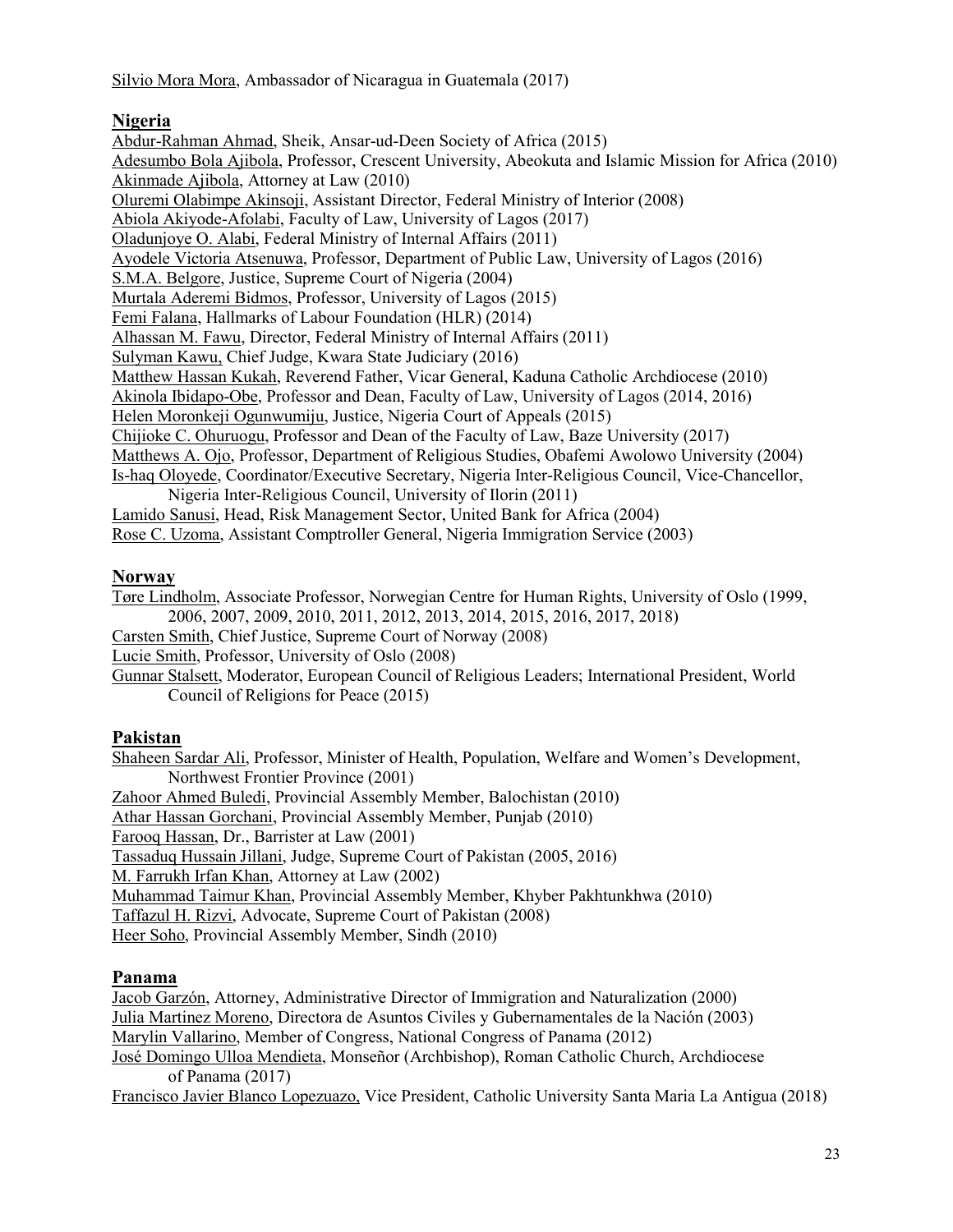### **Papua New Guinea**

Delilah Gore, Minister for Religion, Youth & Community Development, National Parliament (2015) Gibuma Gibbs Salika, Deputy Chief Justice, National Court and Supreme Court (2016) Peter Toliken, Justice, Supreme and National Court of Justice (2017) Tauvasa Tanuvasa Chou-Lee, Deputy Solicitor General (State Defence) and Attorney General, Department of Justice (2018)

#### **Paraguay**

Rubén Candia Amarilla, Doctor, Attorney General, Ministerio Público (2006) Martin Burt, Executive Director, Fundacion Paraguaya (2013) Herminio Lobos Centurión, Viceministro de Culto, Ministerio de Educación y Cultura de Paraguay (2014) Osvaldo Gonzalez Ferreira, Vice Minister, Ministry of Religion (2004) Darío Filártiga, Minister and Political Advisor to the President, Government of Paraguay (2015) Emilia Patricia Alfaro de Franco, Senator, National Congress (2016) Luís Federico Franco Gómez, President of Paraguay, 2012-2013 (2016) Juan José Bernal Guillén, Professor, Universidad Católica, Chancellor, Diocese of Ciudad del Este (2016) Hugo Britez Ibarra, Political Analyst, Vice Ministerio de Culto (2009) Guillermo Mendoza, Legal Advisor, Ministry of Defense (2015) Mario Morel Pintos, Congressman, Honorable Chamber of Congress (2003) Edgar Eligio Villalba Riquelme, Defensor del Pueblo Adjunto, Defensoria del Pueblo, Asuncion (2006) Victor Hugo Vera Sánchez, Secretary General, Vice Ministerio de Culto (2014)

### **Peru**

Walter Albán, Abogado, Pontificia Universidad Católica del Perú (2006)

Natale Amprimo, Dr., Member of Parliament (2001)

Luis Delgado Aparicio, Congresista de la Republica (Prior to 1998 Symposium)

Jorge Luis Salas Arenas, Supreme Judge, Supreme Court of Justice (2012)

Juan Bautista Bardelli, Magistrate, Tribunal Constitucional of Peru (2006)

Heriberto Benitez, Congressman, President, Human Rights Commission of Congress (2002)

Jorge del Castillo, Congressman, Congress of the Republic of Peru (2005)

Luis Chang Ching, Commission against the Abuse of Authority, Congress of the Republic of Peru (2000)

Elvira Martinez Coco, Jefe del Gabinete de Asesores, Ministerio de Justicia (1998)

Alfredo Quispe Correa, Dr., Minister of Justice (1997)

Daniel Estrada, Member of Parliament (2011)

Antero Flores-Araoz, Congressman, Congress of the Republic of Peru (2005)

- Guillermo García-Montúfar, Professor of Law, Universidades de Lima, San Martín y Universidad Peruana de Ciencias Aplicadas (1998, 2002, 2004, 2006, 2007, 2008, 2010, 2014, 2017)
- Julio Rosas Huaranga, Congresista, Congresso de la Republica del Peru, Congreso del Perú (2014)

Jorge Manini, Dr., Attorney at Law (2000)

José Marquez, Attorney at Law (2000)

- Rafael García Melgar, Director General, Department of Immigration and Naturalization, Ministry of the Interior (2002)
- Guillermo Mendoza, Legal Advisor, Ministry of Defense (2015)

Martha Chavez Cossio de Ocampo, Member of Parliament (Prior to 1998 Symposium)

Maria Esperanza Adrianzen Olivos, Director of Interfaith Affairs, Ministry of Justice and Human Rights (2013)

Cesar Jose Bernabe Perez, National Director, Ministry of Justice (2008)

Carlos León Revoredo, Dr., Director de Immagraciones, Dirección de Migraciones (1998)

José Calvi del Risco, Institute of Religious Law (2005)

Luz Salgado Rubianes, Member of Congress (1997)

Manuel Sánchez-Palacios, Justice, Supreme Court, President Civil Chamber (2006)

Javier Augusto Del Río, Archbishop of Arequipa, Catholic Church (2016)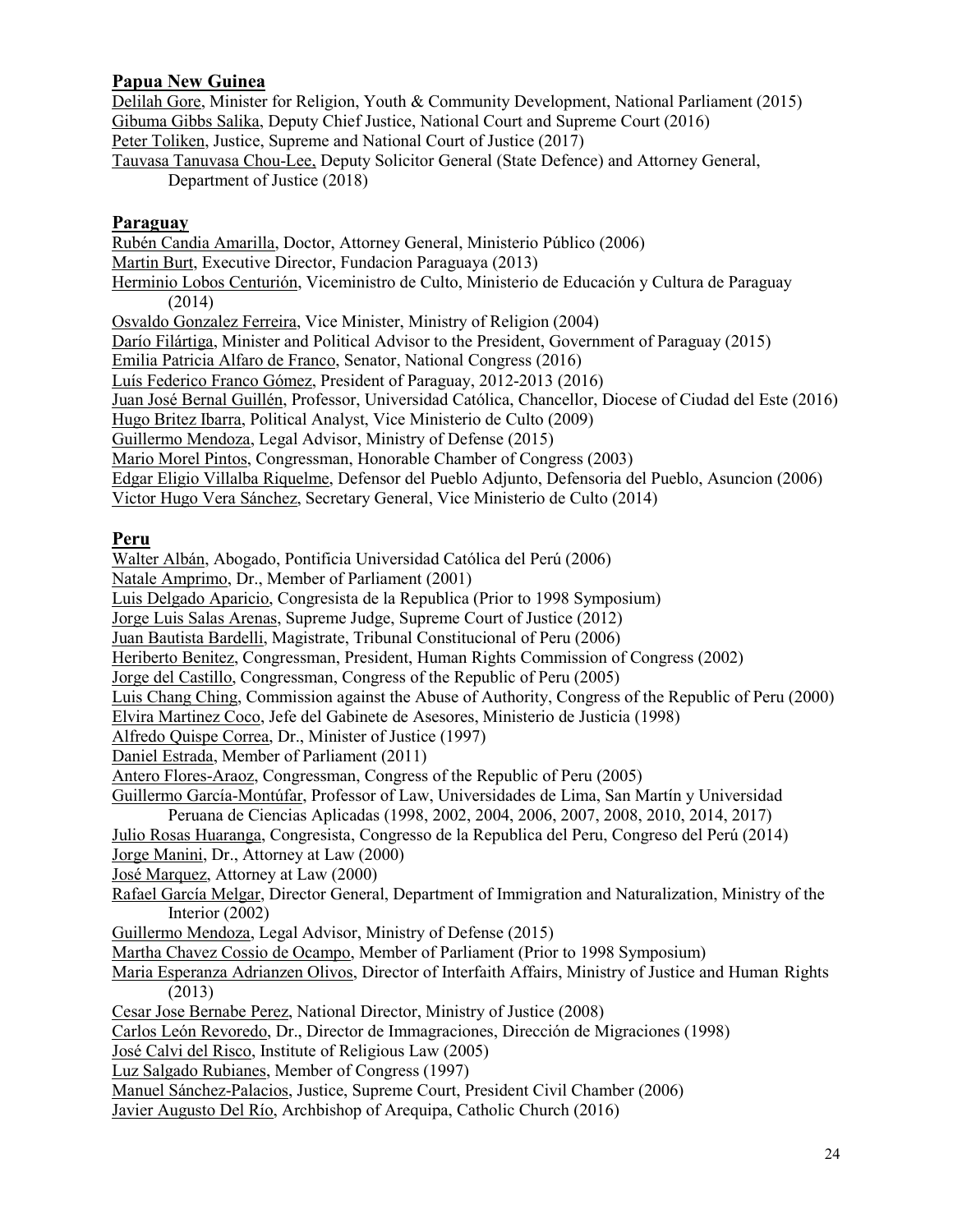Gonzalo Flores Santana, Latin American Consortium for Religious Liberty (2007)

Victor Hugo Huaman del Solar, Director General de Migraciones (1999)

Alfredo Solf, Vice-Minister, Ministry of Justice (2003)

- Moisés Arata Solís, Professor, University of Lima, San Martín de Porres and San Ignacio de Loyola (2011, 2012, 2013, 2016)
- Elias Szczytnicki, Secretary General and Regional Director, Religions for Peace in Latin America and the Caribbean (2013)

Victor Oscar Garcia Toma, Justice, Constitutional Court of Peru (2005)

Juan Carlos Valderrama, President, Institute of Ecclesiastical Law (2002, 2006, 2012)

Juan Antonio Valle, Director of Interfaith Matters, Ministry of Justice (2004)

- Aldo A. Vásquez Ríos, Academic Vice-Rector, Universidad Antonio Ruiz de Montoya; former Minister of Justice and Human Rights (2017)
- Carol Villanueva Anticona, Attorney, Estudio de la Flor, García Montufar, Arata & Asociados (2015) Frezia Sissi Villavicencio Rios, Directora General de Justicia y Culto del Ministerio de Justicia del Perú,

Ministerio de Justicia (2014)

Eduardo Vega Luna, Director, Institute of Ethics and Development, Ruiz de Montoya University (2018)

### **Philippines**

Roy M. Almoro, Executive Director, Bureau of Immigration, Department of Justice (2001, 2002) Archbishop Bernardito Auza, Permanent Representative to the Holy See at the United Nations (2016) F. Richard Babao, Assistant Minister, Roman Catholic Archdiocese of Manila (2015) Taha M. Basman, Commissioner, UNESCO National Commission of the Philippines (2007) Pablito A. Baybado, Jr., Associate Professor, Institute of Religion; Researcher, Center for Religious Studies and Ethics, University of Santo Tomas (2017) Amina Zalmia Rasul Bernardo, Director, Philippine Council on Islam and Democracy (2010) Ariel Bonaventura Castro, Head Executive Assistant, Office of the Secretary of Justice (2002) Ric Castro, Partner, Quisumbing Torres/Baker and McKenzie International (2012) Bienvenido K. Chy, Attorney, Deputy Chief, Legal and Investigation Division, Bureau of Immigration (2000) Mercedes V. Contreras-Danenberg, Member, Philippine Working Group, Initiative toward the Establishment of an Asian Human Rights Mechanism (2003) Daniel Cueto, Associate Commissioner, Bureau of Immigration (2002) Hilario Davide, Jr., Former Permanent Representative of the Philippines to the UN, Chief Justice (Ret.),

Supreme Court of the Philippines (2015)

Ronaldo Deray, Acting Chief, Legal Division, Secretary, Board of Commissioners, Bureau of Immigration (2000)

Wivina O. Diaz, Resident Auditor, Bureau of Immigration (2005)

Maria Elisa Sempio Diy, Judge, Regional Trial Court, QC Branch 225 (2008)

Jeremy Gatdula, Attorney, David and Gatdula Law Offices (2012)

Florin T. Hilbay, Assistant Professor of Law, University of the Philippines College of Law (2008)

Jo Aurea Imbong, University Counsel and Lecturer, University of Asia and the Pacific; Faculty Member, Ateneo de Manila University (2011)

Malou Mangahas, Executive Director, Philippine Center for Investigative Journalism (2014)

Quivido T. Oregines, Professor, Xavier University (2013)

- Raul Pangalangan, Dean, University of the Philippines (2005)
- Santanina Rasul, Former Senator (2010)
- Maria Cecilia de los Reyes, Training Director, Philippine Center for Investigative Journalism (2014)
- Carlos V. Reyes, Executive Secretary, Episcopal Commission on Interreligious Dialogue, Catholic Bishops Conference of the Philippines (2016)

Herminio Harry L. Roque, Jr., Professor, College of Law, University of the Philippines (2011) Maricel U. Salcedo, Confidential Agent, Bureau of Immigration, Department of Justice (2001)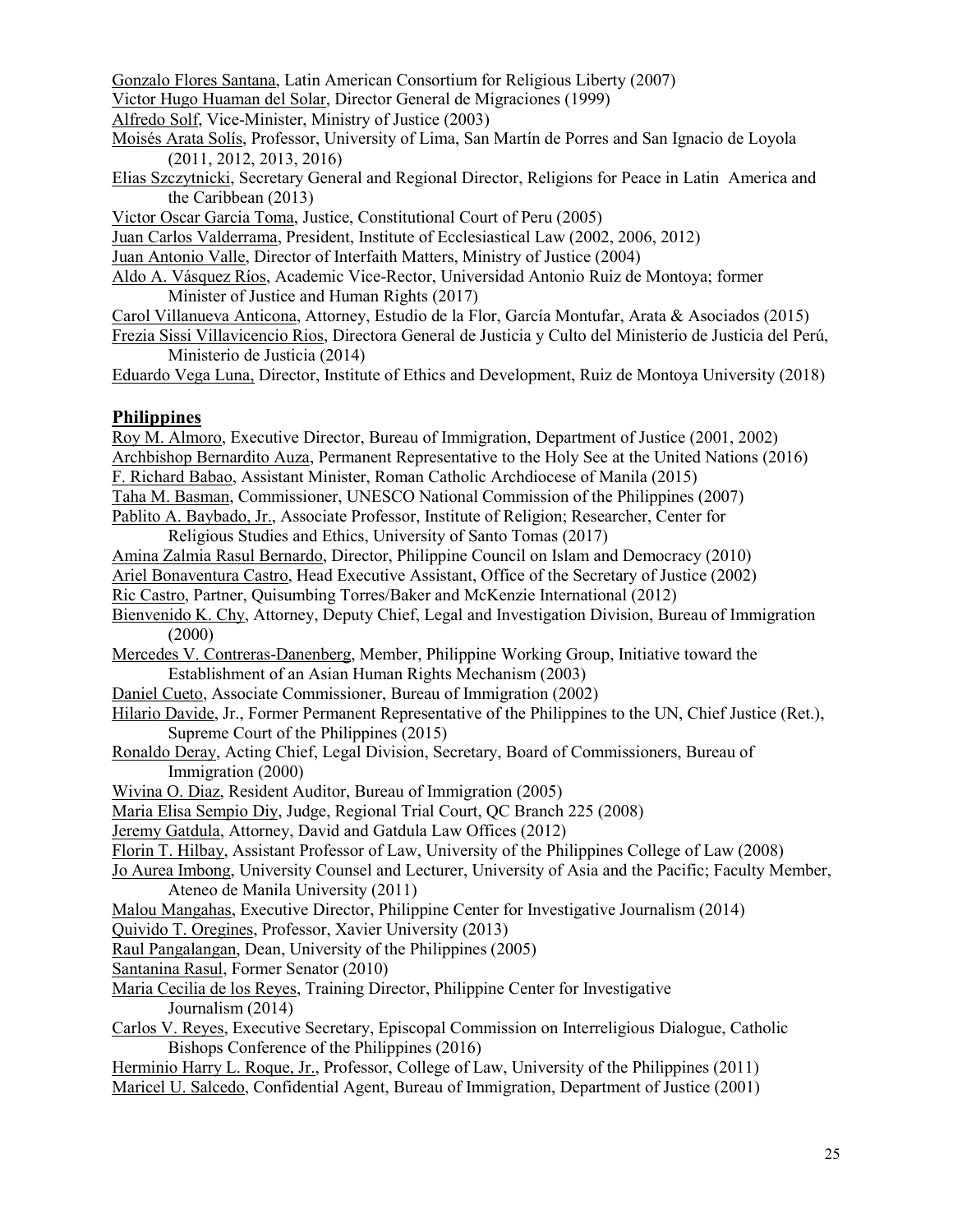Zaniah V. Siton, Executive Assistant to the Executive Director, Bureau of Immigration, Department of Justice (2001)

Socrates B. Villegas, Archbishop Lingayen-Dagupan in Pangasinan, Roman Catholic Church (2017)

Jerome R. Secillano, Executive Secretary, Permanent Committee on Public Affairs, Catholic Bishops' Conference of the Philippines (CBCP) (2018)

Anacleto Rei A. Lacanilao, Professional Lecturer, De La Salle University College of Law (2018)

#### **Poland**

Krystyna Daniel, Doctor, Lecturer, Faculty of Law, Jagiellonian University (2005)

Lech Garlicki, Justice, Constitutional Tribunal of the Republic of Poland (2000)

Henryk Hoffmann, Director, Department of Religious History, Institute of Religious Studies, Jagellonian (2014)

Andrey Lymar, Vice Dean, Faculty of Social Sciences, Gdansk (2016)

Kishan Manocha, Senior Advisor on Freedom of Religion and Belief, Organization for Security and Cooperation in Europe, Office for Democratic Institutions and Human Rights (2015)

- Anna Ksiazek, PhD Student, Jagellonian University, Institute of Study of Religion (2014)
- Andrzej Pieniążek, Deputy Director, Department of Religious Affairs, Ministry of Internal Affairs and Administration of Poland (2000)

#### **Portugal**

J. de Sousa e Brito, Professor, Constitutional Tribunal, Republic of Portugal (1998)

Vera Jardim, Doctor, Ministerio da Justica (1997)

José M. Júdice, Attorney at Law, PLMJ International Legal Network (2011)

Vas das Neves, Doctor, General Secretary (1997)

Paulo Jorge Soares Mendes Pinto, Coordinator of the Religious Studies Department, Professor,

Department of Political Science, Universidade Lusófona, Lisbon (2016)

#### **Puerto Rico**

Héctor Albertorio Blondet, Advisor and Executive Director, Third Sector Office and Faith Base, La Fortaleza, Government of Puerto Rico (2018)

#### **Republic of Benin**

Michel Alokpo, Head, Mission of the Minister of the Interior and Public Security (2011)

### **Romania**

Gheorghe Anghelescu, Doctor, Secretary of State for Cults (1997)

Ioana Bondarencu, Counselor to the State Secretary for Religious Affairs, Ministry of Culture and Cults (2003)

Adrian Bourceanu, Counselor, Department of Patrimony, Religions and Foundations (2000) Nicolae J. Brânzea, Secretary of State for Religious Affairs (2000)

Ionut Corduneanu, Assistant to the State Secretary for Religious Affairs, Ministry of Culture and Religious Affairs (2005)

Alexandru G. Gherasim, Director, Ministry of Culture and Cults (2004)

Stefan Ionitâ, Director of the Department of Patrimony, Religions and Foundations Relations (2000)

Adrian Lemeni, State Secretary for Religious Affairs, Ministry of Culture and Religious Affairs (2005)

Dan Martian, Honor, Chair, Committee on Human Rights, Religion and National Minorities, Chamber of Deputies (1998)

Gheoghe Pruteanu, Senator, Senate of the Republic of Romania (1998)

Domnul Valeriu Stocia, Minister of Justice (Prior to 1998 Symposium)

Laurențiu Tanase, State Secretary for Religious Affairs, Ministry of Culture and Cults (2001, 2003)

Liviu Vanau, Senior Editor/Journalist, Pro Europe League (2005)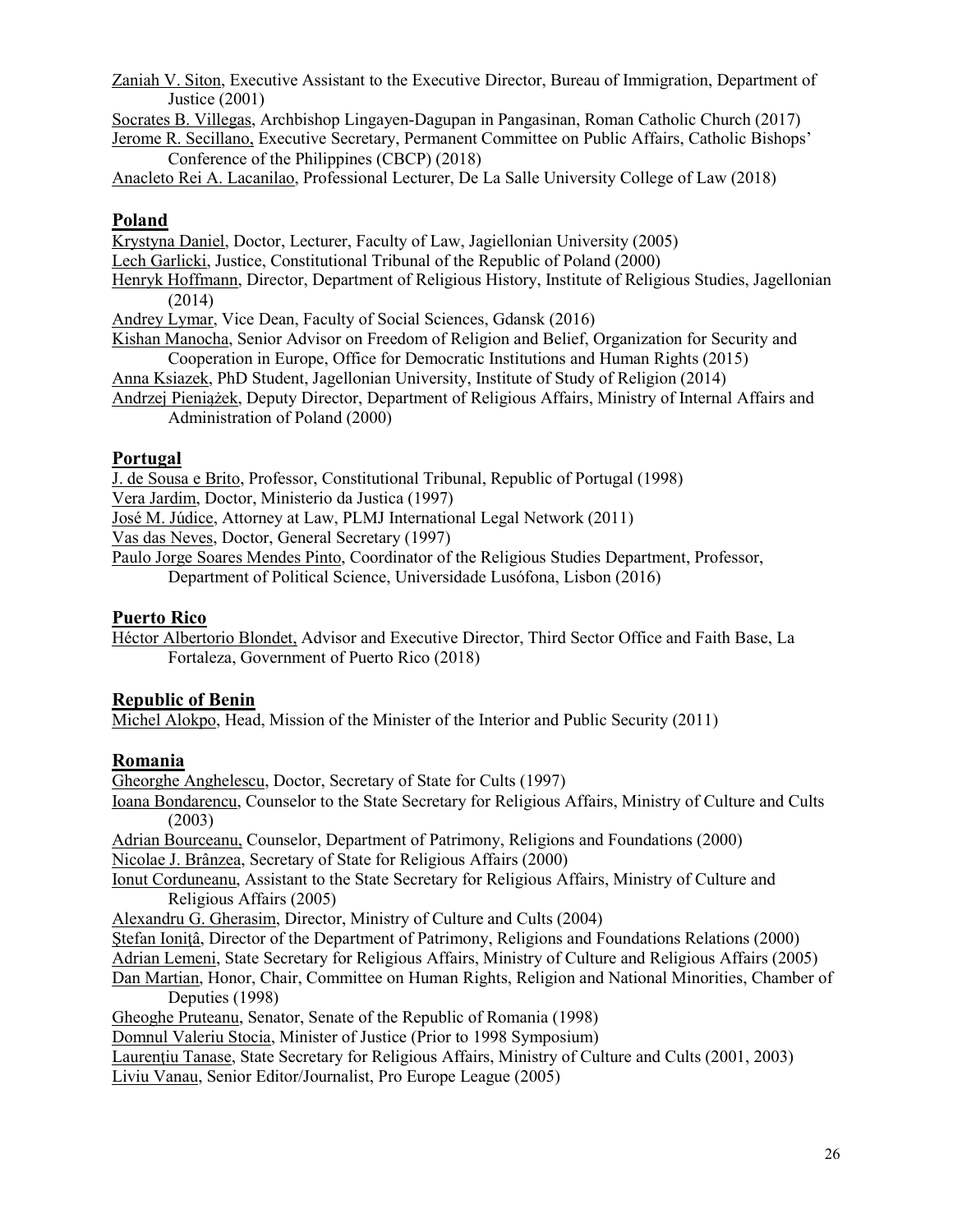#### **Russia**

Denis V. Alexeev, Consultant, Religion Committee of the State Duma of the Russian Federation (2003) Anna Sygatorlavovna Andriyasova, Main Headquarters of the Ministry of Justice of the Russian

- Federation in the Khabarovski Region (2000)
- Farid Asadulin, Scientific Department of the Management Center of Muslims (1999)
- Valeri Vasilevich Borshchov, Deputy Chairman, Committee on Religious Affairs, State Duma (2005)
- Vitaly Stefanovich Brezhnev, Head Specialist of the Committee of National Relations with Voluntary
	- Associations and Religious Organizations, Rostov Oblast (2000)
- Vsevold Chaplin, Father, Moscow Patriarchate (1997)
- Anatoli Dimitrenko, Professor and Religious Affairs Advisor, Department of National Affairs and Reciprocal Relations with Religious Associations (1999)
- Marina Drel, Attorney, Baker & McKenzie (1997)
- Arkady Dubnov, Analyst, Russian Council for Foreign and Defense Policy, Moscow Carnegie Center (2015)
- Ekaterina Elbakyan, Professor of Sociology and Management of Social Processes, Moscow Academy of Labor and Social Relations (2012)
- Galina Fakina, Deputy, Ministry of Justice (2003)
- Boris Z. Falikov, Professor, Centre of the Comparative Religions, Russian State University of Humanities (2003)
- Vladimir Filipovich Fedorov, Rev. Dr., Russian Christian Academy for Humanity (2008)
- Ravil Ismagilovich Gainutdin, Head of the Russian Council of Mufti (2005)
- Vyacheslav Gavrilov, Chair, International Law Department, Far Eastern State University School of Law (1999)
- Oleg Yurevich Goncharov, Member, Council for Cooperation with Religious Organizations under the President of the Russian Federation (2014)
- Pavel Ivanovich Goryayev, Chairman of the Committee of National Relations with Voluntary Associations and Religious Organizations, Rostov Oblast (2005)
- Lyudmila Kazuka, Vice Minister of Education and Science, Buryat Republic (2002)
- Zinoviy L. Kogan, Rabbi, Congress of Jewish Religious Organizations and Associations Vladimir (2004)
- Victor Ivanovich Korolev, Deputy Chief, Department of Affairs of Public and Religious Associations,
	- Ministry of Justice of the Russian Federation (2001)
- Yuri Kozhokin, Attorney at Law (2016)
- Veronika V. Kravchouk, Deputy, Religion Department, Russian Academy of State Service (2003)
- Yakov Krotov, Priest, Orthodox Church (2013)
- Alexander Ilyich Kudriavtsev, Head of the Unit of Registration of Religious Organizations, Ministry of Justice (1997)
- Boris Mikhailovich Lukichov, Advisor of the Public Affairs Division, Central Internal Affairs Division of the President of the Russian Federation (2000)
- Roman Lunkin, Public Policy Scholar, Woodrow Wilson Center; Senior Researcher, Institute of Europe of Russian Academy of Sciences; President, Guild of Experts on Religion and Law (2009, 2011)
- Alexey Malashenko, Scholar in Residence, Carnegie Endowment for International Peace (2010)
- Nikolai Velerevich Merkulov, Moscow City of Religious Affairs (Prior to 1998 Symposium)
- Rinat A. Nabiev, Chairman for Religious Affairs, Cabinet of Ministers of the Tatarstan Republic (2000) Elena Nechiporov, Attorney at Law (1999, 2000)
- Vladimir Nechiporov, Attorney at Law (1999)
- Victor A. Nikolnikov, Department of Social-political and Religious Party Affairs, Khabarovski Territory (1999)
- Mikhail I. Odintsov, Chief, Office of the Commissioner on Human Rights, Administration of the President of the Russian Federation (2001)
- Anatoly Pchelintsev, Director, Institute of Religion and Law (2003)

Tatyana Petrova, Advisor for Religions and Ethnoculture, Department of Culture (2010)

Natalya Alexandrovna Pronina, Deputy Head, Ministry of Justice of the Russian Federation (2008)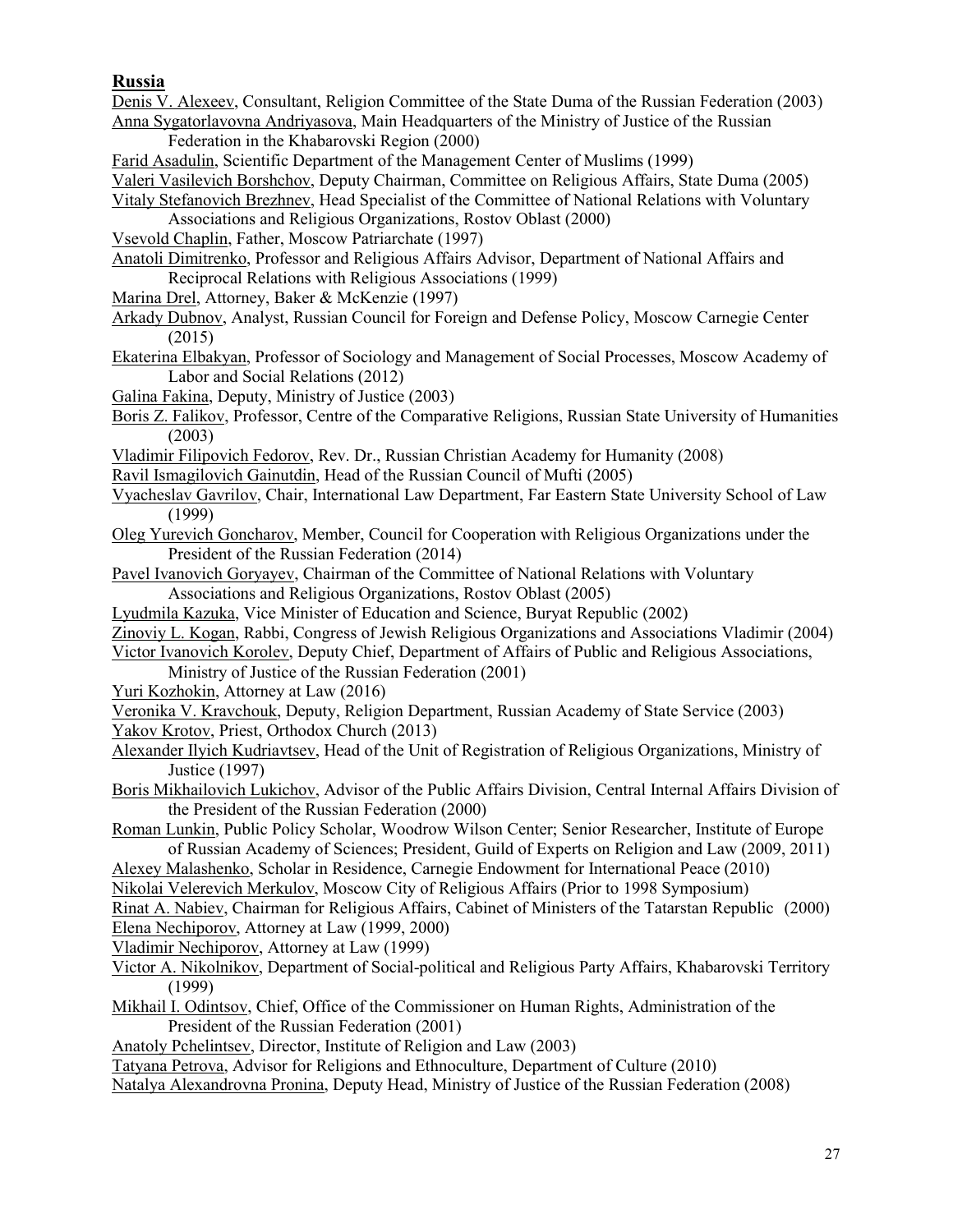- Andrei Oskarovich Protopopov, Head of the Department of Religious Organizations in the Administration of the President of the Russian Federation (2005)
- Verkhovna Rada, (Parliament) of Ukraine Gennadiy Druzenko, Fulbright-Kennan Institute Research Scholar (2000)
- Elena Gennadyevna Romanova, Consultant for Religious and Ethno Culture, Ministry of Education and Science of the Russian Federation (2008)
- Mikhail Y. Rybiyanov, Editor, *Izvestia Daily* (2004)

Vladimir Ryakhovsky, Director, Christian Legal Center (2003)

Yurij Tikhonovich Sadchenkov, Director for Religious Affairs (2005)

Kharis Akhmetovich Salubyanov, Head of the Administration of the Russian Council of Mufti (2005)

William Schmidt, Doctor of Philosophy, Dean of Faculty of Religious Studies, Ethnocultural Studies and Regional Studies, John the Apostle Orthodox Institute, Russian Orthodox University (2012)

- Andrey Evgenyevich Sebentsov, Honorary, Deputy Chairman, Russian Federation (1998)
- Nikolai Shaburov, Professor, Russian State University for the Humanities (2017)
- Mariana Shakhnovich, Professor, State Saint-Petersburg University (2011)
- Lev Simkin, Attorney at Law, Latham & Watkins (1997, 1998, 2000, 2004, 2005, 2008, 2010, 2015, 2017)
- Alexey Vladimirovich Sitnikov, Member of the Church External Affairs Department, Moscow Patriarchy (2005)
- Yury Y. Syomin, Deputy Chief, Ministry of Justice (2002)
- Vladimir Ivanovich Tomarovsky, Honorary, Head of the Department on Public and Religious Associations, Ministry of Justice of the Russian Federation (1998)

Olga Y. Vasileva, Professor, Director, Religion Department, Russian Academy of State Service (2003) Alexander Verkhovsky, Director, SOVA Center for Information and Analysis (2005)

Dimitri Anatolyvich Vladimirov, Head of the Department of Non-Commercial Organizations, Branch of the Ministry of Justice of Russia in the Primorsky Region (2000)

Nina Vitalievna Volodina, Professor, Institute of Internal Affairs, Ministry of Interior (2006)

- Zinaida Zaika, Director of the Department of National Affairs and Reciprocal Relations with Religious Associations (1999)
- Aleksander Gavrilovich Zaluzhniy, Co-Chairman, Council on Independent Expert Analyses, Institute for Ethnology and Anthropology of the Russian Federation (2006)
- Victor I. Zorkaltsev, Chairman, Committee for Public Associations and Religious Organizations, Duma Yuri Zuev, Expert with the Department of Cooperation with Religious Organizations (2005)

#### **Samoa**

Brenda Heather, Attorney General for Samoa (1997)

Vui Clarence Nelson, Senior Judge, Samoa District Court (2002)

Theresa Solialofi Potoi, Executive Director, Samoa Law Reform Commission (2016)

Misa Telefoni Retzlaff, Deputy Prime Minister (2003)

Ming Leung Wai, Attorney General, Government of Samoa (2015)

Afamasaga Faamatala Toleafoa, Ambassador, Government of Samoa (2017)

Leilani Tuala-Warren, Executive Director, Samoa Law Reform Commission (2012)

#### **Senegal**

Fatou Kiné Camara, Faculté des Sciences Juridiques et Politiques, Université Cheikh Anta Diop de Dakar (2009)

Ibra Deguene Ka, Former Ambassador for Senegal to the United Nations (2001)

Ahmadou Tall, Magistrate, Ministry of Justice (2010)

Ibader Thiam, First Vice-President, National Assembly of Senegal (2007)

### **Serbia/Montenegro**

Sima Avramovic, Professor, University of Belgrade (2002) Dragana Boljevic, Second Instant Judge, District Court of Belgrade (2005)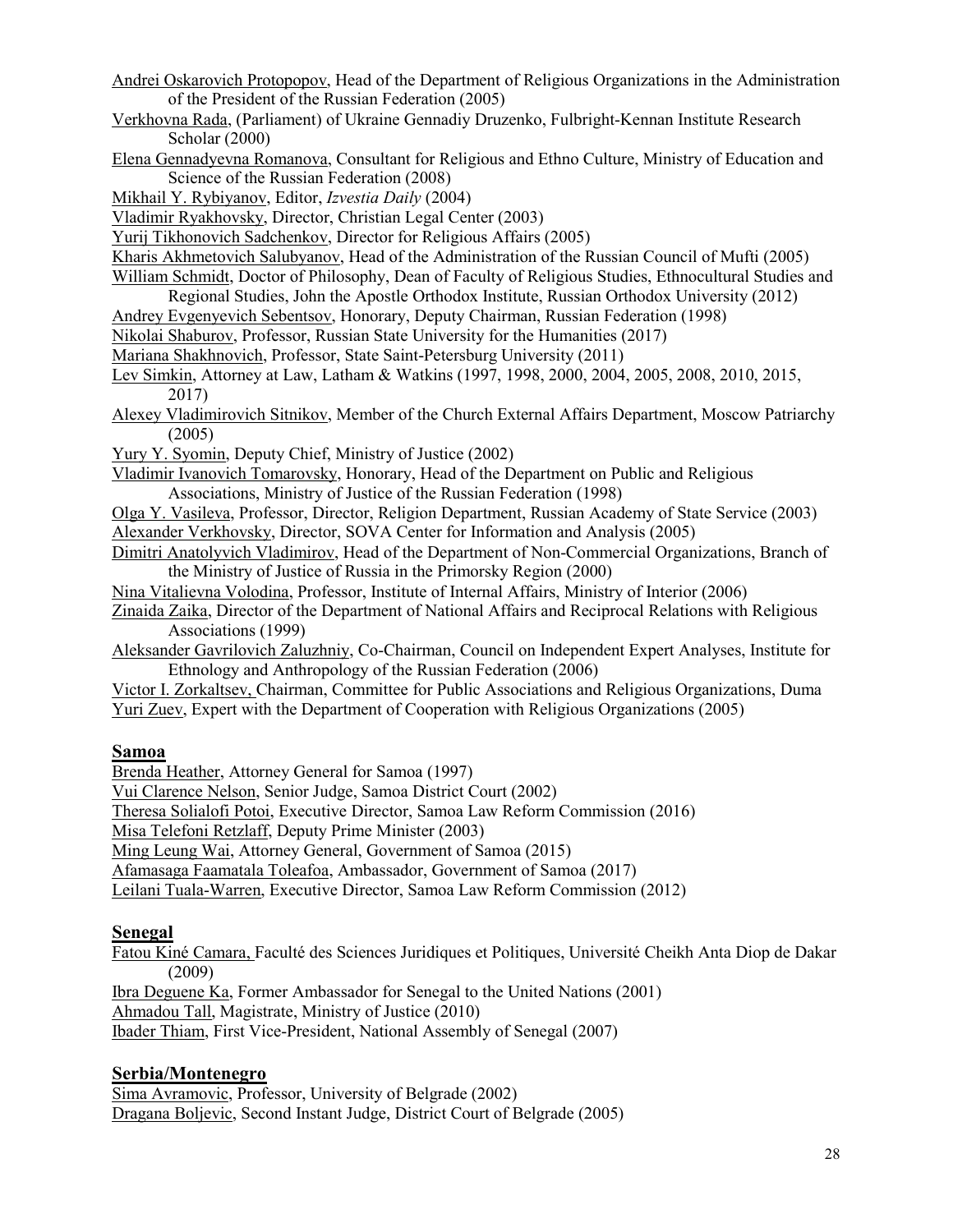Leposava Karamarkovic, Professor, Belgrade Law School, Union University (2006) Majda Krsikapa, Advisor, Supreme Court of Serbia (2006) Sheikh Abdullah Nu'man, Deputy Head, Islamic Community of Serbia (2008) Dusan Rakitić, Leading Legal Advisor and Chief of Staff, Ministry of Religion (2002)

#### **Sierra Leone**

Mariatu Bangura, Senior Executive, Ministry of Social Welfare, Gender and Children's Affairs (2011) Francis Kabia, Director of Social Welfare, Ministry of Social Welfare (2017)

#### **Singapore, Republic of**

Mohd Hasbi Abu Bakar, President, Jamiyah Singapore (2014) Rustom Minocher Ghadiali, President, The Parsi Zoroastrian Association of Singapore (2008) V.R. Nathan, Chairman, Hindu Endowment Board (2005) Lilian Sing Lian Ong, Community Relations Executive, Ministry of Community Development and Sports (2002) Hameem Mohamed Saleem, Vice President-I, Jamiyah Singapore (2016) James Y.K. Wong, Director of Anglican Schools, Diocese of Singapore (2004) Isa Hassan, Vice President, Jamiya Singapore (2018)

#### **Slovak Republic**

Radovan Čikeš, Ministry of Cultural Affairs (2007) Martin Dojčár, Magister, Institute for Church-State Relations, Ministry of Culture (2000) Ján Figel', Special Envoy for the Promotion of Freedom of Religion or Belief outside the European Union, European Commission (2016, 2017, 2018) Lucia Grešková, Deputy Director, Ministry of Culture (2014) Silivia Jozefčiaková, Institute for State-Church Relations (2003) Ján Juran, Doctor, Director, Department of Church Affairs, Ministry of Culture (2008) Michaela Moravčiková, Institute for State-Church Relations (2005) Peter Mulik, Doctor, Director of the Department of Church Affairs (2005) Karol Porubcin, Manager, Department of Church Affairs (2008) Marek Šmid, International Law Department, Ministry of Foreign Affairs of the Slovak Republic (2005) Mária Šmidová, Professor, Faculty of Health and Social Work, University of Trnava (2005)

#### **Slovenia**

Drago Čepar, Director, Governmental Office for Religious Communities (2002) Nina Drmovsek, Church-State Attorney in Slovenia and former Yugoslavia (1997) Lovro Štrum, Professor, University of Ljubljana Law School (2003)

#### **South Africa**

Eberhard Bertelsmann, Judge, North Gauteng High Court (2013) Pieter Coertzen, Professor, University of Stellenbosch (2007) Lourens M. Du Plessis, Faculty of Law, University of Stellenbosch (2000) Cornelius Willem Du Toit, Professor, Head of the Research Institute for Theology and Religion, University of South Africa (2005) Shaun Alberto de Freitas, Asssociate Professor and Departmental Chairperson, Department of Constitutional Law and Philosophy of Law, University of the Free State (2012) René Ferguson, Principal Tutor, University of the Witwatersrand (2013) Trevor Keyes, Attorney at Law (2010) Anton Wynand Knoetze, Commissioner for the Promotion and Protection of the Rights of Culture, Religious and Linguistic Communities, Civil Rights Commission (2017) Pius Nkonzo Langa, Chief Justice, South Africa Constitutional Court (2009) Erasmus (Rassie) Malherbe, Professor of Public Law, Faculty of Law, and Former Head of the Department of Public Law, University of Johannesburg (2010)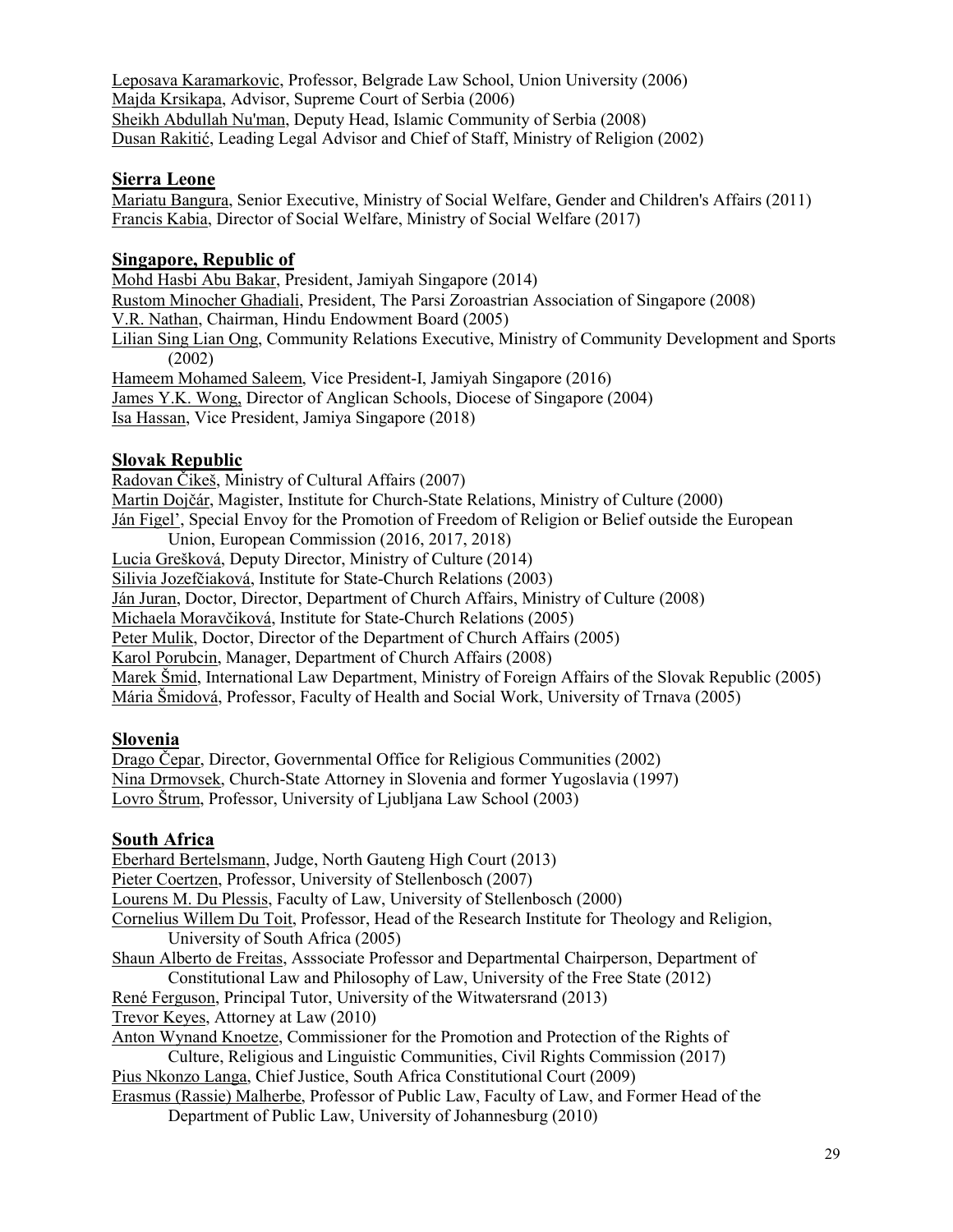Mogoeng Mogoeng, Chief Justice, Constitutional Court of South Africa (2015) Albert Louis Sachs, Justice, Constitutional Court of South Africa (2000) Nico Patrick Swartz, Doctor, University of Orange Free State Faculty of Law (2010) Helena Van Coller, Senior Lecturer, Rhodes University (2008) Victor van Vuuren, Director, International Labour Organisation of the UN (ILO) for Eastern and Southern Africa (2011)

Zakeria Mohammed Yacoob, Justice, Constitutional Court of South Africa (2011)

- Edward Mafadza, Chief Executive Officer, Commission for the Promotion and Protection of the Rights of Cultural, Religious and Linguistic Communities (2018)
- Thoko Nonhle Jeannette Mkhwanazi-Xaluva, Chairperson, Commission for the Promotion and Protection of the Rights of Cultural, Religious and Linguistic Communities (2018)
- Selby Mfanelo Mbenenge, Judge, President of the High Court, Eastern Cape Division of the High Court (2018)

#### **South Korea**

Hak-Yong Ko, Editorial Writer, *Chosun Ilbo* (2000)

Chae-Young Kim, Professor of Religious Studies, Sogang University (2015)

Chongsuh Kim, Adjunct Professor of International Development, Seoul National University (2017)

Doo Ah Lee, Attorney at Law, Vision International Law Firm (2016)

Jinwol Lee, Professor, Dongguk University (2012)

Byung-Sun Oh, Professor Emeritus, Sogang University Law School (2014)

Hee Jeong Rho, Instructor, Academy of Korean Studies (2004)

Yong-Suk Shin, President, Korea Human Rights Foundation (2000)

Young Jae Suh, Senior Partner, Lee International IP and Law Group (2006)

SungHo Baik, Reporter, Religion and Culture, JoongAng Ilbo (2018)

Chae-Young Kim, Professor and Chair, Department of Religious Studies, Sogang University;

President, Korean Associations for Religious Studies (2018)

#### **Spain**

Miguel Rodriguez Blanco, Professor, University of Alcala (2003)

José María Contreras, Director, "Pluralismo y Convivencia" Foundation (2006)

Agustin Motilla de la Calle, Professor, Carlos III University (2003)

- Rosa Maria Martinez de Codes, Ministry of Justice (Prior to 1998 Symposium)
- Alberto de la Hera Perez de la Cuesta, Professor, Director General for Religious Affairs for the Ministry of Justice (2005)
- Juan Ramon Ferreiro Galguera, Subdirector General de Asuntos Religiosos del Ministerio de Justicia (2006)

Ricardo García García, Deputy Director General for Religious Affairs, Ministry of Justice of the Government of Spain (2014)

David García-Pardo, Professor, University of Castilla-La Mancha (2003)

Rafael Palomino Lozano, Professor, Universidad Complutense de Madrid (2010)

Javier Martínez-Torrón, Professor, Catedratico de Universidad, Universidad Complutense (2000, 2005, 2006, 2012)

Gloria M. Moran, Professor of Law, Universidad de la Coruna (2005)

Eugenia Relaño, Professor, Complutense University (2004)

Jaime Rossell Granados, Deputy Director General for Religious Affairs, Ministry of Justice (2016)

José Ferrer Sánchez, Professor, Peace and Conflicts Institute, Granada University (2011, 2012, 2013) Jose Maria Sanchez, Attorney at Law (2004)

Marcos González Sánchez, Professor of Ecclesiastical Law, Universidad Autónoma de Madrid (2013)

Elisa María Nuñez Sanchez, Professor, Universidad de Alicante, Assistant Managing Director, Ministry of Immigration of Comunidad Valenciana (2009)

Joaquin Mantecon Sancho, Deputy General Director, Department of Religious Affairs (2004)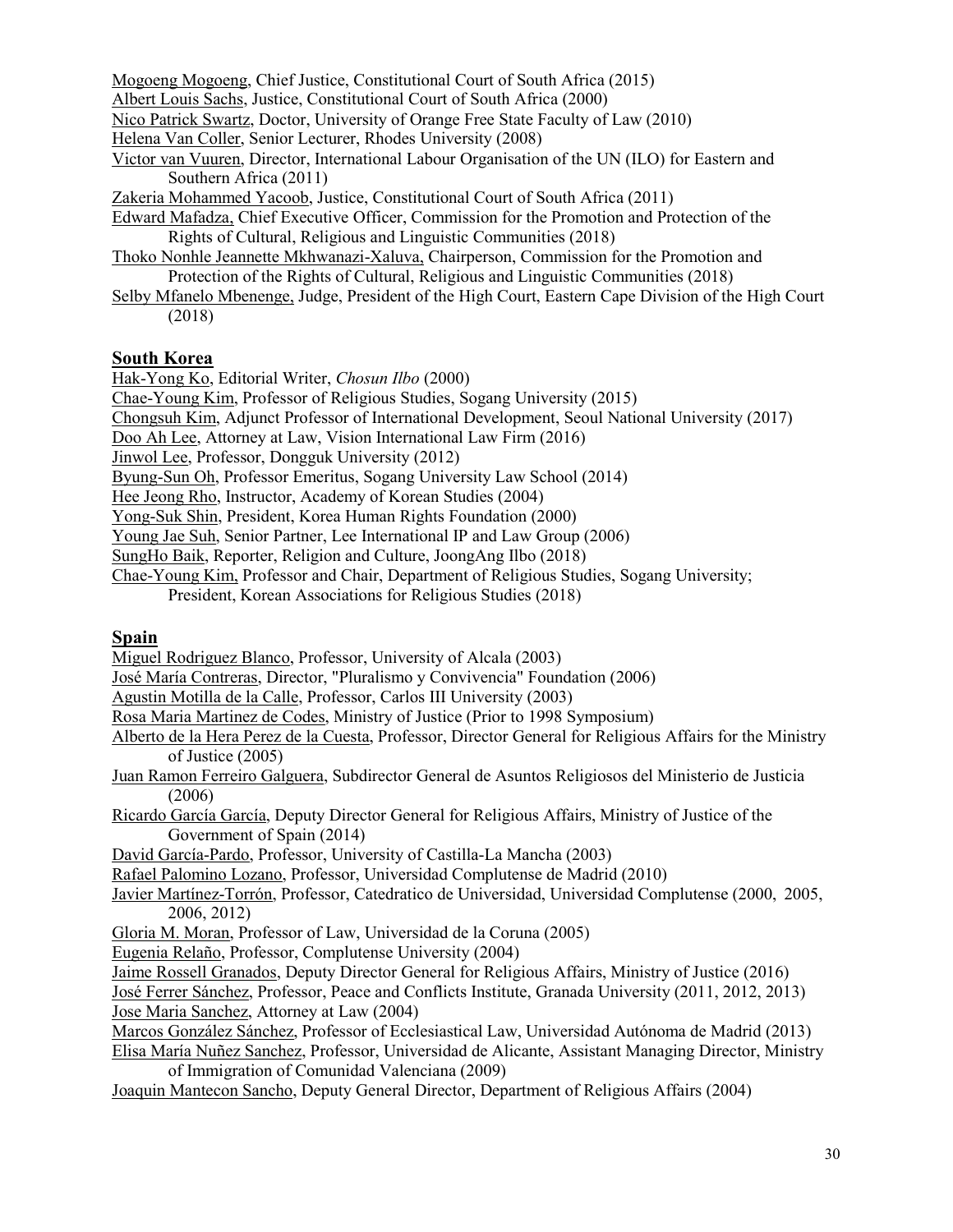Joseph María Felip i Sardá, Professor, Universidad de Alicante, Director General, Ministry of Immigration of Comunidad Valenciana (2009)

Jose Antonio Souto, Director, Department of Church and State Law, Complutense University in Madrid; Member, Religious Affairs Commission of the Ministry of Justice of Spain (1999)

#### **Sri Lanka**

Sudath Karunanayake, Attorney at Law (2002)

Nihal Ranasinghe, Controller General of Immigration and Emigration, Department of Immigration and Emigration (2016)

Samaraweera Arachchige Nagananda, Coordinating Secretary to the Secretary of Tourism, Ministry of Tourism Development and Christian Religious Affairs (2018)

### **Sweden**

Hans Danelius, former Justice of the Supreme Court of Sweden (2003)

Lars Friedner, General Secretary, Church of Sweden (2009)

Carl Axel Petri, Former Chairman of the Swedish Church-State Commission (Responsible for Planning the Process of Disestablishing the State Church in Sweden), and President, Göta Court of Appeal, Sweden (1999)

### **Switzerland**

Diane Ala'i, Representative to the United Nations, Baha'i International Community (2007) Rüdiger Noll, Conference of European Churches and Member, Panel of Experts on Freedom of Religion, Established by the Office for Democratic Institutions and Human Rights of the Organization for Security and Cooperation in Europe (1999)

John Taylor, Doctor, International Association for Religious Freedom (2009) Andreas Thier, Professor, University of Zurich School of Law (2005)

### **Syria**

Nabil Fayyad, Syrian Delegation for Constitutional Reform (2015)

### **Tanzania**

Richard Kasungu, Commissioner, Presidential Parstatal Sector Reform Commission (2006)

### **Thailand**

Voravat Amornvivat, Police Colonel, Superintendent of the Bangkok Immigration (2009) Chut Chonlavorn, Justice, Supreme Court (2003)

### **Tonga**

'Aisea Havea Taumoepeau, Former Attorney General and Minister of Law, Ministry of Justice (2004) 'Alisi Taumoepeau, Solicitor General, Ministry of Justice (2004)

#### **Trinidad and Tobago**

Noble Khan, Senator, Secretary, Inter-religious Organization of Trinidad and Tobago (2005) Veronica Ann King, Assistant Chief Immigration Officer, Immigration Office (2005)

### **Turkey**

Muhammed Şevki Aydin, Professor, Vice President, Presidency of Religious Affairs (2006) Ali Arslan, Professor of History, Istanbul University (2015) Erdogan Arslan, Vice President, Turkey Yozgat City Platform (2013) Nuri Bodur, Attorney, Esin Attorney Partnership (2015) Şinasi Gündüz, Professor, Department of Philosophy and Religious Sciences, Istanbul University (2005) Hüseyin Levent Köker, Professor, Gazi University (2008)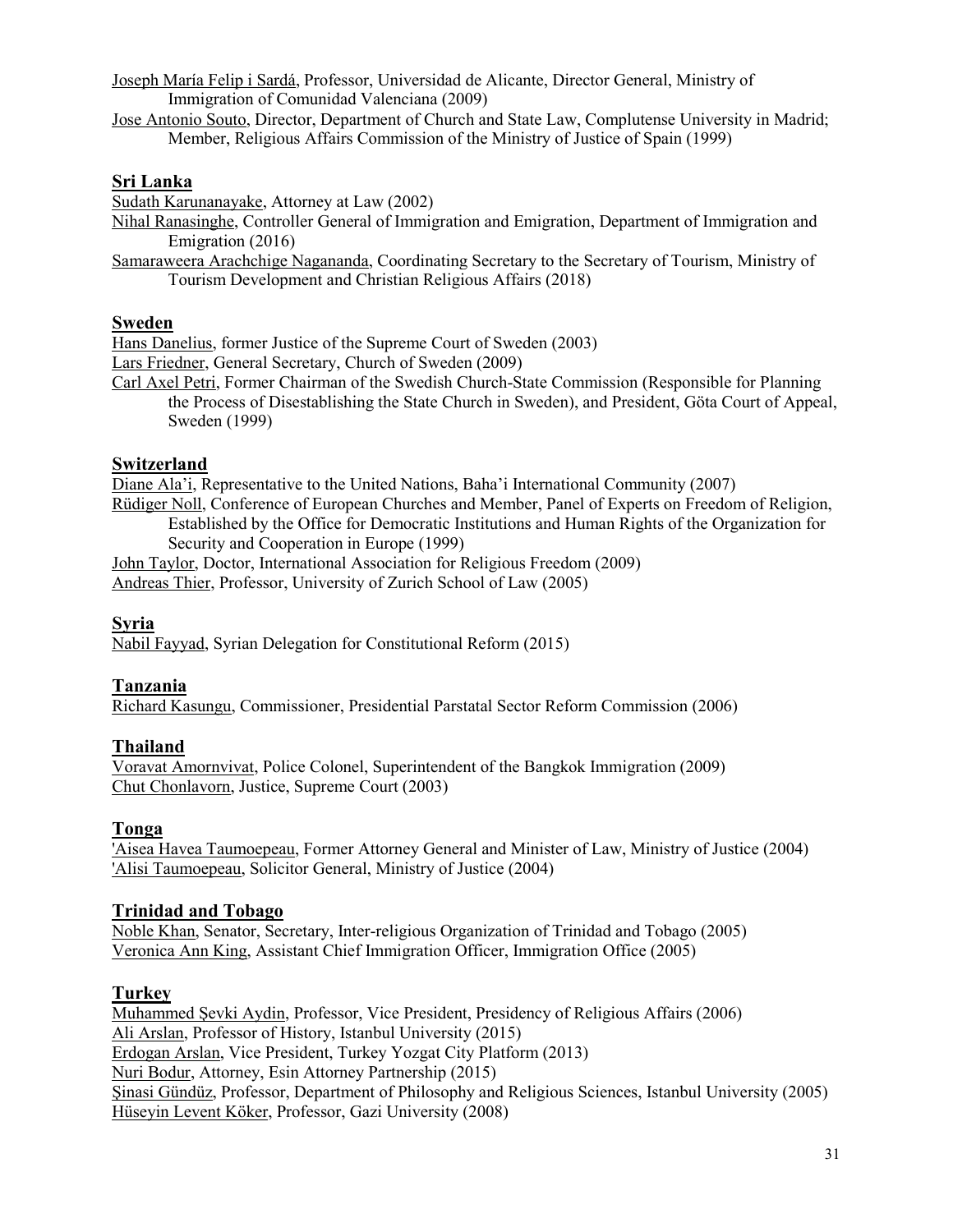Talip Küçükcan, Professor, Center for Islamic Studies (2002, 2006)

Niyazi Öktem, Professor, Bilgi University (2001)

Fatih Öztürk, Professor, Meliksah University, Faculty of Law (2012)

Recep Şentürk, Professor of Sociology, Alliance of Civilizations Institute, Fatih Sultan Mehmet Vakif University (2015)

Lami Bertan Tokuzlu, Assistant Professor, Ýstanbul Bilgi Üniversitesi Dolapdere Kampüsü (2014) İlhan Yildiz, Professor, University of Yuzuncu Yil (2002, 2003, 2006)

### **Uganda**

Albert B. Byaruhanga, Father, Presidential Assistant for Special Duties (2000)

- Musa Francis Ecweru, Minister of State for Relief, Disaster Preparedness and Refugees, Government of Uganda (2009)
- Joyce Mpanga, Chairperson, Non-Governmental Organizations Board (2002)

James S. Mukasa, Advocate, Sebalu & Lule Advocates and Legal Consultants (2004)

Rosemary Nabifo Wamimbi, Assistant Commissioner of Immigration, Government of Uganda (2010)

# **Ukraine**

Taras Antoshevskyy, Director, Religious Information Service of Ukraine (2012)

- Yurii Bohutskyi, First Vice-Minister, Ukrainian Ministry of Culture Yevhen Dobriak, Member of Parliament (2011)
- Victor Dmitrievich Bondarenko, Dr., Chief of the Department of Religious Affairs, Department of Religious Affairs (1997, 1998)
- Alexander Petrovich Boryak, Department of Humanitarian Policy (1998)
- Gennadiy Druzenko, Legal Counselor, Parliament's Committee of European Integration (2005, 2009, 2011)
- Liudmyla Fylypovych, Professor, Lecturer on Law and Religion, Kiev, Ukraine, Center for Religious Information and Freedom, Institute of Philosophy, National Academy of Sciences of Ukraine (1999, 2007, 2014)

Valerii Klymov, Head Specialist, Religious Studies Department, Institute of Philosophy, Ukraine Academy of Science (2009)

Anatoly Kolodny, Professor, Religious Studies Department, National Academy of Sciences of Ukraine, Ukrainian Association of Religious Researchers (1997, 2003, 2007)

Anatoly Koval, Director of Religious Affairs, Ukraine (2005)

- Oleksiy Kurochkin, Assistant to Deputy of the Verkhovna Rada (2000)
- Volodymyr Maliborsky, Chairman, Republic Committee of Autonomical Republic of Crimea for Religious Affairs (2007)
- Mykola Pashynsky, Chairman, Kyivo-Svyatoshyn Rayon State Administration (2007)

Serhii Plokhy, Director of Ukrainian Church Studies Program, Canadian Institute of Ukrainian Studies, University of Alberta, Edmonton, Canada (1998)

Olexandr Nazarovich Sagan, Ukrainian Institute of Philosophy, Department of Religious Studies (2001) Anatoliy Shevchenko, Rector, Donetsk State Institute of Artificial Intelligence (2003)

Leonid Tanyuk, Chairman, Parliamentary Commission on Culture and Religion, Ukraine (1999)

- Andry Tkachuk, Director, Department of Religious Affairs, Kyiv City State Administration (2003)
- Vita Tytarenko, Assistant Professor, Religious Studies Department, National Academy of Sciences (2017)
- Maksym Vasin, Executive Director, Institute for Religious Freedom (2012)

Larysa Vladychenko, Assistant Professor, Ministry of Culture of Ukraine (2017)

- Dmytro Vovk, Associate Professor, Yaroslav the Wise National Law University (2017, 2018)
- Viktor Yelensky, Head, Subcommittee for Freedom of Conscience, Parliament of Ukraine (2001, 2004, 2015)
- Andriy Yurash, Director, Department for Religious Affairs and Nationalities, Ministry of Culture of Ukraine (2015)
- Volodymyr Zagoldnyi, Judge, Supreme Court of Ukraine (2013)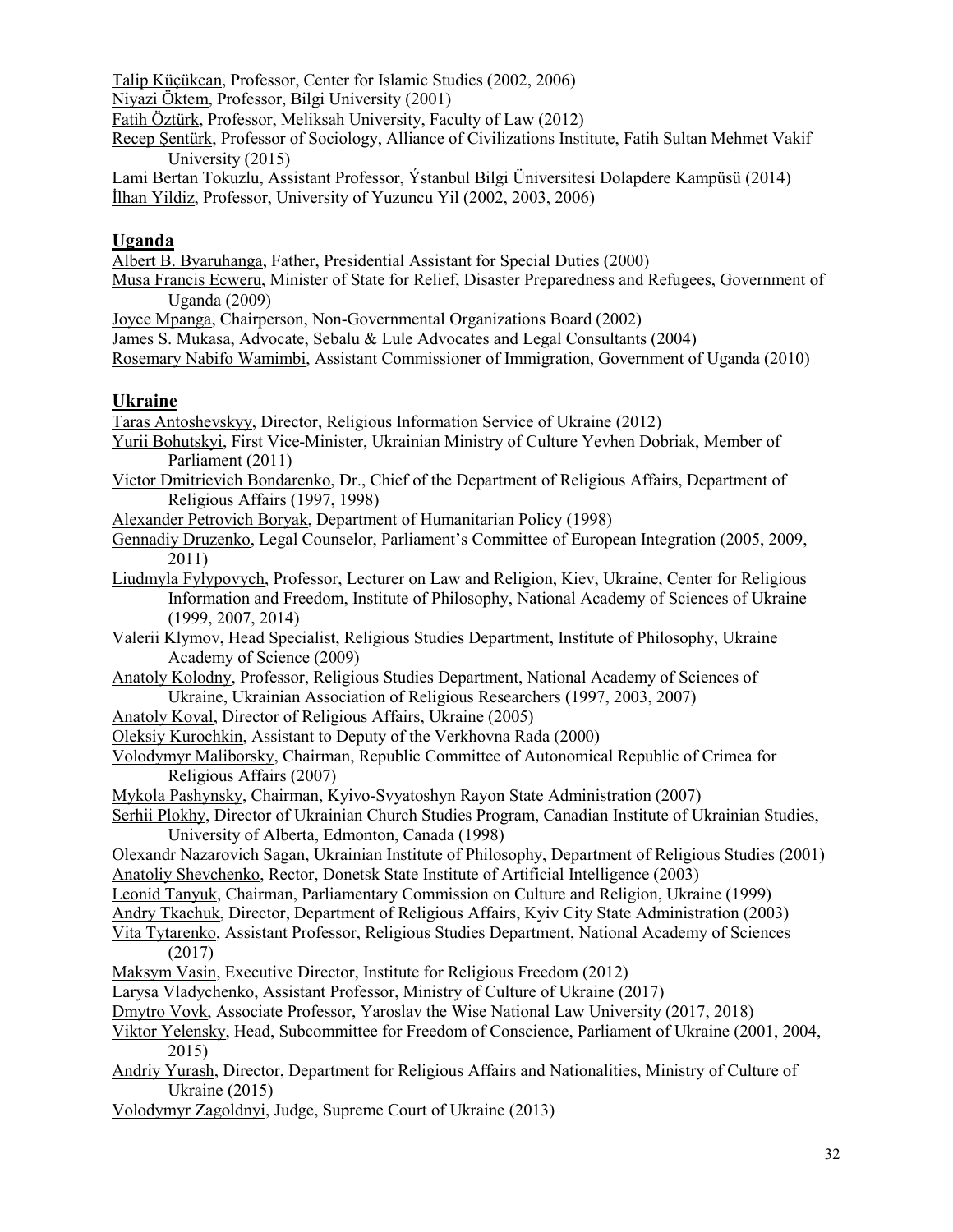Oleksandr Zaiets, Director, Institute of Religious Freedom (2010) Oleksandr Zhuravchak, Deputy Minister of Culture of Ukraine, Ministry of Culture of Ukraine (2014) Vitaly Zhuravskyy, Dr., Deputy of the Verkhovna Rada (2000) Ihor Kozlovskyi, Professor, National Academy of Sciences of Ukraine (2018) Dmytro Vovk, Associate Professor, Yaroslav the Wise National Law University (2018) Surender Singh Kandhari, Director, Guru Nanak Darbar (2018) **United Kingdom** Raghad Al-Tikriti, Member of the Board of Directors, Assembly for the Protection of Hijab (2004) Mohammed Amin, Chairman, Conservative Muslim Forum (2017) Eileen V. Barker, Professor, London School of Economics and Political Science, University of London (2003) Susan J. Breeze, Head of Equality & Non-Discrimination Team, Human Rights & Democracy Department, Foreign & Commonwealth Office (2014) Daniel I. Clifford, Attorney at Law (2002) Grace Davie, Professor Emeritus of Sociology, University of Exeter (2017) Paul Diamond, Barrister (2004) Denis J. Edwards, Director, International Human Rights Law Institute, DePaul University (2014) Malcolm Evans Obe, Professor of Public International Law, University of Bristol School of Law (2013) Tom Hamilton, Director of Research and Policy, Commonwealth Initiative for Freedom of Religion and Belief, University of Birmingham (2016) Jeffrey Haynes, Associate Dean of Faculty, Research and Postgraduate, and Director, Centre for the Study of Religion, Conflict, and Cooperation, London Metropolitan University (2012) Mark Hill QC, Honorary Professor, Center for Law and Religion, Cardiff University, United Kingdom; Extraordinary Professor, University of Pretoria, South Africa (2013) Harriet Hoffler, Research Fellow, Commonwealth Initiative for Freedom of Religion and Belief, University of Birmingham (2016) Don Horrocks, Head of Public Affairs, The Evangelical Alliance UK (2013) Satvinder S. Juss, Professor, University of Westminster (2005) David M. Kirkham, Academic Director, Brigham Young University London Centre; Senior Fellow, International Center for Law and Religion Studies, J. Reuben Clark Law School, Brigham Young University (2007, 2008, 2009, 2010, 2011, 2012, 2013, 2014, 2015, 2016, 2017) David Landrum, Director of Advocacy, Evangelical Alliance UK (2017) Ian Linden, Senior Advisor, Tony Blair Faith Foundation (2013) Kishan Manocha, Barrister; Lecturer, University of East London School of Law and School of International Law, Pakistan (2014) Simon Gerard McCrossan, Barrister; Head of Public Policy, Evangelical Alliance (2016) Iain McLean, Professor, Oxford University (2010) Jörgen S. Nielsen, Professor, Director, Centre for the Study of Islam and Christian-Muslim Relations, University of Birmingham (2001) Francisco Javier García Oliva, Lecturer, University of Wales (2007) Jonathan S. Paris, Advisor to the Chairman, MBI International and Partners (2005) Peter Petkoff, Balliol College, Oxford (2007, 2014) David Pickup, Deputy Upper Tribunal Judge, Immigration and Asylum Tribunal (2014) Javaid Rehman, Professor, Brunel University (2008) Phil Sherwood, Vice President, AMAR International Charitable Foundation (2017) Lawrence Uzzell, Director, Keston Institute, Oxford University, United Kingdom (1999) Ewelina Ochab, Legal Researcher, Human Rights Advocate; PhD Candidate, University of Kent Law School; Contributor, Forbes, HuffPost (2018) **United States**

Keith J. Allred, Senior Trial Judge, Western Judicial Circuit (2008, 2009)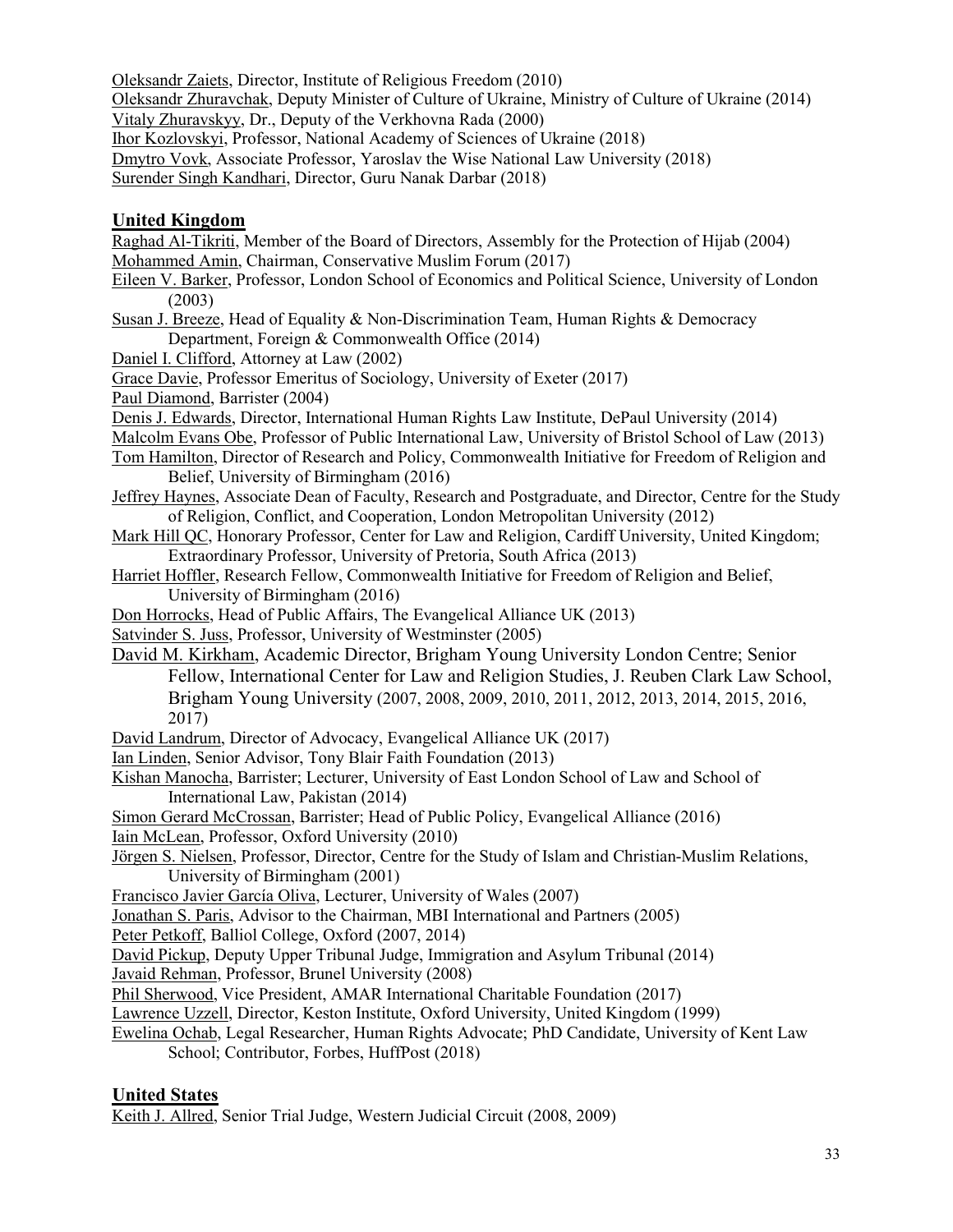Sahar F. Aziz, Professor, Texas A&M University School of Law; Nonresident Fellow, Brookings Doha Center (2016)

Robert D. Baird, Professor, University of Iowa (2005)

Robert C. Blitt, Professor, University of Tennessee College of Law (2007)

Lee Boothby, Vice President, International Academy for Freedom of Religion and Belief (1998)

Courtney Brode, Associate East Asia Program Officer, Institute for Global Engagement (2012)

Jay S. Bybee, Judge, United States Court of Appeals for the Ninth Circuit (2013, 2015)

- Zachary R. Calo, Professor, Valparaiso University School of Law (2010, 2013)
- David G. Campbell, Judge, United States District Court (2011, 2015, 2017)
- Paul Carrese, Professor, United States Air Force Academy (2008)
- Elizabeth A. Clark, Associate Director, International Center for Law and Religion Studies, J. Reuben Clark Law School, Brigham Young University (2000, 2001, 2002, 2003, 2004, 2005, 2006, 2007, 2008, 2009, 2010, 2012, 2013, 2014, 2015, 2016, 2017, 2018)
- Ram Cnaan, Founder and Director, Program for the Study of Organized Religion and Social Work, University of Pennsylvania (2012)
- Suzan Johnson Cook, United States Ambassador-at-Large for International Religious Freedom, The Office of International Religious Freedom (2012)
- Danny Damron, Former Minister of Scotland; European Internship Coordinator, Center for the Study of Europe, Brigham Young University (2006)

Peter Danchin, Religious Human Rights Program, Columbia University (1998)

- Derek H. Davis, Professor, Retired Director, J.M. Dawson Institute for Church-State Studies, Baylor University; Treasurer, International Academy for Freedom of Religion and Belief (2001, 2003, 2005, 2012)
- Larry & Joanne Doherty, Chair in Legal Ethics, University of Houston Law Center (2011)
- Gary B. Doxey, Associate Director, International Center for Law and Religion Studies, J. Reuben Clark Law School, Brigham Young University (2005, 2009, 2010, 2011, 2012, 2013, 2014, 2015, 2016, 2017, 2018)
- W. Cole Durham, Jr., Susa Young Gates University Professor of Law and Director, BYU International Center for Law and Religion Studies, J. Reuben Clark Law School, Brigham Young University; Co-chair, Advisory Panel of Experts on Freedom of Religion, Office for Democratic Institutions and Human Rights of the Organization for Security and Cooperation in Europe (1998, 1999, 2000, 2001, 2002, 2003, 2004, 2005, 2006, 2007, 2008, 2009, 2010, 2011, 2012, 2013, 2014, 2015, 2016, 2017, 2018)
- Patty Gerstenblith, Professor, DePaul University College of Law (2005)
- Anthony Gill, Professor, Department of Political Science, University of Washington (2013)
- Thomas B. Griffith, United States Circuit Judge, U.S. Court of Appeals for the DC Circuit (2006, 2010, 2011, 2013)
- Brian J. Grim, Director, Cross-National Data; Senior Researcher in Religion and World Affairs, Pew Research Center's Forum on Religion and Public Life (2011, 2014)
- T. Jeremy Gunn, U.S. Institute for Peace and Member, Advisory Panel of Experts on Freedom of Religion, Office for Democratic Institutions and Human Rights of the Organization for Security and Cooperation in Europe (1999, 2003, 2005)
- Nikolas K. Gvosdev, Associate Director, J.M. Dawson Institute of Church-State Studies (2000)

Rosalind I.J. Hackett, Professor, Religious Studies, University of Memphis (1998, 2004, 2015)

Jeff Hadden, Professor of Sociology, University of Virginia (2001)

Kevin J. "Seamus" Hasson, Chairman, The Becket Fund (2006)

Orrin Hatch, United States Senator for Utah (2014)

- James Heilpern, Law Clerk, U.S. Court of Appeals for the Fifth Circuit (2016)
- Roberta L. Herzberg, Assistant Director, Individual Freedom and Free Markets, John Templeton Foundation (2014)
- Allen D. Hertzke, Presidential Professor of Political Science, University of Oklahoma (2012)
- Scott Hibbard, Associate Professor, Department of Political Science, DePaul University (2012)

Mieke Holkeboer, Research Associate, DePaul Center for Church-State Studies (1999)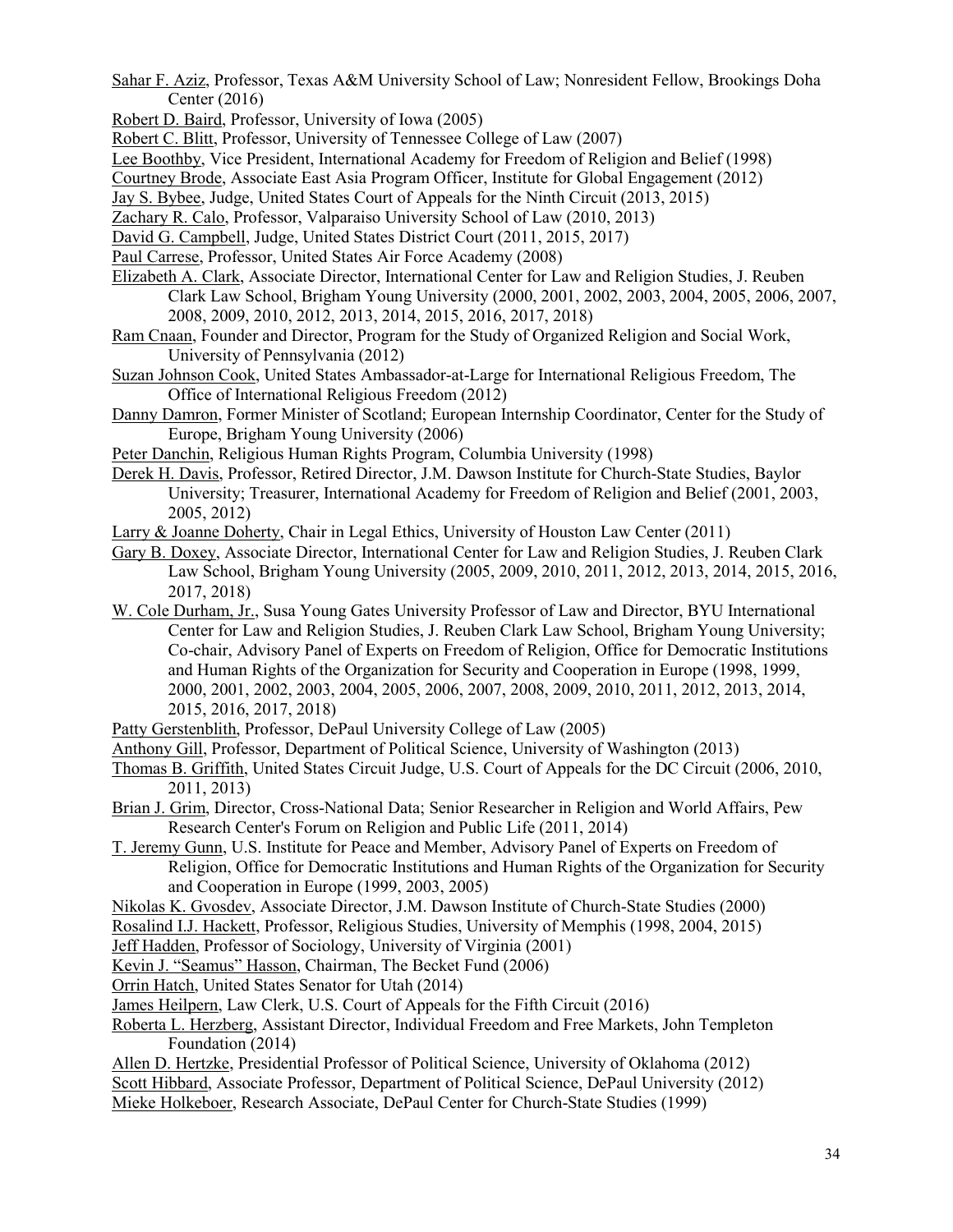Roger Hunt, Judge, United States District Court for the District of Nevada (2015, 2017)

Samuel P. Huntington, Professor, Director of Olin Institute for Strategic Studies, Harvard University (2005)

- Elizabeth S. Hurd, Associate Professor and Director of Graduate Studies in Political Science, Northwestern University (2014)
- S. Shahid Husain, Deputy Ambassador, Permanent Observer of the Organization of the Islamic Conference to the United Nations (2001)
- Scott E. Isaacson, Senior Fellow for Latin America Programs, International Center for Law and Religion Studies, J. Reuben Clark Law School, Brigham Young University (1999, 2000, 2001, 2002, 2003, 2004, 2005, 2006, 2007, 2008, 2009, 2010, 2011, 2012, 2013, 2014, 2015, 2016, 2017, 2018)
- Sandra Jolley, Commissioner, U.S. Commission of International Religious Freedom (2016)
- Slavica Jakelic, Associate Fellow, Institute for Advanced Studies in Culture, University of Virginia (2014)
- Mark Juergensmeyer, Director, Orfalea Center for Global and International Studies, University of California, Santa Barbara (2014, 2015)
- Azza Karam, Senior Advisor on Culture, United Nations Population Fund (2017)
- Alsadig Khalafalla, Executive Director, Virginia Institute for Peace, Virginia Center for Public Policy, Virginia Commonwealth University (2008)
- Ali Khan, Professor, Washburn University School of Law (2007)
- Al-Haaj Ghazi Y. Khankan, Executive Director, Council on American Islamic Relations, New York Chapter (2002)
- Michael O. Leavitt, Secretary of Health and Human Services, U.S. Department of Health and Human Services (2008)

Michael Leigh, Senior Fellow, German Marshall Fund of the United States (2015)

- David Little, T.J. Dermot Dunphy Professor Emeritus of the Practice in Religion, Ethnicity, and International Conflict, Harvard Divinity School; Research Fellow, Berkley Center for Religion, Peace & World Affairs (2000, 2013, 2015)
- Denise Lindberg, Judge, 3rd Judicial District, State of Utah (retired); Fellow, International Center for Law and Religion Studies J. Reuben Clark Law School, Brigham Young University (2017)

Ofrit Liviatan, Lecturer, Department of Government; Associate, Weatherhead Center for International Affairs, Harvard University (2010)

- Mauro De Lorenzo, Vice President, Freedom and Free Enterprise, John Templeton Foundation (2011)
- Shabbir Mansuri, Founding Director, Institute on Religion and Civic Values (2007)
- Christopher Marsh, Professor, Interim Director, J.M. Dawson Institute of Church-State Studies, Baylor University (2007)
- J. Paul Martin, Director, Center for the Study of Human Rights, Columbia University, New York (1999) James McCabe, Attorney, Law Offices of James M. McCabe (1999)
- Michael W. McConnell, Professor, Presidential Professor of Law, College of Law, University of Utah (2000)
- Charles McDaniel, Associate Director, J.M. Dawson Institute (2002)

J. Gordon Melton, Professor, Department of Religious Studies, University of California-Santa Barbara (1998, 1999, 2000)

- Paul Mojzes, Professor of Religious Studies, Rosemont College (2005)
- David H. Moore, Professor, University of Kentucky College of Law (2006)
- Craig B. Mousin, Reverend, University Ombudsperson, DePaul University, Office of Mission and Values (2005)
- Mark L. Movsesian, Frederick A. Whitney Professor of Law, St. John's University School of Law (2008) Joshua Neoh, Lecturer, Australian National University College of Law (2016)
- Daniel Payne, Professor, J.M. Dawson Institute of Church-State Studies, Baylor University (2006)
- Daniel Philpott, Professor of Political Science and Peace Studies, University of Notre

Dame, Center for Civil and Human Rights, University of Notre Dame (2014)

Tina Ramirez, Director of International and Government Relations, The Becket Fund for Religious Liberty (2012)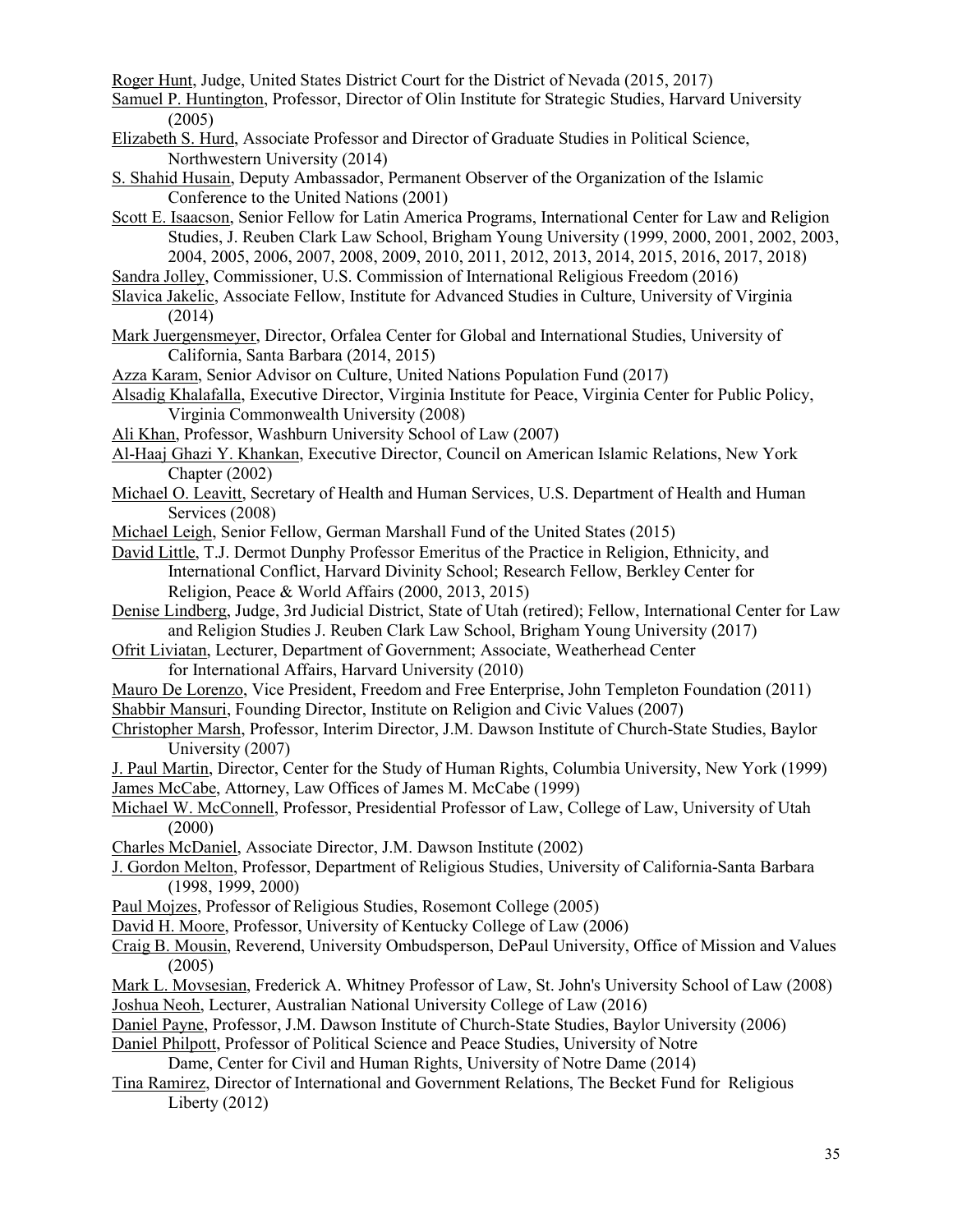Eric Rassbach, Deputy General Counsel, The Becket Fund of Religious Liberty (2012)

Frank S. Ravitch, Professor of Law and Walter H. Stowers Chair of Law and Religion, Michigan State University College of Law (2012)

Alison Dundes Renteln, Professor of Political Science and Anthropology, Law and Public Policy, Department of Political Science, University of Southern California (2016)

James T. Richardson, Professor, Sociology and Judicial Studies, University of Nevada, Reno (2003)

- David Rodearmel, Foreign Service Officer/Europe Team Leader, Office of International Religious Freedom (2007, 2008, 2009)
- Charles Russo, President, Education Law Association; Professor of Law, Schools of Education and Law, University of Dayton (1999)
- Brett G. Scharffs, Rex E. Lee Chair and Professor of Law; Director, International Center for Law and Religion Studies, J. Reuben Clark Law School, Brigham Young University (2002, 2003, 2004, 2005, 2006, 2007, 2008, 2009, 2010, 2011, 2012, 2013, 2014, 2015, 2016, 2017, 2018)
- Robert A. Seiple, Ambassador, President, Council for America's First Freedom (2006)
- Gordon Smith, Senator, Chair of the Europe Subcommittee, U.S. Senate Committee on Foreign Relations (2001)
- Robert T. Smith, Professor, Managing Director, International Center for Law and Religion Studies, J. Reuben Clark Law School, Brigham Young University (2006, 2007, 2008, 2009, 2010, 2011, 2012, 2013, 2014, 2015)
- Rodney K. Smith, President, Southern Virginia University (2005, 2007)
- Andrew Sorokowski, Ukrainian Studies, Harvard University, Cambridge, Massachusetts (2005)
- Tad Stahnke, Director of Policy and Programs, Human Rights First (2010)
- Katrina Lantos Swett, Chair, United States Commission on International Religious Freedom (2012)
- H. Knox Thames, Acting Executive Director/Director of Policy and Research, U.S. Commission on International Religious Freedom (2009, 2014)
- Hien Vu, East Asia Program Officer, Institute for Global Engagement (2012)
- Johan van der Vyver, Professor of Law, Emory University School of Law (1998)
- Stuart T. Waldrip, Judge (Ret.), Orange County Superior Court (2015)
- J. Clifford Wallace, Chief Judge Emeritus, United States Court of Appeals for the Ninth Circuit (2000, 2002, 2003, 2004, 2005, 2006, 2007, 2008, 2009, 2011, 2012, 2013, 2014, 2015, 2016, 2017, 2018)
- Chris Willford, PhD Candidate, University of Denver (2011)
- B. Lynn Winmill, Chief Judge, United States District Court for the District of Idaho (2017)
- James E. Wood, Jr., Professor, Honorary President, International Academy for Freedom of Religion and Belief; Former Director, Institute of Church-State Studies, Baylor University (2005)
- Michael K. Young, President, University of Utah (1998, 1999, 2000, 2001, 2002, 2003, 2004, 2006, 2007, 2018)
- Asma Uddin, Senior Scholar & Faculty, Freedom Forum Institute, Newseum (2018)
- Neydy Casillas, Senior Counsel, OAS & Latin America, ADF International (2018)

Simona Cruciani, Political Affairs Officer, United Nations Office on Genocide Prevention and the Responsibility to Protect (2018)

- Kirsten Lavery, International Legal Specialist, U.S. Commission on International Religious Freedom (USCIRF) (2018)
- Christopher Tollefsen, College of Arts and Sciences Distinguished Professor and Department Chair (2018)
- Ligia de Jesus Castaldi, Professor, Ava Maria Law School (2018)

Ganoune Diop, Secretary General, International Religious Liberty Association, IRLA (2018)

Samuel Brownback, U.S. Ambassador-at-Large for Religious Freedom, U.S. Department of State (2018)

#### **Uruguay**

Pablo Abdala, National Deputy, National Congress (2006)

Sergio Abreu, Senator, Former Minister of Foreign Affairs (2006)

Jorge Chediak Gonzalez, Minister, Supreme Court of Justice of Uruguay (2011)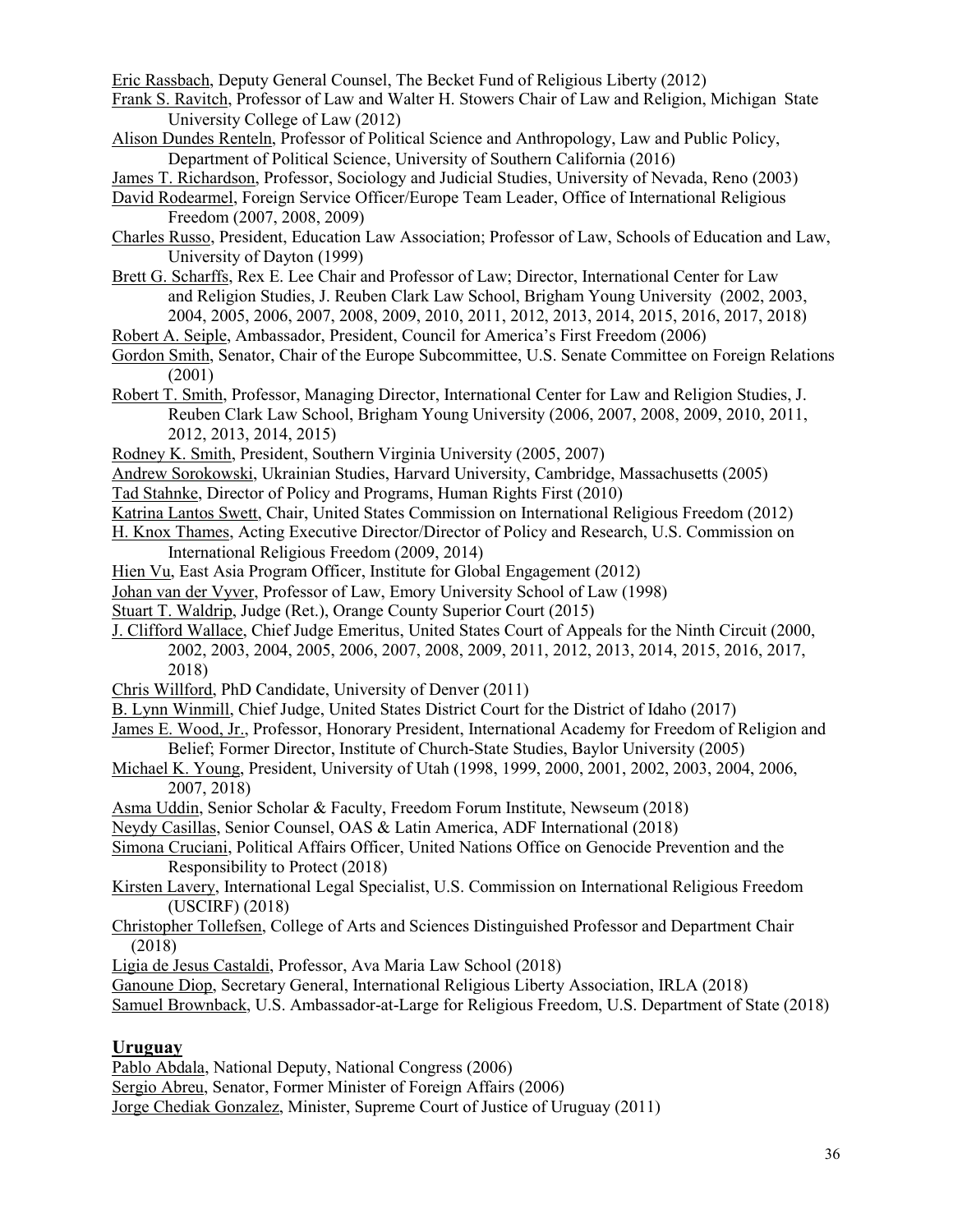Luis Alberto Lacalle, Former President of Uruguay (2007, 2018)

Alberto Perez-Perez, Professor, Director, Institute of Human Rights and Constitutional Law, University of Uruguay School of Law (2002)

Carmen Asiaín Pereira, Professor, University of Montevideo (2007)

Leslie Alberto Van Rompaey Servillo, Minister, Supreme Court of Justice (2005)

Jose Gabriel Gonzalez Merlano, Professor and Coordinator of the Humanistic Area, Catholic University of Uruguay Law School (2018)

#### **Vanuatu**

H.E.M. Rex S. Horoi, Executive Director, FSP International (2000) Vincent Lunabek, Chief Justice, Supreme Court of Vanuatu (2011) Donald Paterson, Professor, University of the South Pacific School of Law (2002)

### **Venezuela**

Victor Jesus Alvarez Medina, Director General, Administrative Studies Center (2013) Yoel Rivas, Attorney at Law, Yoel Rivas Martinez Law Firm (2002, 2013) Gonzalo Gonzalez Vizcaya, Director General, Ministry of the Interior (2003, 2009) Kurt Nagel von Jess, Professor, University Rael Urdaneta (2009)

### **Vietnam**

Nguyen Ngoc Bao, Protestant Affairs Desk Officer, Government Committee for Religious Affairs (2011) Tran Cong Bao, Deputy Head, Bureau for Religious Affairs, Ho Chi Minh City (2005) Quang Nhuong Bui, Expert, International Cooperation Department, Government Committee for Religious Affairs (2006) Dang Linh Chi, Attorney at Law, Baker and McKenzie (2007) Nguyen Cao Dau, Vice Director, Department of Humanitarian Affairs, Ministry of Public Security (2017) Do Quang Hung, Director, Institute for Religious Studies, National Center of Social Science and Humanity (2002, 2006, 2012) Thao Nguyen Hai, Attorney-at-Law, Vietnam Practice Group, Baker and McKenzie (2006) Nguyen Van Hieu, Lecturer, University of Social Sciences and Humanities (2012) Ly Thanh Hien, Associate, Russin and Vecchi (2004) Nguyen The Hung, Director, International Relations Department, Ministry of Public Security (2012) Nguyen Huy Khac, Director, Department of Legislation and Inspection, Government Committee for Religious Affairs (2005) Bui Duc Luan, Chief Legal Officer, Government Committee for Religious Affairs (2003) Ngo Duc Manh, Deputy Director, Center for Information, Library and Research, Information and Documentation Center, Office of the National Assembly (2003) Nguyen Huu Minh, Attorney at Law, Russin and Vecchi (2005) Nguyen San Ngoc, Director, Committee for Religious Affairs, Ho Chi Minh City (2004) Hoang The Nguyen, Religious Expert, Social Security Administration (2013) Van Thong Nguyen, General Director, Department of Evangelical Affairs, Government Committee for Religious Affairs (2006) Anh Cuong Nguyen, Faculty of Political Science, Hanoi University of Social Sciences and Humanities, Vietnam National University Hanoi (2014) Duong Nguyen, PhD Candidate, Vietnam National University, School of Law (2016) Khac Duc Nguyen, PhD, Institute for Religious and Belief Studies, Ho Chi Minh National Academy of Politics (2016) Tai Tam Nguyen, Civil Servant, Government Committee for Religious Affairs (2014) Thi Dinh Nguyen, Civil Servant, Government Committee for Religious Affairs (2014) Thi Ngoc Thuy Nguyen, Vice Director, Tourism and Scientific Services, University of Social Sciences and Humanities, Vietnam National University (2014) Tuan Duc Nguyen, Vice Chairman, Committee for Religious Affairs, Hanoi City (2017) Thao Phung thi Phuong, Representative, Institute of Public Policy and Law, Vietnam (2016)